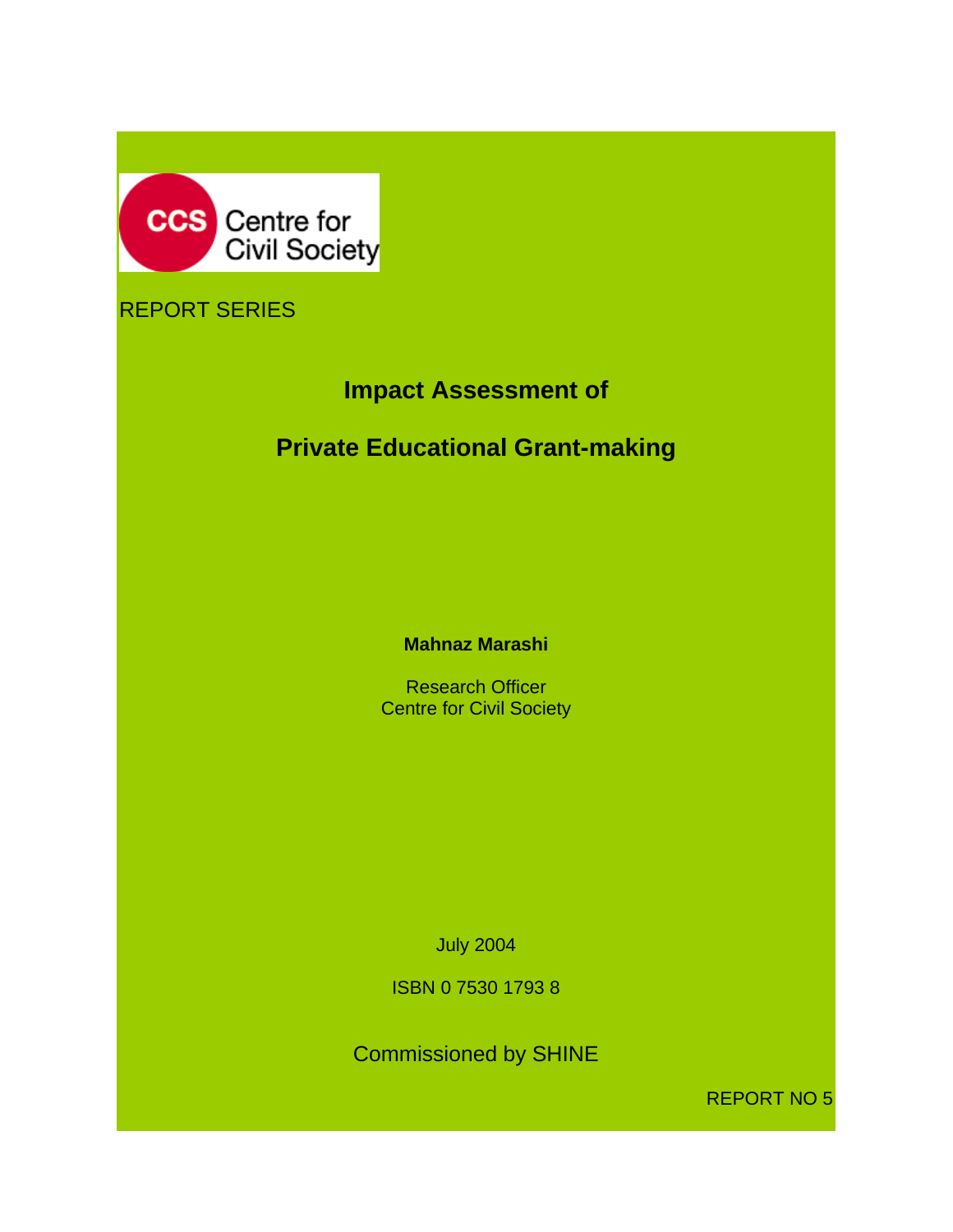# **Table of Contents**

| 1.                       |  |
|--------------------------|--|
| 2.                       |  |
| 2.1<br>2.2<br>2.3<br>2.4 |  |
| 3.                       |  |
| $\mathbf{4}$             |  |
| 4.1<br>4.2               |  |
| 5.                       |  |
| 5.1<br>5.2<br>5.3        |  |
| 6.                       |  |
| 6.1<br>6.2<br>6.3        |  |
| 7.                       |  |
| 7.1<br>7.2<br>7.3<br>7.4 |  |
| 8.                       |  |
| 8.1<br>8.2               |  |
| 9.                       |  |
| 9.1<br>9.2               |  |
| 10.                      |  |
| 10.1<br>10.2             |  |
|                          |  |
|                          |  |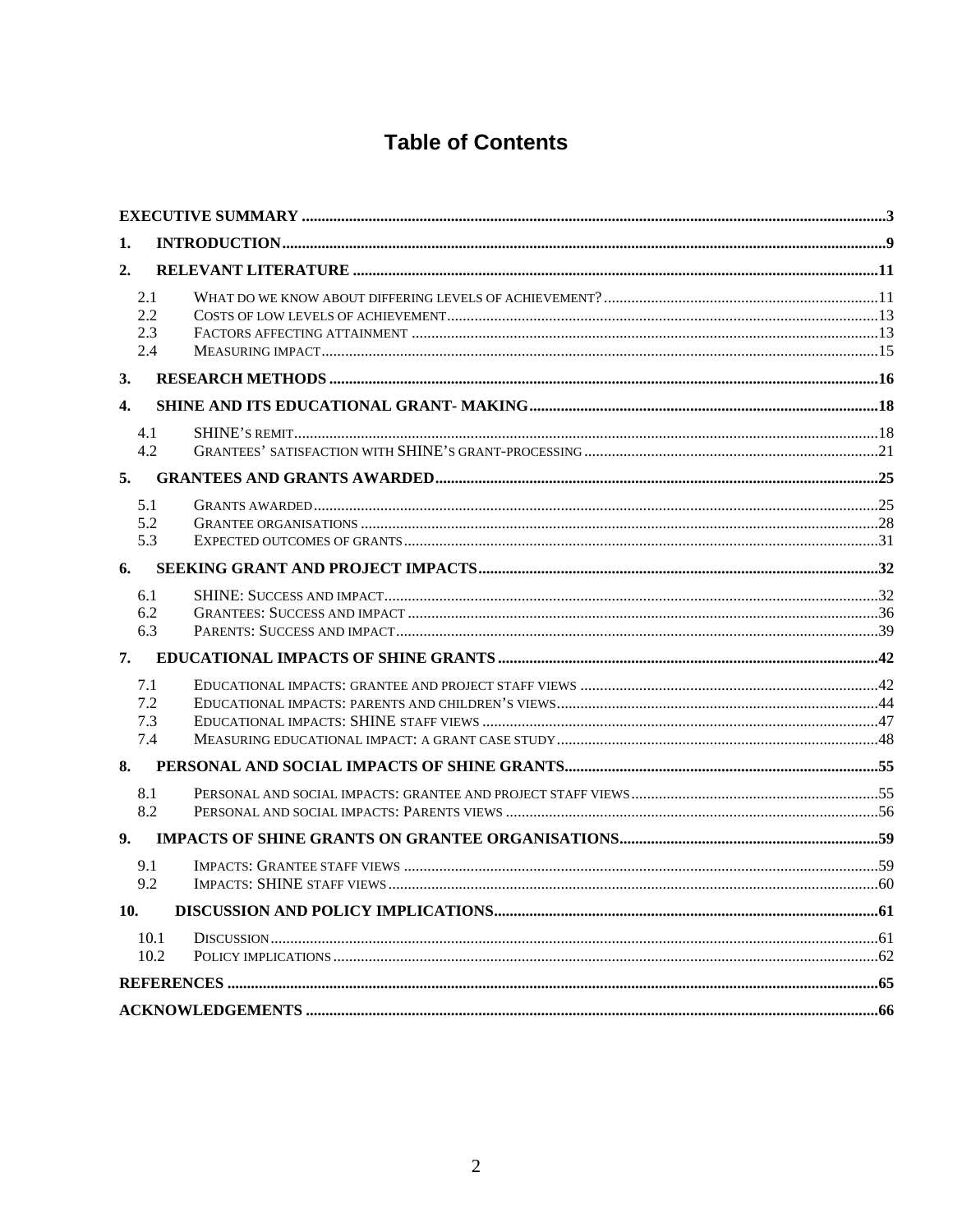# **EXECUTIVE SUMMARY**

In October 2001, SHINE commissioned the Centre for Civil Society at the London School of Economics to carry out an impact assessment research on private educational grantmaking. The aim was to use SHINE grants as case examples to see if private educational grant-making can make a difference to its core beneficiaries – in SHINE's case the core beneficiaries are under-achieving 7-18 year olds. Specifically, the research set out to: assess if SHINE grants, as case examples of educational grant-making, are having any educational, personal, social or other impacts on the beneficiaries; discuss the various types and levels of impacts across SHINE's educational programme; and discuss the mechanisms and activities that contribute to the success of an educational grant. The objective was not to assess which individual grant was having the most impact, but rather to find which impacts were the most evident across all grants.

A range of different methods were used, both quantitative and qualitative. The quantitative strand consisted of two postal questionnaires. One questionnaire was sent to 17 grantee organisations; 12 organisations returned questionnaires. Another questionnaire was sent to parents of children attending SHINE projects; a total of 64 (out of the possible 1100) were returned. The qualitative strand entailed case studies of eight grants/grantees which included 80 face-to-face interviews with a range of stakeholders and several site-visits. In addition, one grant was selected as a case study for assessing the feasibility of measuring and quantifying impact using SHINE's evaluation data already available.

#### **SHINE as a Grant-maker**

- ♦ Overall, grantee respondents were very satisfied with the way SHINE processes its grants: they were satisfied with the straightforwardness of the grant application; the speed of the decision; and the regularity of SHINE's communication.
- ♦ Most of the eight members of grantee staff who were interviewed were satisfied with the way SHINE processed its grants. Grantees interviewed were mostly satisfied with the type and quantity of evaluation information requested. Some interviewees said SHINE's evaluation requirements were less complex compared to their other funders. Two grantees (out of eight) reported some dissatisfaction with the way SHINE communicated its evaluation requirements, which had changed during the project resulting in additional administrative pressure.
- ♦ When asked what would make SHINE grant-making more useful, all grantee respondents (except one) answered 'longer grants', two thirds said 'larger grants', and almost half said 'wider grant-making criteria'.

#### **SHINE Grants**

♦ Half of the grantee respondents reported that SHINE funding was used for a new activity and just over half said it was used to enhance existing activities. This suggests that SHINE is meeting its funding objective, namely to fund replication of projects with proven impact as well as funding new start-ups.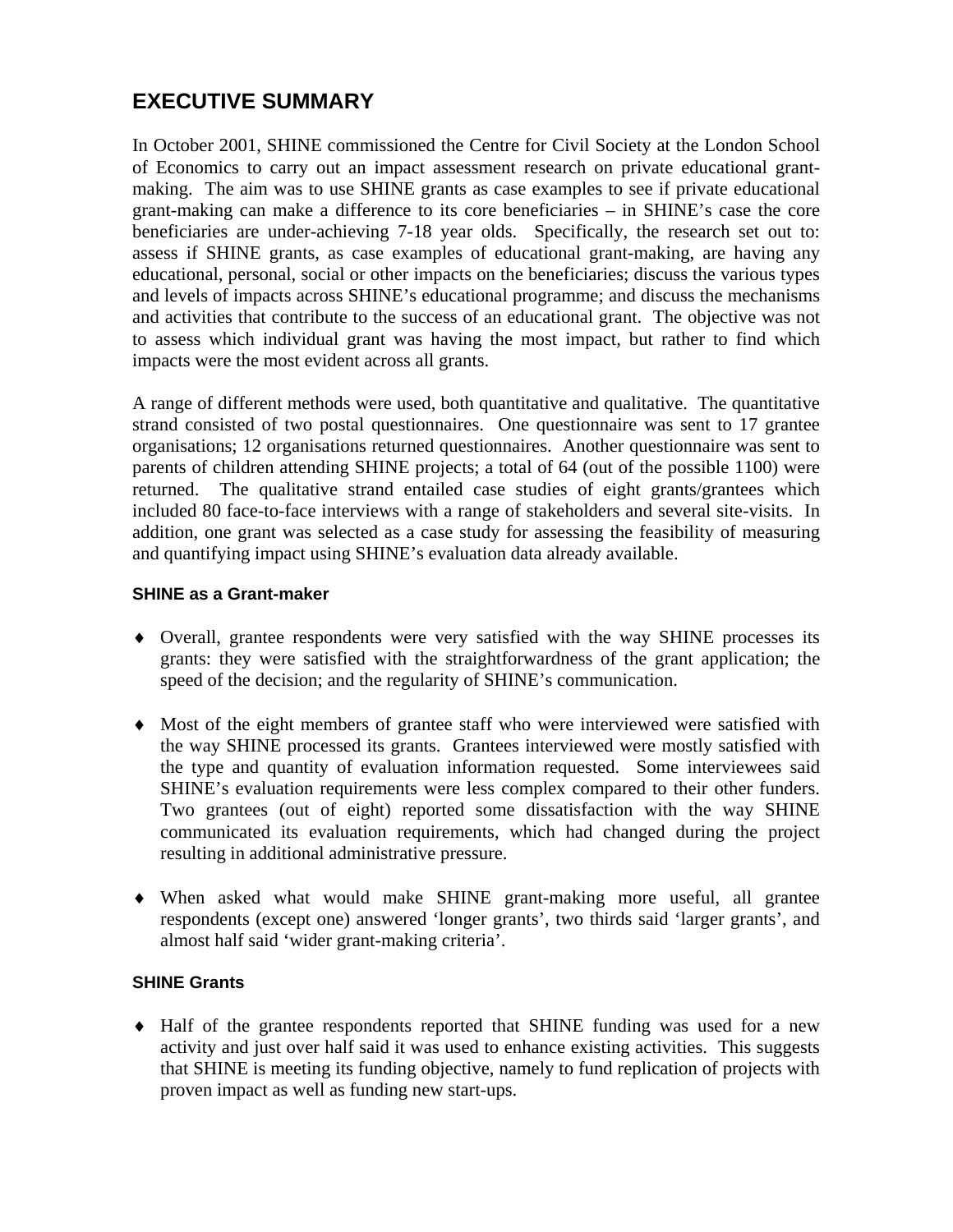♦ Almost half of grantees who responded reported that other funders were supporting the same project activities that SHINE was funding. This is important to bear in mind when seeking to attribute impacts to SHINE grants.

#### **Ensuring Grants Impact**

- ♦ Interpretation of 'what works' and perceptions of 'successful grants' or 'successful projects' varied across the stakeholder groups involved in SHINE grant-making: the grant-maker, the grantee, and the beneficiary.
- ♦ At the funder level, SHINE trustees and staff reported the following key elements for making better grants: moving towards replicating successful grants on a larger scale; no longer funding purely arts-based projects unless they are connected to measurable educational outcomes and achievement levels; making larger and longer (three-year) grants; funding projects that have clearly described aims, specifically identified outcomes, and well-planned mechanisms for achieving them; getting things tied down as early in the grant life cycle as possible; having good management and leadership at the grantee level.
- ♦ At the grantee level, the grantee and project staff identified a number of success mechanisms, some relating to SHINE as a funder, others relating to the projects. The reported mechanisms for making better grants were: longer grants; comprehensive yet straightforward grant application process; realistic and well-communicated evaluation requirements. The reported mechanisms for delivering better projects were: high quality staff who have previous work experience with disadvantaged children; inclusive and accessible projects, especially those that encourage participation of at-risk groups (e.g. children in care, excluded children and those with SEN); individualised attention and provision; flexible content that meets and keeps up with the particular learning and personal needs of the children; good leadership and management; good working partnerships with the participating schools.
- ♦ At the beneficiary level, the participating children and their parents reported the following elements as strengths of the projects attended by the children: supportive, caring and understanding staff who are good at helping the children to re-engage with education and learning; individualised attention that the children received; regularity of the educational support provided; interaction with other similar children and sharing experiences; relaxed learning environment that is different from school and yet is structured; subject-focused but innovative and enriching in the way it delivers.

#### **Educational Impacts**

♦ All grantees responding to the survey reported that SHINE funding was having an impact on the achievement levels of the participating children. The most frequent achievement impacts reported were: improved results in public examinations (reported by 9 out of 10 grantees); improved results in national standardised tests commonly known as SATs (9 out of 9 grantees); and improved teacher reports (7 out of 10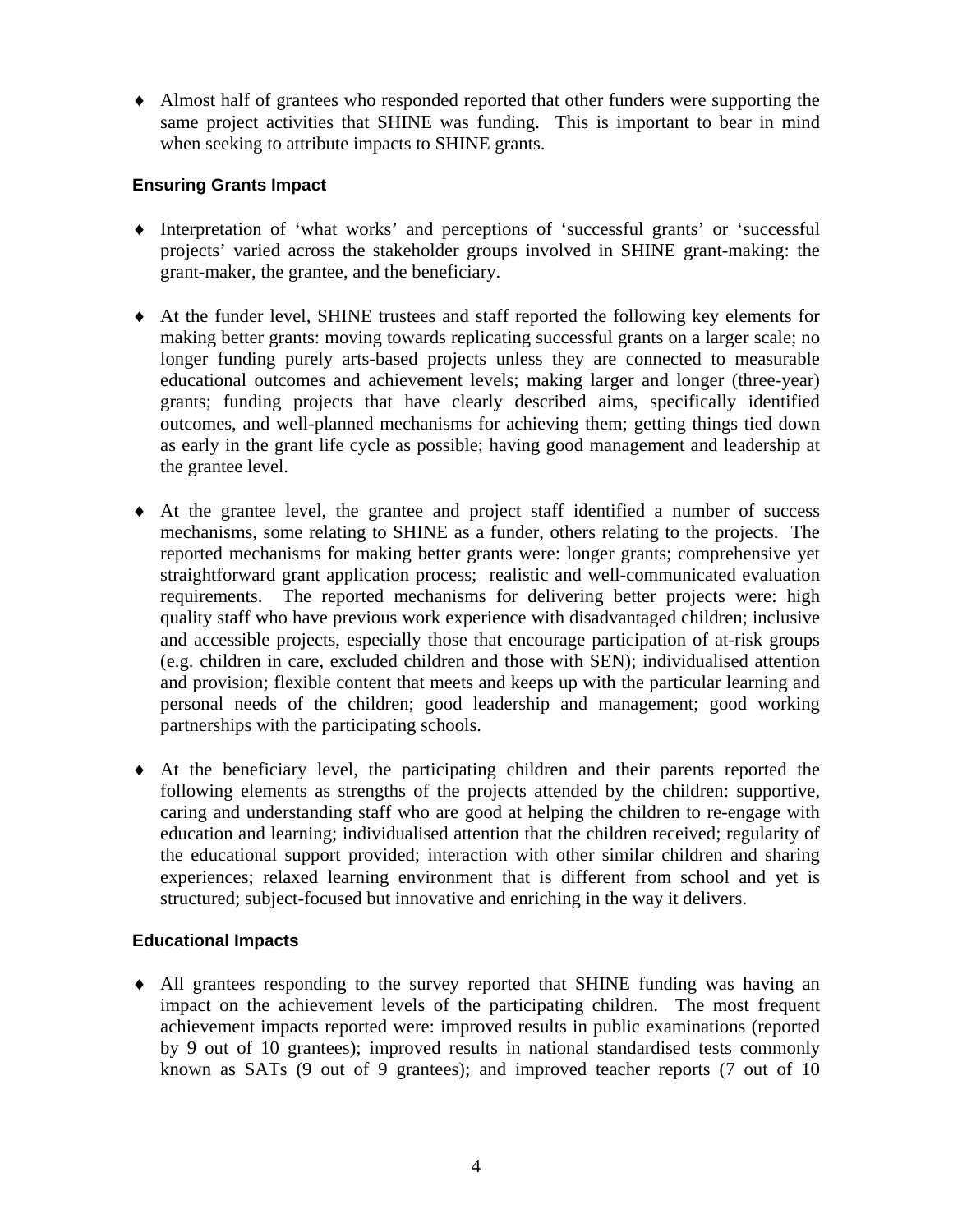grantees).<sup>1</sup> Seven out of ten grantee respondents thought the SHINE project had improved school attendance of the participating children. Nine out of 11 thought the project had improved children's attitudes towards school and the same proportion thought the project had provided an opportunity for better access to educational facilities.

- ♦ Most parents responding to the survey reported that the SHINE-funded project was having an educational impact on their children. 85% of the parents thought the project had increased their involvement in their child's learning and 76% reported improved achievement rates for their child. 72% thought the project had improved their child's attitude towards school and 57% felt that it had improved their child's attendance at school.
- ♦ During the interviews, most parents and grantees identified a number of 'subjectfocused' educational impacts. For example: improving reading skills; improving expression and meaning in reading; helping with spelling and word comprehension; helping with certain subjects; more involvement with science experiments; increasing confidence in mathematics and English; and learning how to use computers and use them as learning tools.
- ♦ Most parents and grantees interviewed also identified a number of 'general' educational impacts. For example: providing support and advocacy; helping the child to become more positive towards attending school; giving the child goals and incentives to achieve; providing full-time school placement after a long period of exclusion; helping with homework; helping to learn with peers; and helping the child to learn new things.
- ♦ Some interviewees reported educational impacts on the participating schools by stating that the SHINE project had contributed to the overall improvement in school level performance and attendance rate. One of the interviewees said the SHINE project had, in addition, increased the school's expectations of itself and had contributed to its higher status in the local community, and had improved some of the behavioural problems at the school.
- ♦ Some interviewees mentioned that SHINE projects had been educational for the parents too, for example when parents go out on visits to museums. Also, the parents' expectations of their children's learning potential had improved.

#### **Personal and Social Impacts**

<u>.</u>

- ♦ Overall, more grantee respondents reported personal and/or social impacts of the SHINE projects than those who reported educational impacts.
- ♦ All grantee respondents agreed that the SHINE project was having some kind of personal and/or social impact on the participating children. The highest impact was reported for 'improved self-confidence' (reported by 11 out of 11 grantees); 'improved

<sup>&</sup>lt;sup>1</sup> The number of grantee respondents vary as some grantees did not see a particular impact category as relevant to their participating children.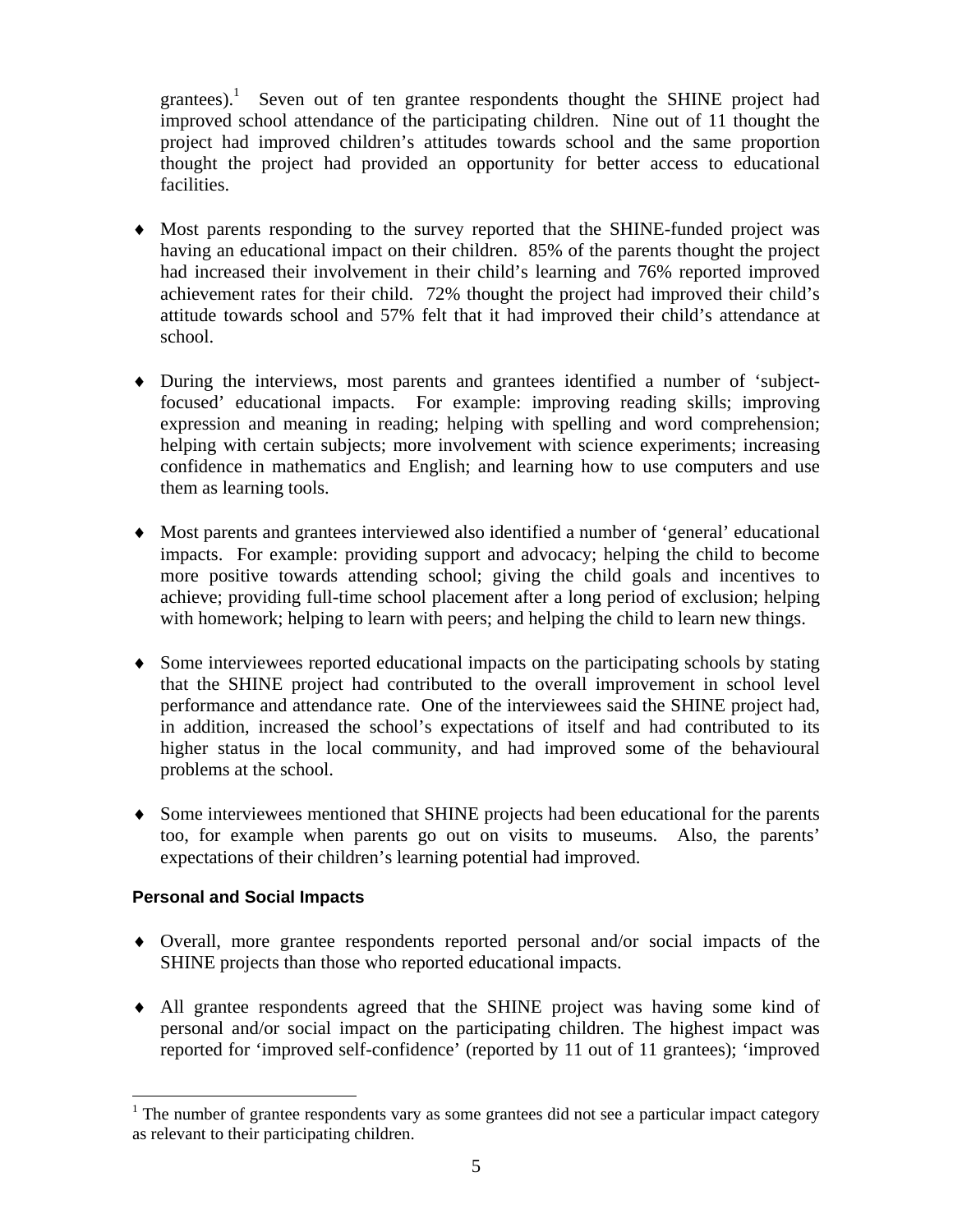communication levels' (10 out of 10 grantees); 'better relationship with adults' (10 out of 10 grantees); and 'increased motivation' (10 out of 10 grantees).2

- ♦ The results from the parent questionnaire suggest that overall a very high proportion of parents reported some kind of personal and/or social impact on their children. The highest impact was reported for 'improved communication levels' (83% of parents); 'improved self-confidence' (81%); followed by 'improved social relations' (67%).
- ♦ During the interviews, most parents and grantees identified a number of personal and social impacts. For example: increased confidence; helping the child to focus; helping communication with others; helping with social skills and social interaction; and teaching the child to behave appropriately.

#### **Impacts on Grantee Organisations**

♦ The results from the grantee questionnaire indicate that the highest organisational impacts were reported for 'increased funding leverage'<sup>3</sup> (reported by  $\overline{7}$  out of 10 grantees) and for 'increased credibility for the grantee organisation' (7 out of 11 grantees). This was followed by two thirds of the grantees reporting SHINE grants as having changed the grantee's organisational aims.

#### **Policy Implications**

*What projects should be funded?* 

It is recommended that SHINE should:

- ♦ continue to fund out-of-school-hours educational initiatives as an effective way of raising achievement levels of disadvantaged children;
- ♦ recognise that under-achievement is reported to be highest amongst particular groups of disadvantaged children – children in care, children excluded from mainstream schooling and children with special educational needs; hence funding should be targeted at projects that aim to include and encourage access for these particular groups;
- ♦ continue to take risks and support projects where proven measurable impact may have not been identified in previously funded projects; at times qualitative assessments of impact of a particular project can be as relevant and important as quantitative assessments;
- ♦ take account of government funding initiatives for supporting under-achieving disadvantaged children and identify funding gaps and try to fill those gaps;
- $\bullet$  bear in mind that for some areas of educational provision e.g. for children in care or for children excluded from school – returns on investment can be slow and this should

1

 $2^2$  See the previous footnote.

<sup>&</sup>lt;sup>3</sup> This refers to SHINE grant having increased the likelihood of the grantee organisation securing further funding.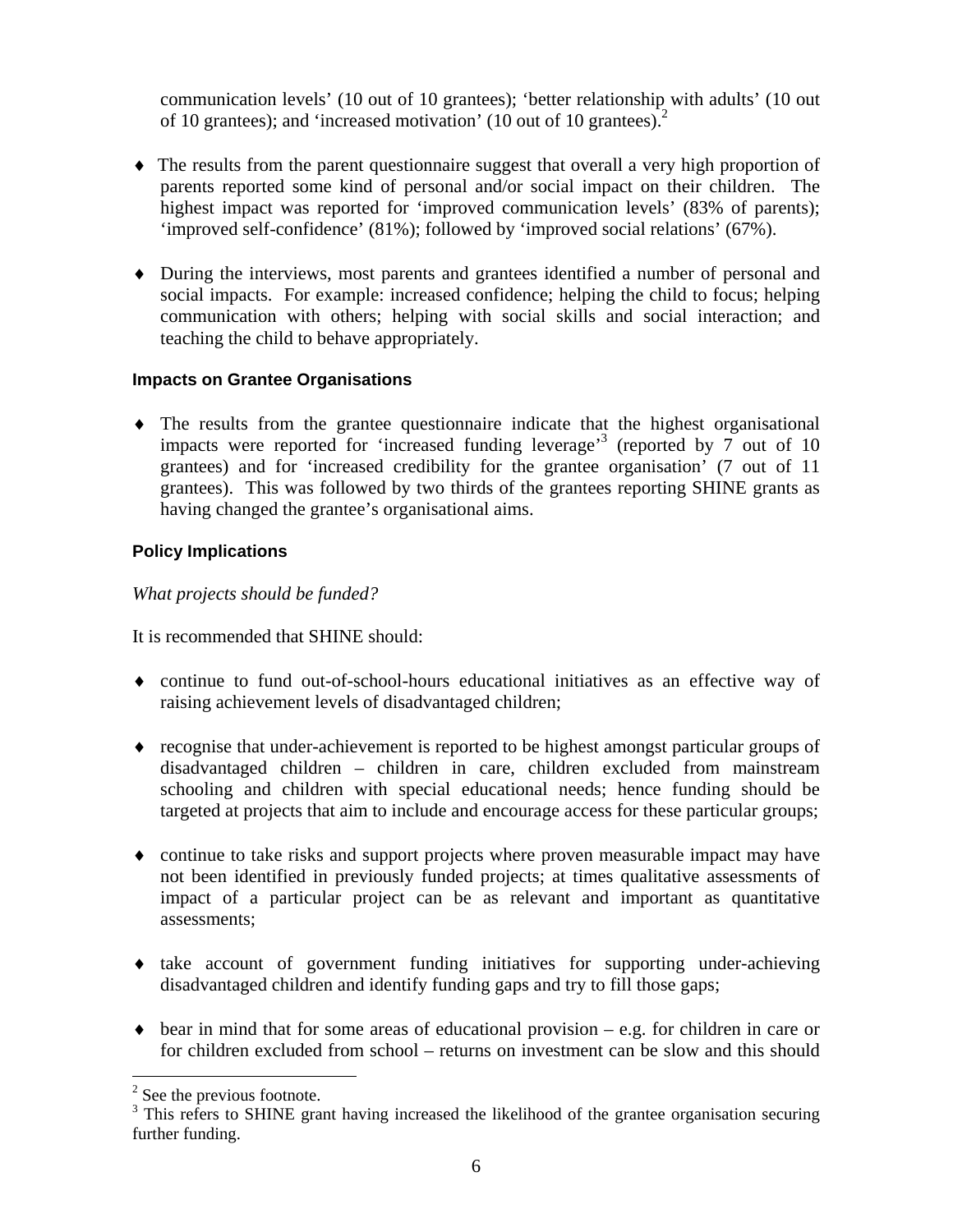not stop the trustees from funding worthwhile projects that have a desperate shortage of funding;

- ♦ review mission fulfilment and progress on funding objectives regularly and seek perspectives from experts and practitioners in the field of education; long-term plans should be flexible enough to allow for re-focusing whilst retaining successful elements of previous grant-making;
- ♦ continue to develop a project sustainability strategy; funded projects should have a chance to carry on once SHINE funding runs out, whether through extension of funding or through guiding the grantees towards other funding sources; even in the case of grants perceived as 'least successful', SHINE should develop a supportive exit strategy by pointing grantees in the right direction.

#### *Support and communication with grantees*

#### SHINE should:

- $\bullet$  continue conducting site visits at the application stage as well as during the project life cycle to encourage face-to-face contact and learn more about the grantee organisation and the community it works with; this is very important in the light of the fact that many grantee staff interviewed during this research asked for site-visits by SHINE trustees so they may see for themselves how the projects are helping the participating children; site-visits can be critical, for sometimes even the most effective 'agents of change' can only explain what they are doing by saying, 'come and see';
- ♦ maintain its flexible approach to unforeseen circumstances and changing needs of the grantees and their service users;
- ♦ recognise that some grantees, in particular those working with refugees or children in care, may need more time to work with their beneficiaries to raise achievement levels.

#### *Impact evaluation requirements*

- ♦ Ideally to measure impact in terms of hard data, randomised controlled trials need to be carried out; these can enable causal links to be made between predictor variables and dependent variables such as test results. Quasi-experimental designs using experimental and control or comparison groups can also provide statistically meaningful results. It might be possible for a comparison group of children to be identified, whose progress can be compared with that of the children attending a SHINE-funded activity. However, such an approach is costly and the benefits might not outweigh the costs.
- ♦ SHINE should use this research as a step towards the next level of its evaluation strategy; it should review why SHINE evaluates its grants in the first place, what its evaluation requirements are, and how best to process its evaluation requirements flexibly and yet rigorously; it should develop its evaluation strategy in the light of emerging realities and recommendations in the fields of educational provision and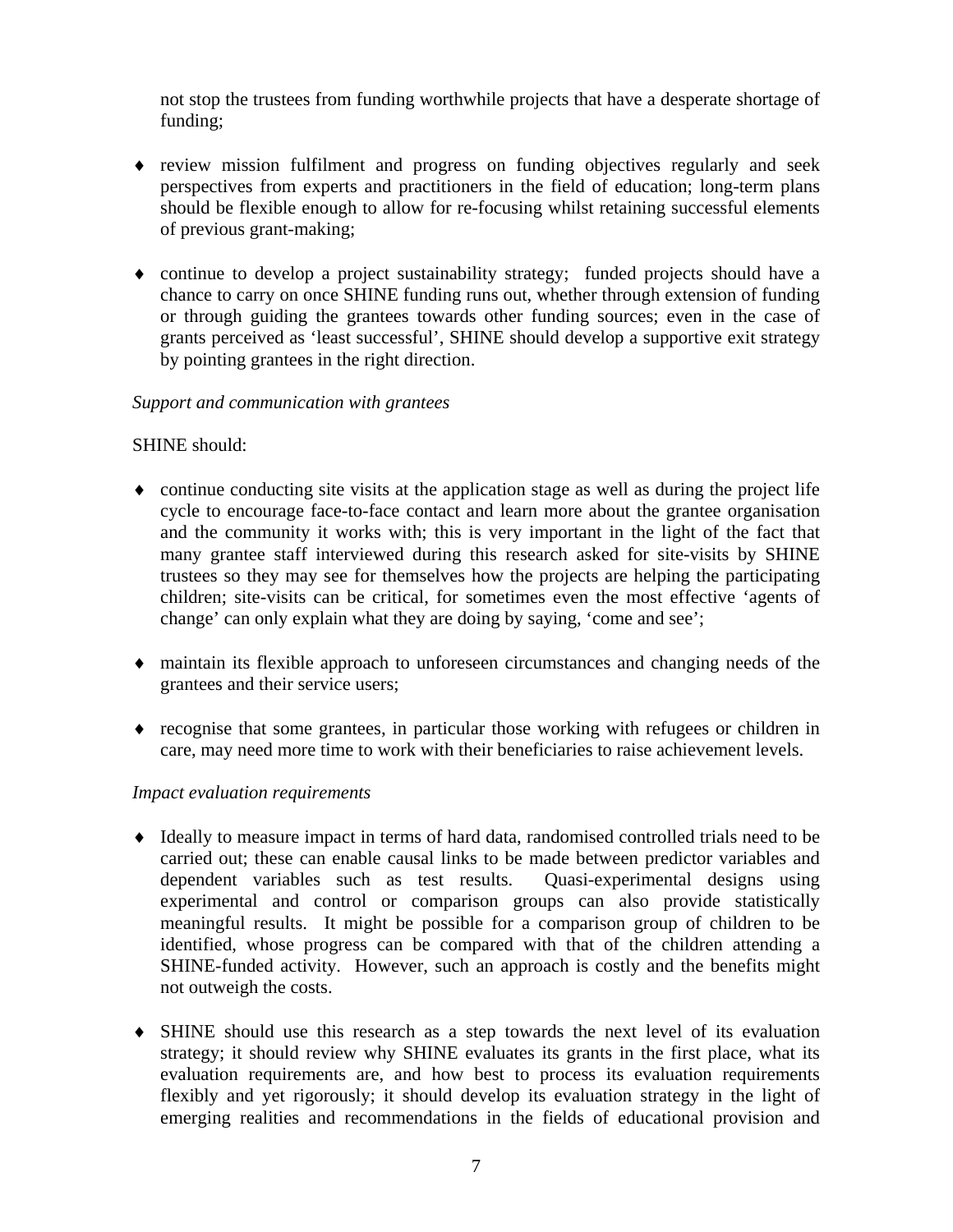research; and it should also maintain a balance between seeking quantitative 'success numbers' and qualitative 'success stories'.

- ♦ SHINE should bear in mind that to evaluate scientifically, projects may end up being narrowly defined and inflexibly applied for a limited experimental period; the effort to evaluate grants too rigorously may lead SHINE away from some highly effective potential grantees.
- ♦ The recent evaluation templates/forms developed by SHINE will be helpful in gathering more consistent information for its future grants; however, the needs and resources of the grantees need to be borne in mind when developing and administering the forms. The templates should be a helpful tool for the grantee organisations too, enabling them to learn what impacts their projects are having. Working with and in partnership with the grantees right from the beginning of the application stage, as SHINE does currently, will be important in making sure the evaluation strategy continues to be rigorous and yet pragmatic.
- ♦ One issue that SHINE might like to consider is whether or not to risk some longer-term projects focusing not only on explicit educational outcomes, but on other aspects that may facilitate educational progress. It is possible that enhancing motivation, selfesteem, self-confidence, and greater awareness of the purpose of education, could foster educational progress and hence outcomes. Such intermediary processes are likely to be of fundamental importance.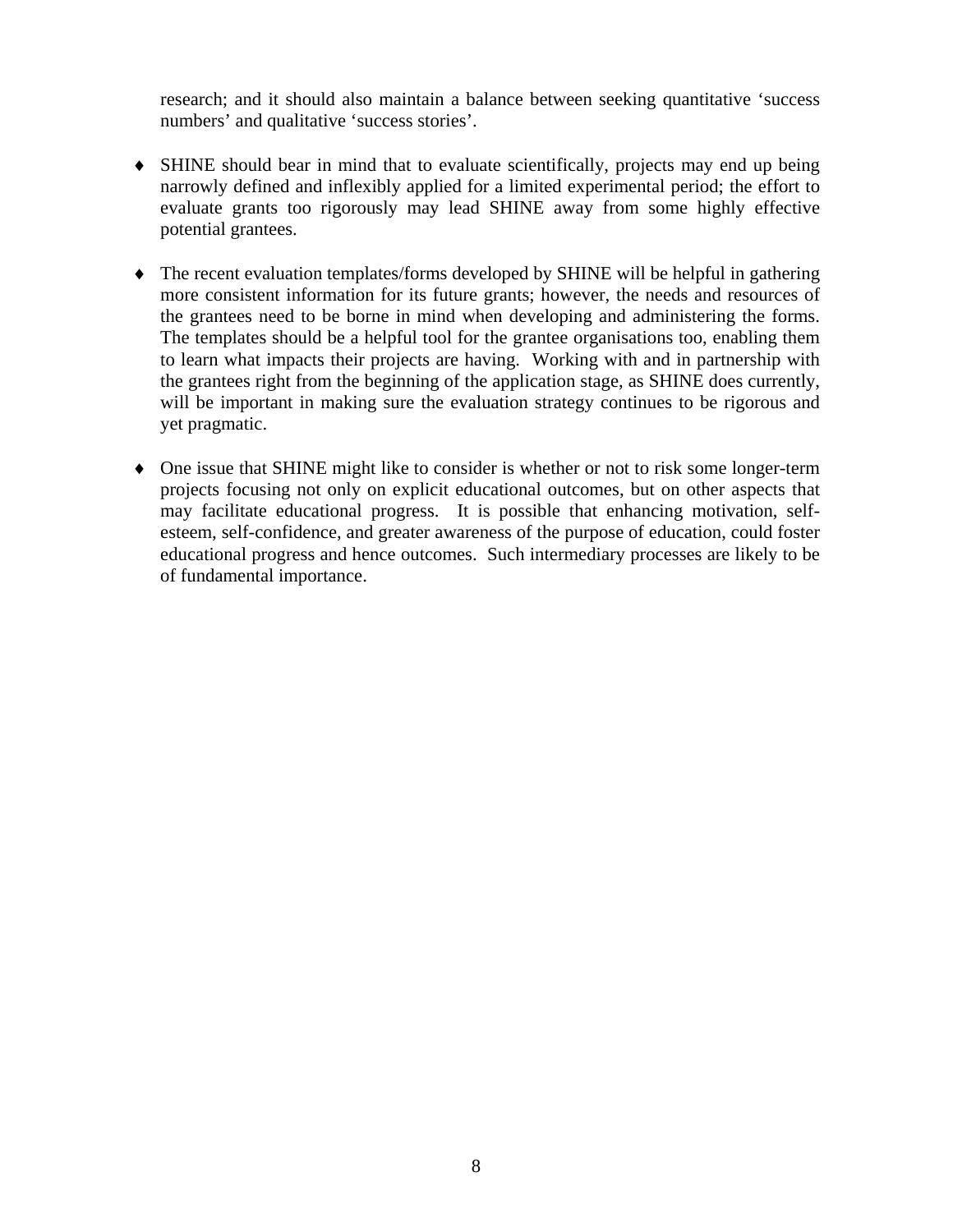# **1. INTRODUCTION**

For the last two decades, grant-making trusts and foundations have become increasingly concerned with understanding and assessing the effectiveness of their grant-making. They are also increasingly looking to each other to learn and compare different ways of operating that can further their missions. Both grantee organisations and their funders want to find out whether the programmes that they support are effective and having the desired impact.

Thus, in October 2001 the Centre for Civil Society at the London School of Economics was commissioned by SHINE to carry out an impact assessment research on private educational grant-making. The aim was to use SHINE grants as case examples to see if private educational grant-making can make a difference to its core beneficiaries – in SHINE's case the core beneficiaries are under-achieving 7-18 year olds. Specifically, the evaluation set out to:

- ♦ assess if SHINE grants, as case examples of educational grant-making, are having any educational, personal, social or other impacts on the beneficiaries across its educational grant programme;
- ♦ discuss the various types and levels of impacts across SHINE's educational programme;
- ♦ discuss the mechanisms or activities that contribute to the success of an educational grant.

These aims were further refined and the following research questions were developed:

- ♦ Does SHINE educational grant-making make a difference to its core and non-core beneficiaries?
- $\bullet$  If so, what are the various impacts (e.g. educational, personal and social) across the SHINE grants?
- ♦ What mechanisms or activities make a 'successful' educational grant according to the various stakeholders involved in SHINE grant-making?

Early in the evaluation, a conceptual framework was developed to guide the evaluation. This was underpinned by the assumption that the impacts across SHINE grants could be divided into four main potential categories: educational, personal, social and organisational impacts.

It was further hypothesised that:

- ♦ Perceptions of impacts across SHINE grants may differ according to the different stakeholders involved in SHINE grant-making. The level or type of impacts may vary depending on who is describing them – the grant-maker, the grantee or the beneficiary.
- ♦ Impacts across SHINE grants may relate variously to the different projects funded. The level or type of impacts may vary depending on contexts, mechanisms, and outcomes of funded projects.
- ♦ As far as finding out what ensures 'success' of grants or projects, interpretations of success and success mechanisms, may vary across the stakeholders involved – the grant-maker, the grantee and the beneficiary.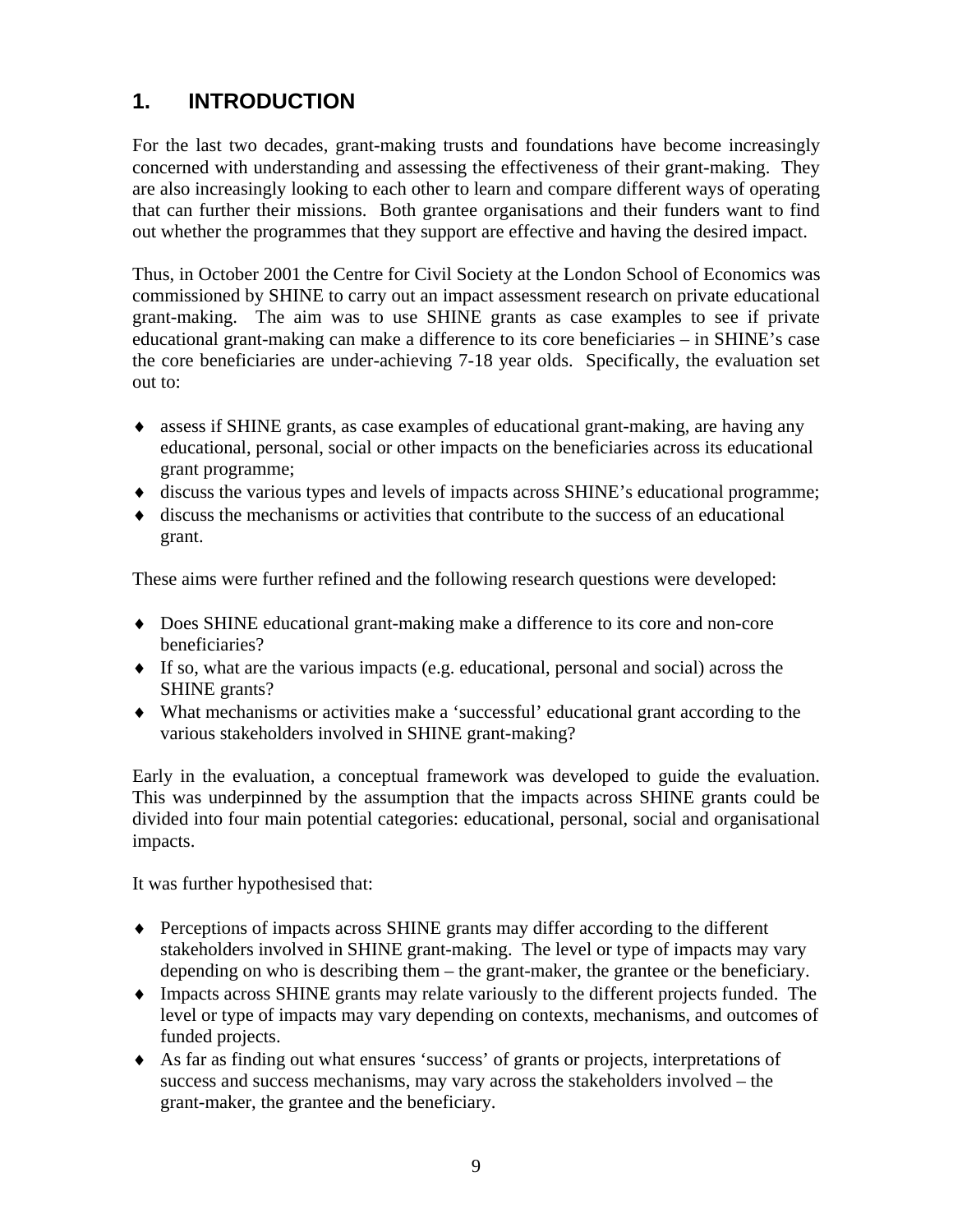The structure of this report is as follows. Section 2 provides a selective review of relevant literature on 'underachievement' and some of the research that has examined the impact of various interventions on pupils' achievement and progress. Section 3 presents the research methods adopted in the evaluation. The main findings are presented in the subsequent sections. Section 4 focuses on SHINE and its remit; Section 5 focuses on grants made and grantees; Section 6 on various stakeholders' views of what ensures impact; Section 7 on educational impacts of grants; Section 8 on personal and social impacts of grants; Section 9 on organisational impacts of grants; and Section 10 concludes and presents some implications for future SHINE grant-making policy.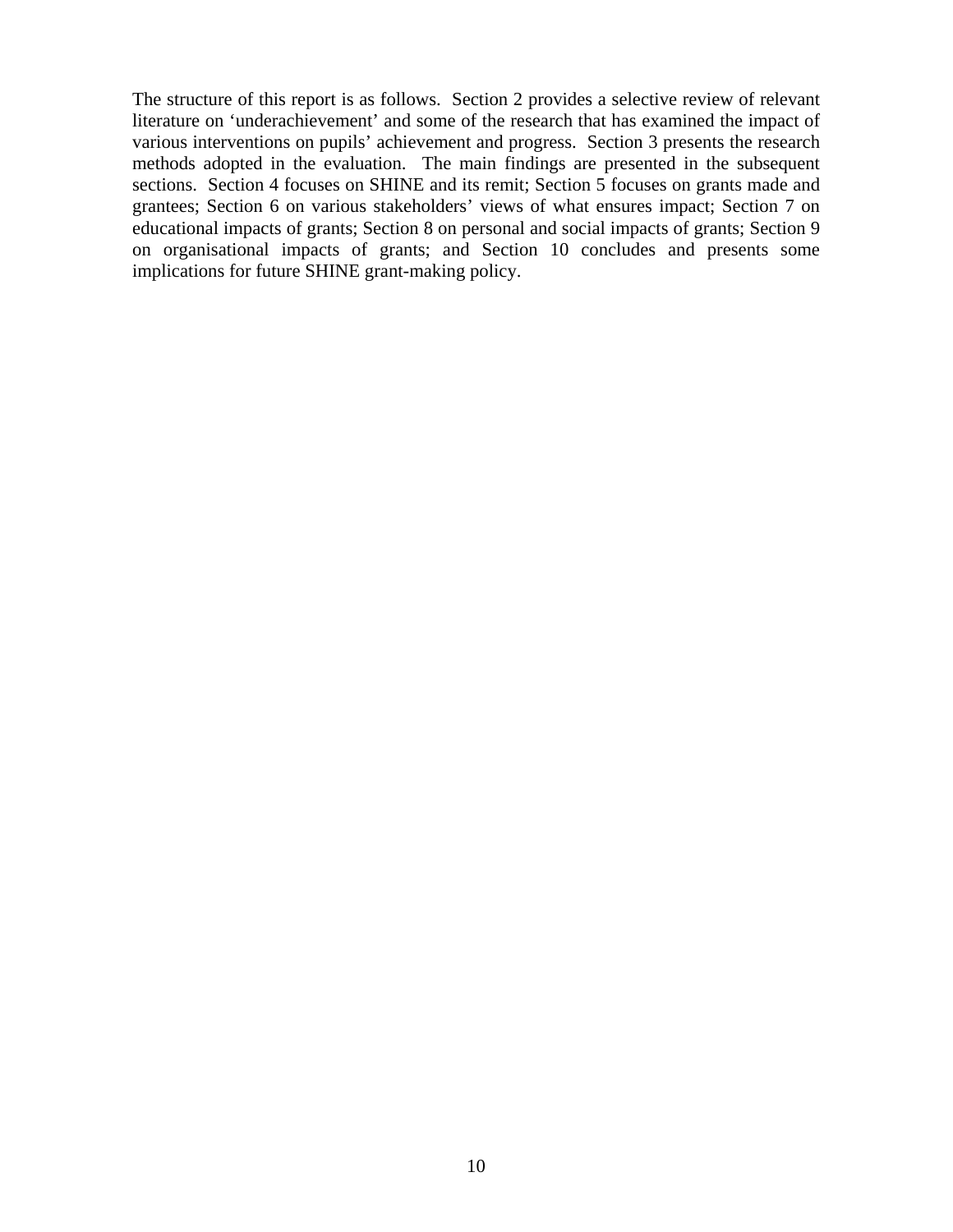# **2. RELEVANT LITERATURE**

SHINE funds educational projects that target under-achieving children and youth from disadvantaged backgrounds. Hence part of the remit of the evaluation research was to carry out a short review of relevant literature on 'under-achievement'.

Debates about 'under-achievement' have changed over the years. There has been a shift away from viewing under-achievement simply as the fault of teachers or pupils towards viewing it as a multi-dimensional and a much more complex phenomenon. For example, is underachievement about an individual not getting the most out of his/her own potential or ability, or is it about an individual not doing well enough compared to his/her peers? There has been one recurrent feature in these debates – that at any given time there is a concern that one group of children is failing to achieve its potential. The concern has related to the achievement of particular social classes, girls or boys, those from particular ethnic groups, those from very disadvantaged backgrounds and so on.

As West & Pennell (2003) note: 'whilst there may be some consensus about what is meant by levels of attainment or levels of achievement, the concept of 'underachievement' has different connotations to different individuals' (2003: 4). They also note that the concept is not one about which there is much clarity and although it is often used it is rarely clearly defined.

West & Pennell (2003) provide a conceptual framework in which to locate underachievement in schools, namely:

- ♦ Individual factors: intelligence, attitudes, motivation, self-esteem, gender, health (well being and risk behaviours);
- ♦ Family factors: family/household composition, educational level of parents, socioeconomic status /income levels, parental involvement;
- ♦ Community and societal factors: social class, ethnicity/race, gender, housing;
- ♦ School characteristics: characteristics of pupils in school, school composition/peer effects, curriculum on offer, school structures.

The concept of underachievement is clearly a multifaceted concept. In any population of school pupils, some will perform less well than others, yet there are links between achievement and a variety of different forms of disadvantage and other factors, including gender, ethnic background, poverty and social class (West & Pennell 2003). Thus, although the term 'underachievement' is an apparently straightforward concept, it is in fact problematic. However, for the present purposes the concept will be used in this report to differentiate pupils who are lower attaining than others.

# **2.1 What do we know about differing levels of achievement?**

It is not possible in a short literature review to do justice to the large body of research that has explored the issue of underachievement (for a recent review see West & Pennell 2003) but some of the key findings relating to differential levels of achievement are highlighted in Figure 1.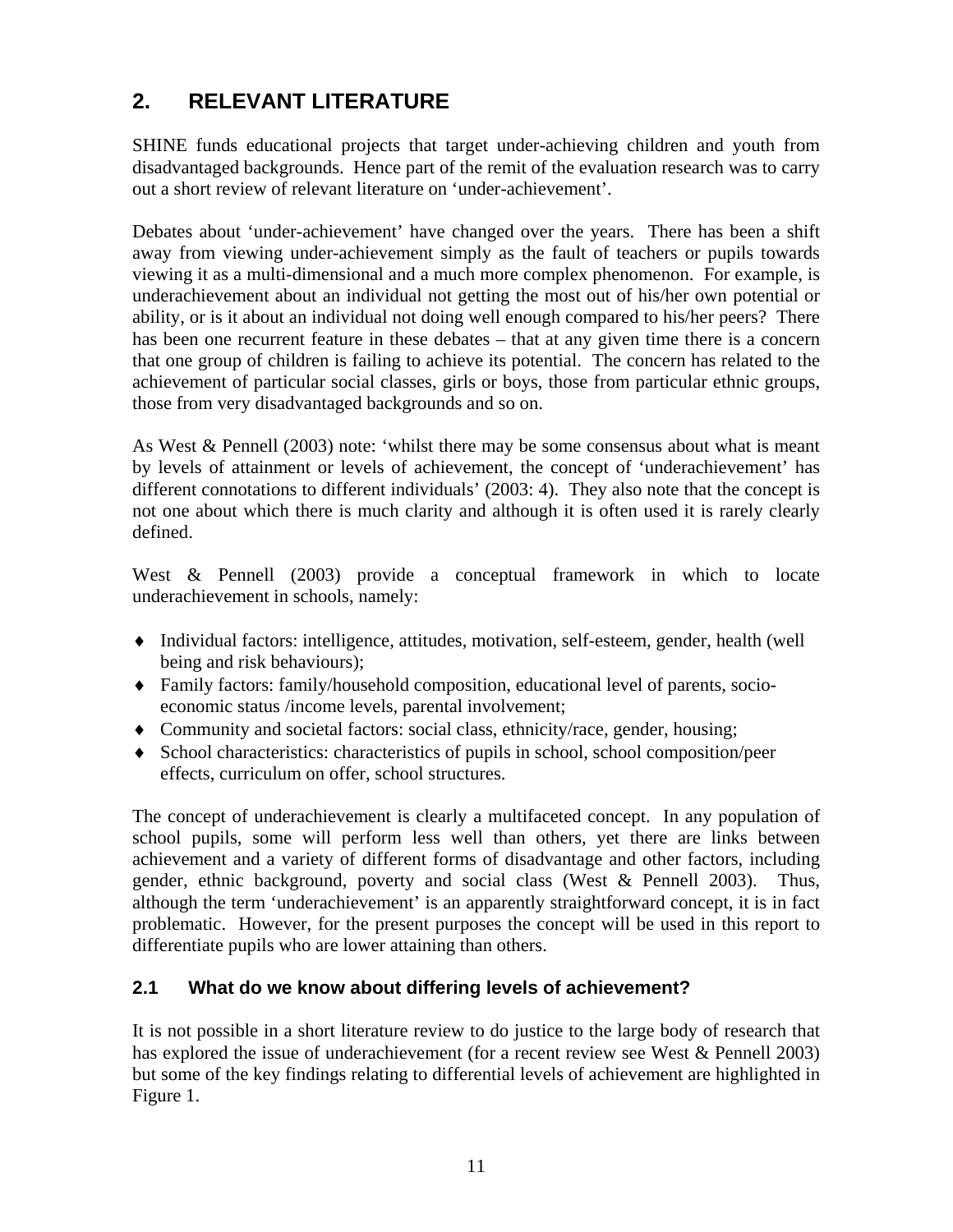### **Figure 1. Key differences between levels of achievement amongst different groups**

There has been a growing polarisation between those with skills and qualifications to participate in a knowledge-based economy and those without (SEU 2004).

In England and Wales, over three quarters of pupils whose parents were in the higher professional group achieved five or more GCSEs at grades A\*-C (or equivalent) in 2002. Of those pupils whose parents were in the routine group, just a third achieved the same level (ONS 2004).

71 per cent of young people whose parents were qualified to degree level and 60 per cent whose parents' highest qualification was a GCE A-level achieved five or more GCSEs at grades A\*-C, compared with 40 per cent with parents whose highest qualification was below GCE level (ONS 2004).

Those whose parents were in higher professional occupations were almost four times as likely to be participating in higher education as those from routine occupations (DfES 2003).

A teenager from a deprived neighbourhood is five times more likely to go to a failing school and less likely to achieve good qualifications compared to his/her peers (SEU 2001).

In 2001/02, 58 per cent of girls gained five or more GCSEs at grades A\*-C (or equivalent), compared with 47 per cent of boys (ONS 2004).

In the UK, the proportion of young women who achieve two or more GCE A-levels (or equivalent) has increased from 20 per cent in 1992/93 to 43 per cent in 2001/02. For young men over the same period, the increase has been from 18 per cent to 34 per cent (ONS 2004).

Young women are more likely than young men to be in full-time education at 18 (DfES 2003).

In 2003, the proportion of boys in England reaching the required standard for English at all key stages was lower than that for girls, particularly at Key Stages 2 and 3. The difference between the proportions of girls and boys reaching the expected level in tests and teacher assessments for mathematics and science was less pronounced (SEU 2004).

African Caribbean boys and Pakistani and Bangladeshi students are less likely to leave school with 5 good GCSEs and are more likely to live in households below 50% of median income (SEU 2004).

In 2001, only 8% of children in care achieved five or more GCSEs at A\*-C grades, compared to half of all young people (SEU 2003).

Children in care have poor results in Key Stage tests at age seven, 11 and 14. Just 1% go to university (SEU 2003).

In England, out of 6,500 youths who left care in 2001, 63% had no qualifications (Princes Trust 2002).

In 2001/02, over 10,000 children in Great Britain were permanently excluded from schools (ONS 2004).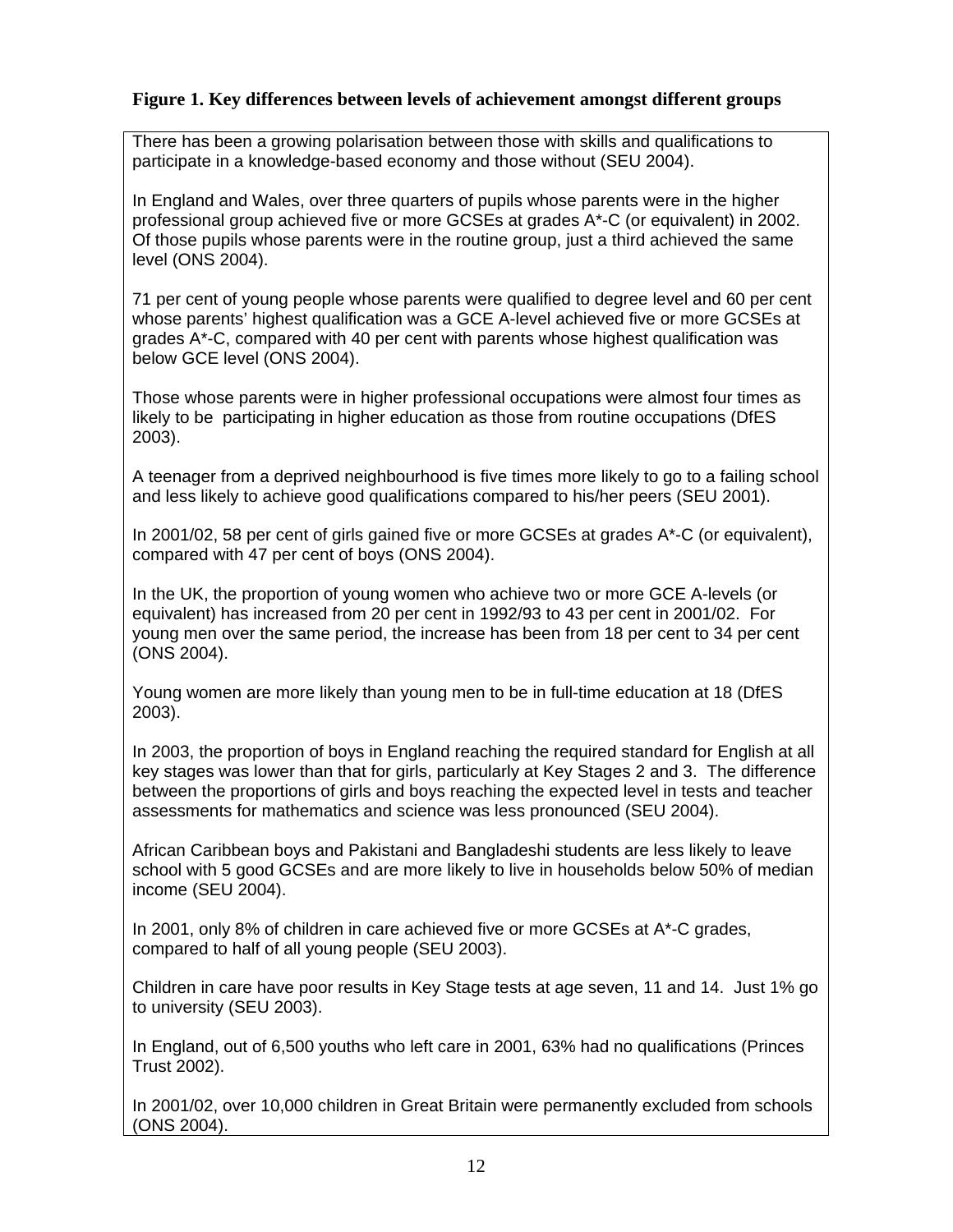Only 12% who had been persistent truants in year 11 were in full-time education at 18, this compares with 46% for those who had not truanted. A third of those who were persistent truants in year 11 were not in education, training or employment at 18 (DfES 2003).

A fifth of those who were excluded from school or achieved no GCSE grades A\*-C in year 11 were not in education, training or employment at 18 (DfES 2003).

Only one in seven pupils with special needs and one in 20 with statements gets five or more GCSEs at A\*-C grades (DfES 2004).

Adults with poor basic literacy and numeracy skills are five times more likely to be unemployed than those with adequate skills (DfES 1999).

### **2.2 Costs of low levels of achievement**

West & Pennell (2003) note that the 'costs of underachievement are huge'. 'For the individual, the results of lower achievement can be measured in terms of lost opportunity, unfulfilled potential and reduced quality of life. For society as a whole there are the social and financial costs, both direct and indirect, in combating underachievement and disaffection, including crime, as well as the payments of benefits such as income support' (2003: 16). Figure 2 gives some of these costs.

#### **Figure 2. Costs of low levels of achievement**

The annual cost of school exclusions to the public services has been estimated at £406 million (SEU 2001).

An Audit Commission report calculated that if one in ten offenders received effective early intervention (including educational intervention) the annual saving would be in excess of £100 million (Audit Commission 2004).

Higher risk of future unemployment – adults with poor basic literacy and numeracy skills are five times more likely to be unemployed than those with adequate skills, (DfES 1999).

In 2001, 3.5 million workers in England struggled with reading, writing and everyday maths which cost the UK businesses nearly £5 billion and the UK economy as a whole around £10 billion (DfES 2001).

A lack of skilled workers, educational under-achievement and shortage of relevant skills have a direct impact on the supply of talented individuals in the workforce, contributing to the productivity gap between the UK and its international competitors (SEU 2004).

#### **2.3 Factors affecting attainment**

There is some evidence to suggest that parents from the lower socio-economic groups are less likely to be closely involved with their children's education than parents from the higher socio-economic groups. This may be due to the fact that parents from the lower socio-economic backgrounds may be less aware of strategies for encouraging their children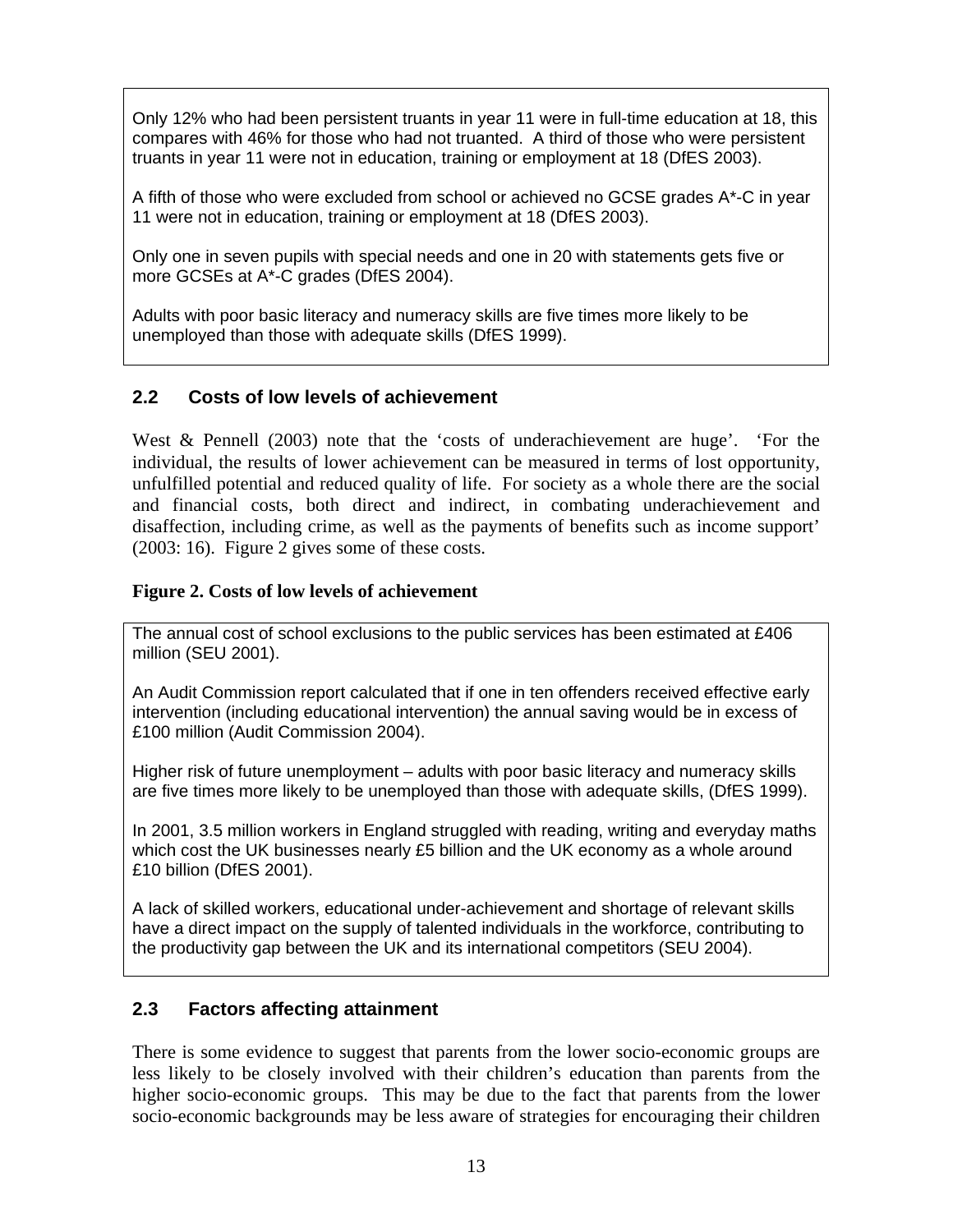to learn. Research suggests that levels of parental home support and involvement in a child's learning (such as parents reading to their children, books at home, library attendance, parent-child relationships) can have a powerful influence upon a child's educational attainment (Desforges 2003).

Sammons et al. (2003) suggest that what parents do at home is more important than who they are. The Effective Provision of Pre-school Education (EPPE) project, funded by DfES and based in the Institute of Education, is a substantial longitudinal study that assesses the progress and development of children between the ages of three and seven years. It investigates the contribution of individual and family characteristics on children's attainment. It found that while parents' social class and levels of education make a difference, the quality of the home learning environment is the key factor (Sammons et al. 2003).

Brooks et al. (2002) in a study concerned with children with literacy difficulties concluded that normal schooling does not enable slow readers to catch up and that extra tuition (e.g. through appropriately trained reading partners) is needed to improve their phonological and comprehension skills. However, the pupil's comprehension skills have to be directly targeted and working on the pupil's self-confidence has to be included alongside working on the reading (Brooks et al. 2002).

Study support appears to be one clear way to improve levels of achievement and progress. This includes many diverse programmes and involves pupils in out of school learning of various types. These might include subject-focused study support (e.g. mathematics, English), study skills, sport, aesthetic, peer education (e.g. helping with paired reading), drop-in (e.g. homework club), mentoring and study centres (MacBeath et al. 2001).

MacBeath et al. (2001) carried out a major evaluation of study support involving over 8,000 pupils. Pupils were tracked between the ages of 11/12 and 14/15. The study found evidence that pupils who participated in study support did better than expected from baseline measures of academic attainment, attitudes to school and attendance at school. There appeared to be an independent effect of study support at GCSE, with attainment being more affected by 'subject-focused, drop-in provision and Easter revision courses' (2001: 7). It should be stressed, however, that the study compared those who participated in study support with those who did not and there could be differences between these two groups that may also help explain the differences observed. The researchers noted that there was a lower likelihood of participation by those with low self-esteem.

An evaluation study has indicated that provision of ICT approaches in schools can enhance attainment of pupils. However, they tend to work if they are precisely targeted – if children are left to find their own way through computer packages, this has little effect (Harrison et al. 2002).

Sharp et al. (2002) examined the impact of an initiative known as 'Playing for Success' which involved establishing study support centres in professional football clubs. The centres use the medium and environment of football to support work in literacy, numeracy and ICT and focus on 'underachieving' pupils between the ages of 10/11 and 13/14. The initial numeracy and reading comprehension scores of those involved were found to be well below average for their age. The evaluation used nationally standardised tests of numeracy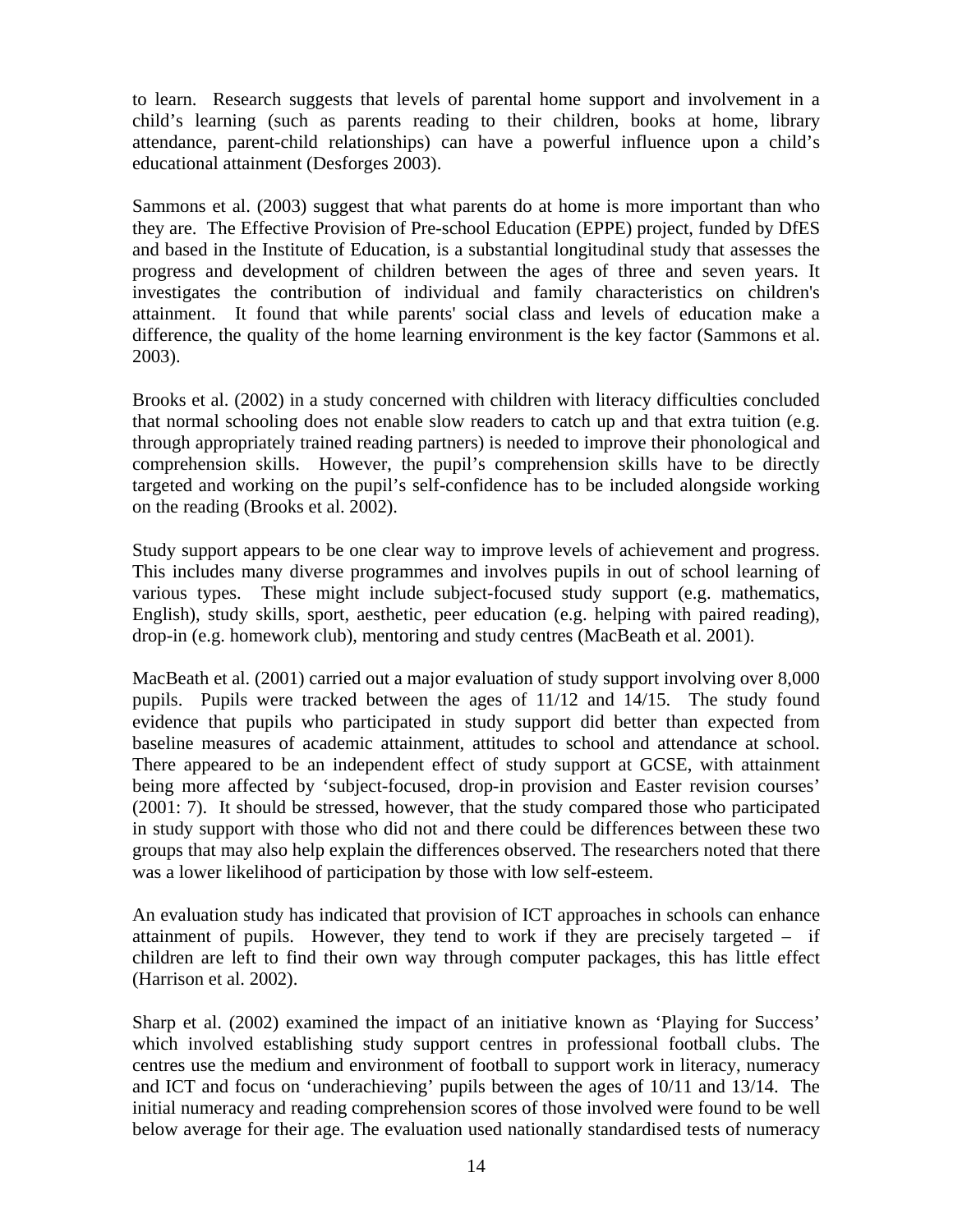and reading comprehension specifically designed for the evaluation to assess pupils' progress. It involved comparing pupils who had participated in the scheme with a control group who had not. It was found that on average the participants made significant progress in basic skills and this was particularly significant in relation to numeracy and ICT. Interestingly, the beneficial effects were not affected by pupils' gender, deprivation, ethnicity, fluency in English or special educational needs.

# **2.4 Measuring impact**

This section very briefly discusses some of the conceptual and empirical difficulties that may be encountered in any evaluation research that tries to quantify impact.

Bradford and Robson (1995) in discussing some of the evaluation problems associated with evaluating government initiatives, refer to what they term the six 'C's. These are:

- the *counterfactual* problem: what would have happened anyway, in the absence of a specific intervention;
- the *confound* problem: outcomes are affected by many policies other than the specific one being evaluated;.
- the *contextual* problem: the different local conditions affecting the programme being studied;
- the *contiguity* problem: intervention can have either positive or negative spillover effects;
- the *combinatorial* problem: programmes and policies are mixed in different ways in different places and at different times;
- the problem of *changes*: changes can take place between the start and the completion of interventions.

These difficulties associated with evaluation are of key importance in this evaluation as well.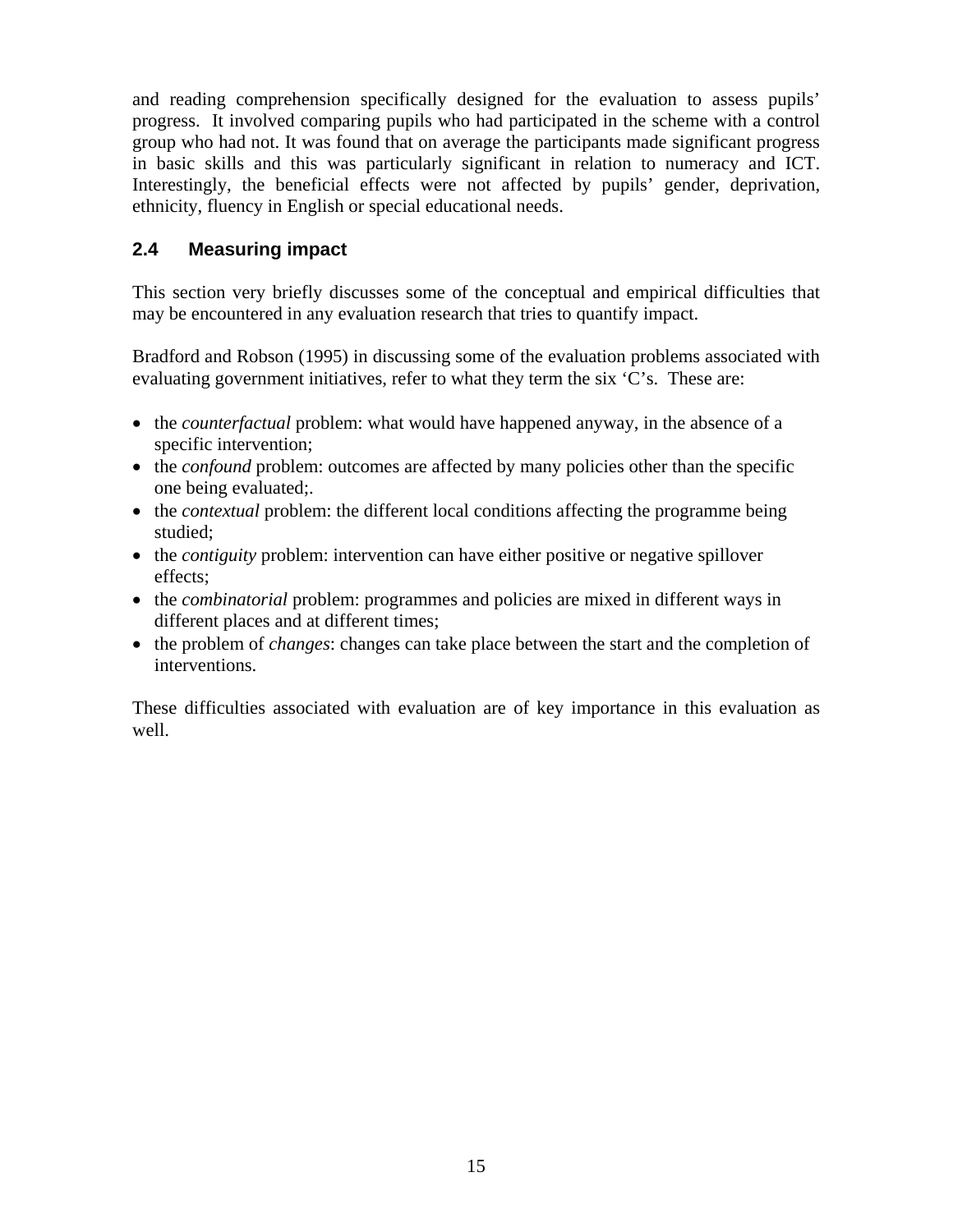# **3. RESEARCH METHODS**

<u>.</u>

The research used both quantitative and qualitative methods. The quantitative data collection comprised two questionnaire surveys. One questionnaire was sent to all 17 grantees in receipt of SHINE funding and was to be completed by the manager overseeing the SHINE project at the time. The aim of the grantee questionnaire was to find out about the impacts of SHINE grants on the under-achieving children targeted and on the grantee organisations themselves. The other questionnaire was sent to all grantees with a request to distribute the questionnaire to all parents of the children attending the SHINE project at the time. The aim of the parents' questionnaire was to find out about the impacts of SHINEfunded projects on the under-achieving children targeted. Pre-paid and addressed envelopes were included to facilitate the return of the questionnaires to the research team at the London School of Economics. Altogether 1100 parent questionnaires were sent to the grantee organisations for distribution to the parents.

There was a high response rate to the grantee questionnaires (12 out of 17 or 71%). It was not possible to establish the response rate for the parents' questionnaire. Although 1100 questionnaires were sent to grantee organisations for distribution to parents, there is evidence that some did not distribute the questionnaires, because of the workload, timing of the survey, and low levels of English proficiency amongst refugee parents. Two of the grantees only distributed a proportion of the questionnaires. Altogether 64 questionnaires were returned from parents whose children had attended 11 SHINE-funded projects (out of the possible 19). Out of those 64 respondents, 57 were parents whose children were attending subject-focused projects funded by SHINE. Seven were parents whose children were attending non-subject-focused projects funded by SHINE. Given the small number of parents' questionnaires returned, it is important that the findings reported are treated with caution and seen as being indicative as opposed to definitive.

In addition and as part of the quantitative data collection, one SHINE grant was selected as a grant case study for demonstrating the difficulties with quantifying impacts of an educational grant accurately and for discussing how best to increase the potential accuracy for measuring grants impact. The quantitative data used for this purpose were those already available in SHINE grant evaluation files.

For the qualitative data collection, eight SHINE grants (out of the possible  $19<sup>4</sup>$ ) were selected as case studies. The selection criteria – type of funded projects, age of children targeted, and expected project outcomes – were aimed at ensuring that the case studies would be as far as possible representative of all the SHINE grants. For each selected grant, several interviews were conducted with a sample of the stakeholders involved and several site-visits were carried out. Overall there were 80 semi-structured face-to-face interviews across all stakeholders involved – SHINE staff and trustees, grantee staff, project volunteers, parents, participating children and headteachers. The number of interviews varied across the case studies and the length of interviews ranged from 15 to 150 minutes; most were tape-recorded. Of the 80 interviews conducted, 17 were with grantee management staff, 13 with parents, three with SHINE trustees, three with SHINE staff, two

 $4$  Overall, 19 grants were being delivered by 17 grantees – one grantee delivered three projects at the time of this research.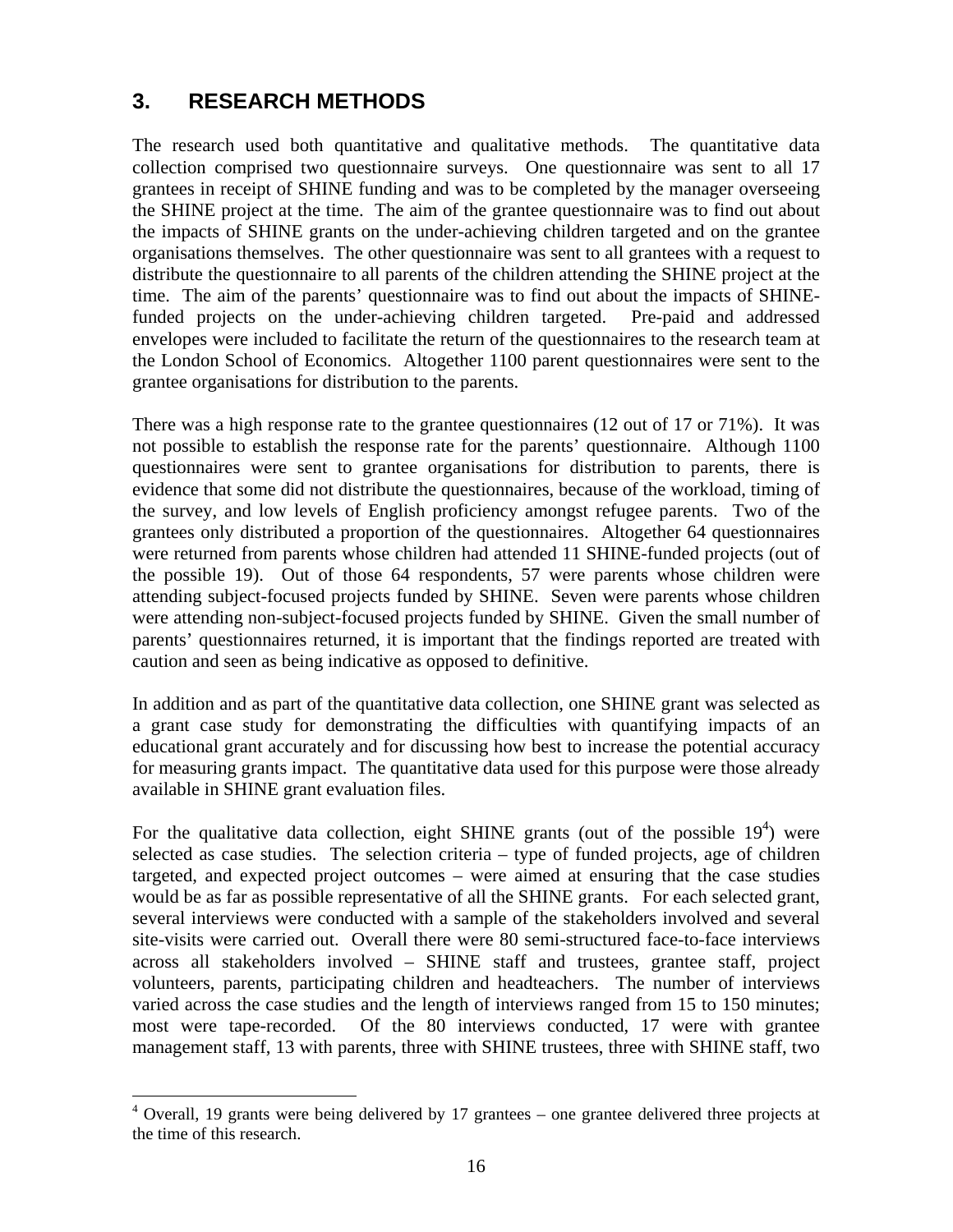with headteachers, eight with project managers, 30 with children and four with project volunteer tutors/mentors.

To ensure some level of consistency across interviews, several interview protocols were designed, one for each stakeholder group. The protocols ensured that similar questions were asked in the interviews with the same stakeholder group. For example, all parents were asked the same questions. Each protocol, however, was designed with due consideration for the contexts and needs of the interviewees: whether the interviewee knew about SHINE, the grant and/or the grant-funded project; whether they could comment on impacts of the grants/projects; and whether they could comment on success mechanisms of the grants/projects.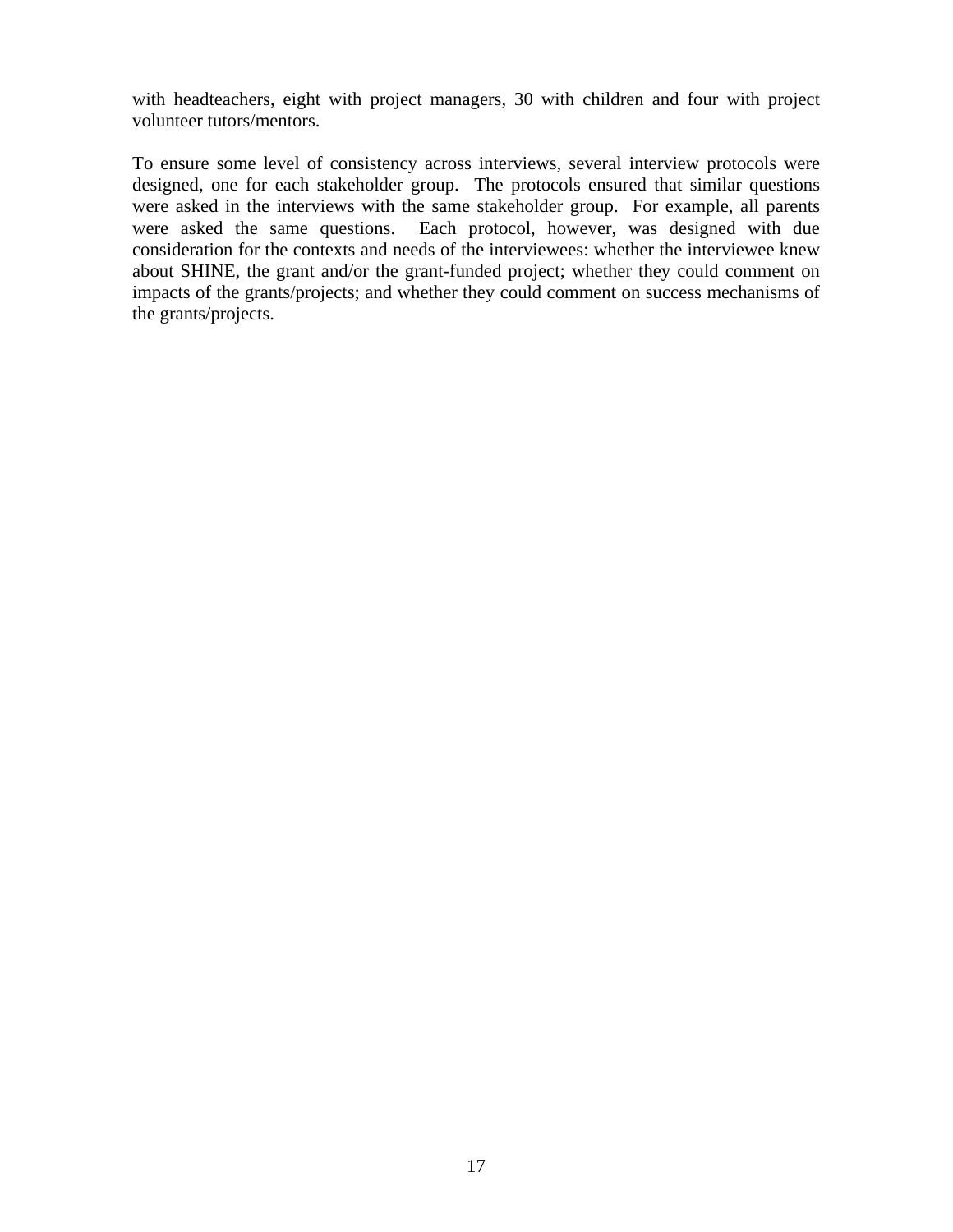# **4. SHINE AND ITS EDUCATIONAL GRANT- MAKING**

# **4.1 SHINE's remit**

SHINE is a new charity set up in the late 90s to fund educational support programmes for children and young people from the most disadvantaged parts of the Greater London area. They fund organisations working with under-achieving 7-18 year olds from these areas. SHINE gives great importance to value for money and proven educational impact.

*I strongly believe, partly from my training as an economist, that a key to sustaining or improving a country's growth rate economically is through a better education system, this is absolutely vital.* [A SHINE trustee]

SHINE may be described as a new breed of grant-making - recently referred to as venture philanthropy (The Guardian 2002; Anheier & Leat 2002) - which is emerging from the City and bringing the culture and language of venture capital to philanthropy and, hence, focusing on value for money and proven impact.

SHINE funders and trustees are mostly from the financial sector and are interested in funding projects with clearly stated expected impacts. SHINE operates as a business, '*rigorously evaluating the organisations and projects we fund to ensure the most effective intervention into young lives and the best possible value for money*' (SHINE website 2004). They then invest money into replicating projects that are having proven impact.

*We've stuck almost religiously to the principles we said we would do when we started, and they include three things. Firstly, we're trying to help very disadvantaged people have a chance through education. Secondly, we try to only finance initiatives that we think are going to have a measurable outcome. Thirdly, we monitor the programmes we finance pretty intensely. Also, we believe and sell ourselves as being from the leading edge of the modern financial world and will manage any donations in a sophisticated way*. [A SHINE trustee]

Another distinguishing characteristic of SHINE is that all its operational costs are funded by the trustees and hence every penny of the donations goes to the funded projects.

SHINE's funding sources include high profile annual Benefit Dinners. Its Inaugural Benefit Dinner, in November 2001, and the subsequent November 2002 and 2003 Benefit Dinners, each raised in excess of one million pounds net. SHINE has committed over £4 million to projects since August 2000 to help over 6,500 children in nearly 250 schools. All grants committed are to organisations providing services for disadvantaged 7 to 18 year olds.

SHINE predominantly funds projects. They wish to fund projects that have the following key elements:

♦ the main focus is on educational subjects, especially promoting literacy, numeracy and science;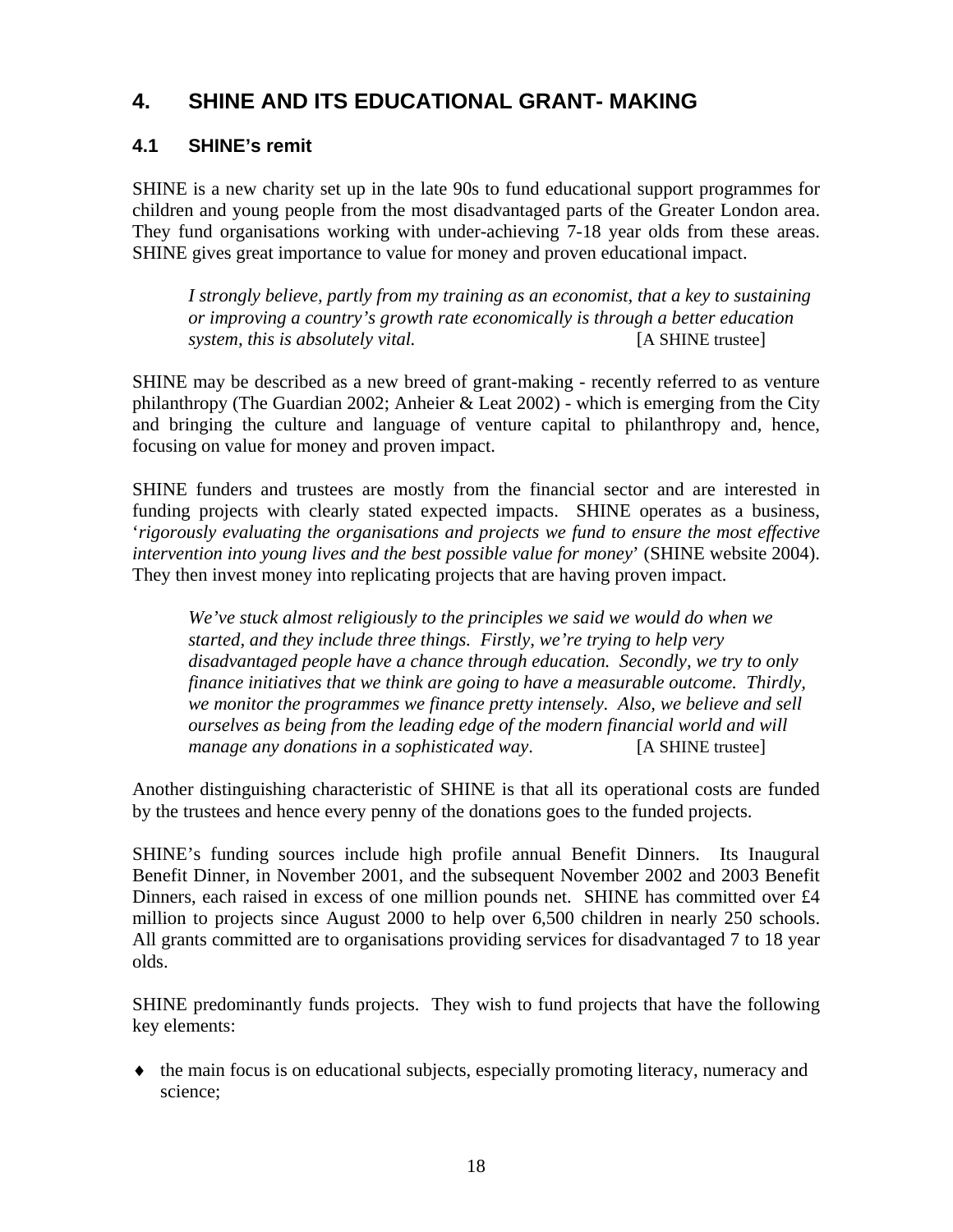- ♦ content and methodology will excite and engage participants, making creative use of IT where appropriate;
- ♦ there are clear and measurable target educational outcomes principally this will mean linking to standardised tests (at primary level) and GCSEs or a recognised equivalent (at secondary level);
- ♦ a significant number of children/young people will be supported;
- ♦ these children/young people themselves want to improve their situation;
- ♦ the project will be sufficiently long term to support sustainable improvement;
- ♦ families of participants are linked to the project in a way which supports their child's learning;
- $\bullet$  there is an appropriate use of volunteers;
- ♦ the project budget represents value for money (SHINE website 2004).

SHINE wishes to build long term relationships and partnerships with the organisations it funds, therefore the majority of their grants are in excess of £20,000. They fund new start ups, pilots and development or replication of projects. They also fund core costs.

According to the trustees interviewed, SHINE's remit has moved towards a particular direction since its first grant was awarded in August 2000, as described below.

#### **Towards replication**

In its initial phase SHINE was set up to help children from underprivileged backgrounds do the best they can educationally. In its subsequent phases, however, SHINE's funding objectives have become more focused and moved towards replication of projects that have been shown to be successful. This move was viewed as a realistic narrowing of SHINE's funding focus, and yet was felt to be in need of being balanced with making sure that funding remains ambitious in its scope and impact - funding what is possible, needed and achievable.

*We are narrowing our focus and doing less but doing them better. We want to do more than just a scatter gun approach which is just to fund a whole range of things and hope that they'll all or some of them come in good*. [A SHINE staff member]

#### **Towards finding and filling funding gaps**

Another constant challenge has been making sure that SHINE grant-making fills in the potential gaps in the public educational funding without substituting the statutory role of the State. Here there are two further sub-challenges: how to identify where government funding is lacking or not working, and how to make sure the gaps or problem zones identified will be filled in and dealt with successfully as opposed to re-inventing the wheel.

*The challenge is how do you find the gaps? How do you plug them in such a way that you don't do what should be provided by the State? How do you spread yourself in such a way to have a meaningful impact? Because anyone can just fund tons of things but it might actually be spread so thin.* [A SHINE staff member]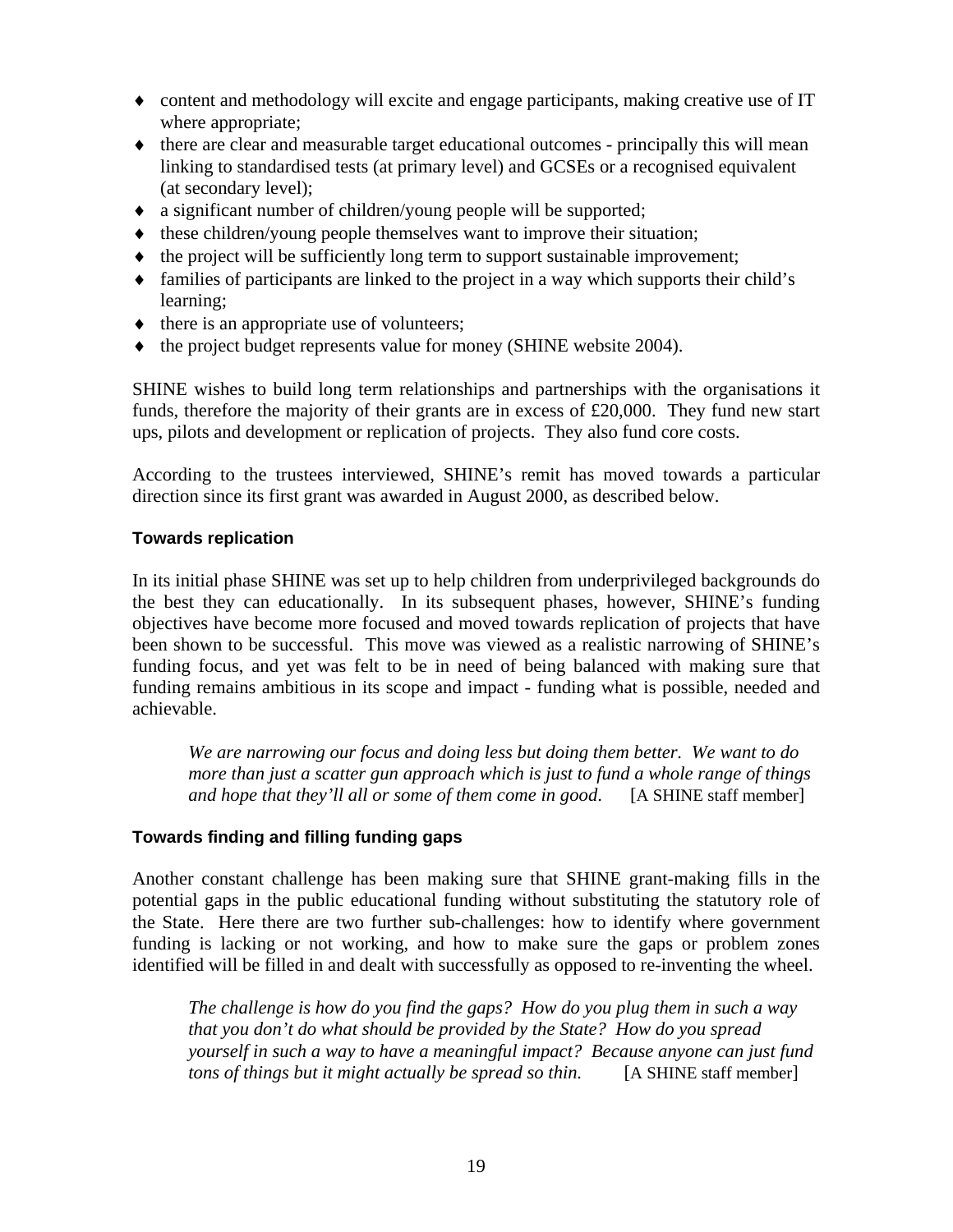Even when funding gaps are identified, as one trustee pointed out, SHINE cannot guarantee funding a much needed project, especially when the project does not show potential return in terms of its economy of scale and logistics.

*There are systematic funding gaps but I don't know how you'd get around them in our funding frameworks. Kids in care, for example, is a huge problem and where funding is much needed. But we haven't been able to find a scalable model. And there is a huge logistical difficulty here, because kids in care are a moving population. It's very hard for a charity of our scale to get its head round that*. [A SHINE trustee]

#### **Towards particular project types**

Two trustees pointed out particular projects types – arts-based projects, mentoring, and capital/building projects – that SHINE no longer wishes to fund. The main reason for deciding to limit the type of projects funded was that SHINE has moved from its initial experimental phase, when projects covered a broad spectrum, to its second phase, when funding has narrowed towards projects that have shown success and are replicable on a wider scale.

Most SHINE staff and trustees agreed that their least favourite grants, in terms of their educational impact, were either arts-based projects or projects that did not have any specific educational outcomes but rather had broad/general learning outcomes.

One trustee, however, indicated that he would be willing to fund arts or sports projects, provided they were used as educational incentives and had specific educational outcomes.

*In so far as entertainment, arts and sports go, I'm a big fan of sports which we*  don't do anything about. If they could be used as rewards, I'm very much a fan of *using sports, but if they are to be used in their own right, I don't think it will work*. [A SHINE trustee]

A SHINE member of staff explained that if SHINE no longer wished to fund mentoring or arts-based projects, this did not mean that these types of project are not valuable. Rather, it means that these types of projects do not meet SHINE's focused funding objective, namely to fund projects with specific and measurable educational outcomes.

#### **Towards 'best-practice' fundraising**

From the start, SHINE wanted to be a best practice organisation in terms of its fundraising. To do so, the trustees decided that fundraising would initially be minimal and depend predominantly on funds from the trustees. According to one of them, this initial stage was used as a learning process to find projects that were '*worthy of going out and raising funds for*'.

Another trustee mentioned that one of SHINE's distinguishing features is the fact that 'every penny of raised funds goes to the projects' and that this has been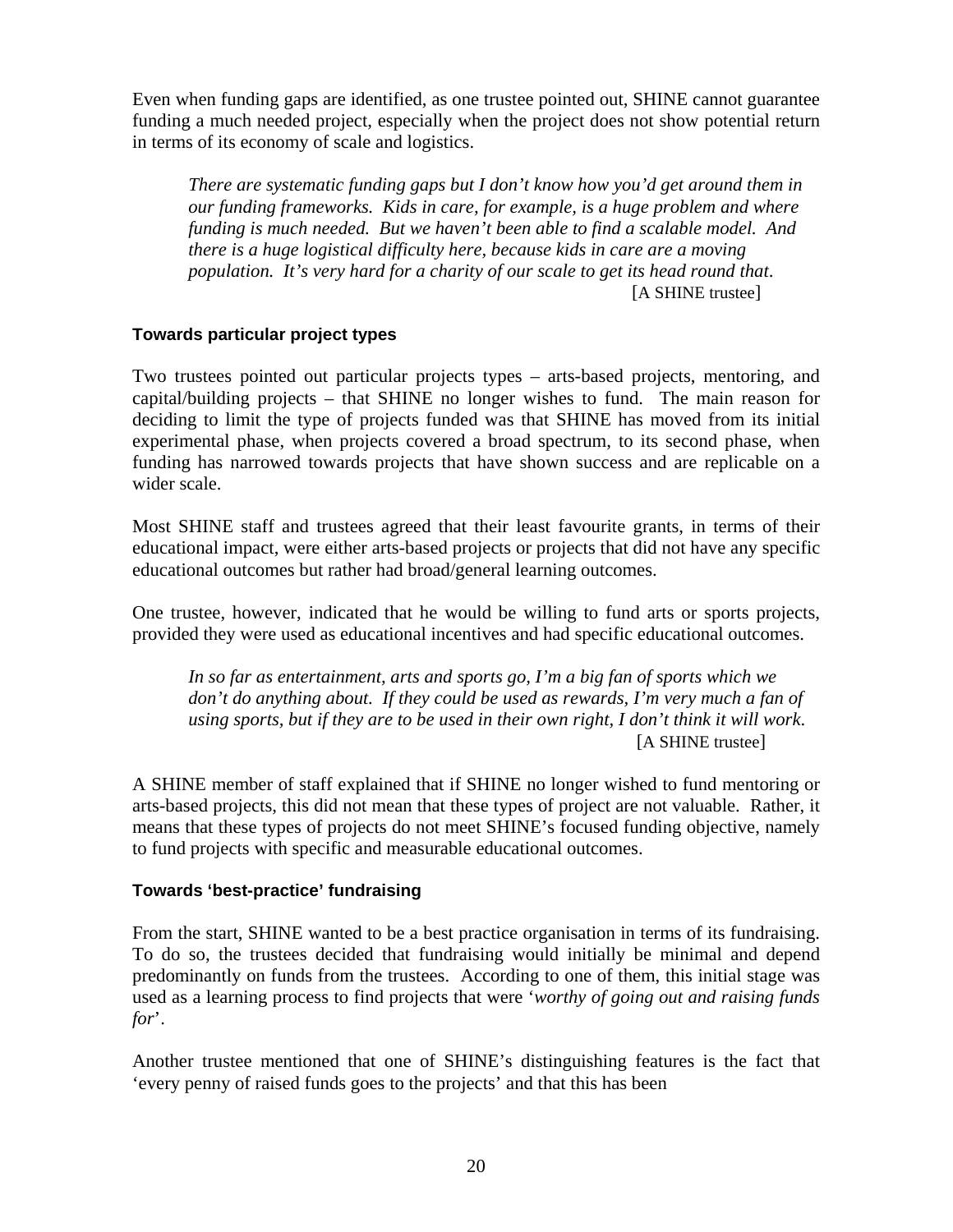*a best practice and a sound decision from a business perspective because down the line that has helped us with our fundraising*. [A SHINE trustee]

The same trustee thought SHINE's fundraising strategy needed to be improved further as SHINE moves towards replicating its successful grants on a bigger scale.

*Our fundraising has been very limited. In reality it hasn't mattered as we suffer from surplus cash. So we don't need to have more money. But as we go towards replication and if we really want to replicate in a big way, we need a broader funding base. We need to think how to turn our incredible success at benefit dinners into even more incredible success. In addition we need lots more small dinners with celebrities that might give more money*. [A SHINE trustee]

Another trustee described SHINE's current fundraising as '*pretty good and ahead of where we thought we would be in terms of money raised*' and considering SHINE's relatively small size. He did, however, argue that the fundraising has to reach deeper into the financial world where most of the current patrons of SHINE come from. He mentioned the creation of the 'Friends of SHINE', a core community of SHINE patrons and supporters from mainly the financial world, who are to go out into their own companies and act as ambassadors for SHINE.

Another trustee agreed that SHINE's fundraising needs more patrons, but mentioned that the fundraising needs to also '*penetrate into worlds outside the financial sector where there's people with wealth and famous people who have devotion to what SHINE is doing*'.

# **4.2 Grantees satisfaction with SHINE's grant-processing**

The grantee questionnaire sent to the managers overseeing the SHINE-funded projects, asked them to rate their satisfaction with various aspects of SHINE's grant-processing. Table 1 shows their responses.

As can be seen, overall the project managers were satisfied with the way in which SHINE processed its grants. As far as specific grant-processing activities are concerned, all grantee respondents were satisfied with the straightforwardness of the grant application; the speed of the decision; and the regularity of SHINE's communications.

| <b>Grant-processing aspects</b>       | Number of grantees rating grant-<br>processing as 'very good' or 'good' |
|---------------------------------------|-------------------------------------------------------------------------|
| Grant application straightforwardness | 12                                                                      |
| Speed of decision                     | 12                                                                      |
| Regularity of SHINE's communication   | 12                                                                      |
| Support when writing grant proposal   | 11                                                                      |
| Support with grant evaluation         | 11                                                                      |
| Quality of SHINE's communication      | 11                                                                      |
| $N=12$                                |                                                                         |

#### **Table 1. Number of grantees' rating SHINE grant-processing as 'very good' or 'good'**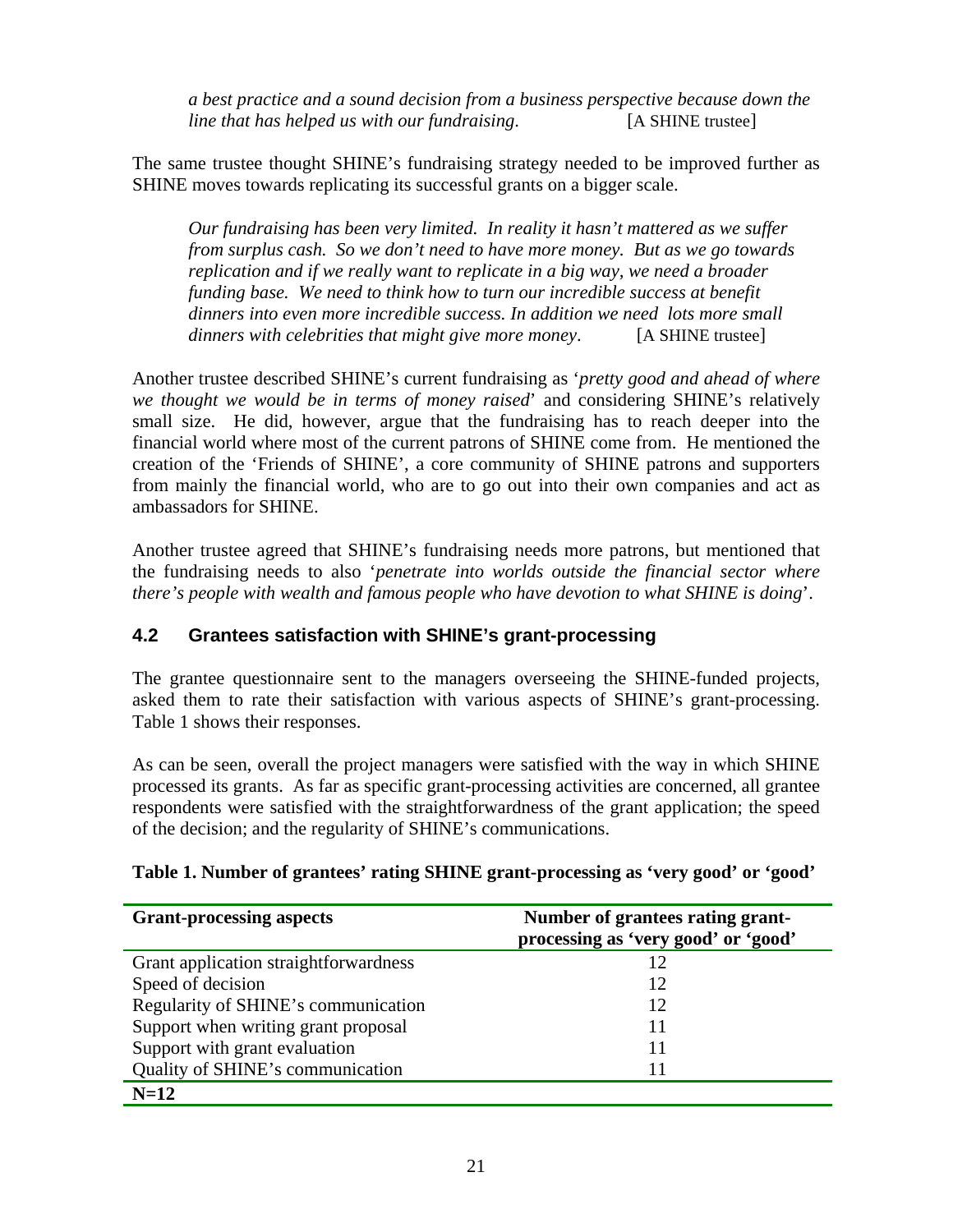The project managers from the grantee organisations were also asked in the questionnaire to respond to a set of questions on how SHINE grant-processing could be more useful. Their responses are shown in Table 2.

| <b>SHINE</b> grants would be more useful if | Number of grantees saying how<br>grants could be more useful |  |
|---------------------------------------------|--------------------------------------------------------------|--|
| Grants were longer                          |                                                              |  |
| Grants were larger                          | h                                                            |  |
| Criteria for grant-making were wider        | 4                                                            |  |
| Application process was simpler             |                                                              |  |
| Payment was faster                          |                                                              |  |

#### **Table 2. Grantees reporting how SHINE grants could be more useful**

*N is less than 12 as not all respondents answered all questions.* 

As can be seen, almost all respondents felt that it would be useful if SHINE grants were longer; two-thirds would like to see larger grants. Fewer respondents identified other changes that would make the grants more useful.

SHINE gives great significance to building long-term partnerships with the organisations it funds. The grantee questionnaire therefore included questions on how SHINE communicated and interacted with the grantees. Table 3 reports on the responses made by the project managers of the grantee organisations.

As can be seen, overall, respondents were highly satisfied with the relationship that they had with SHINE. All reported that they had a 'good working relationship with SHINE' and almost all agreed that the relationship was hands-on and flexible. All but two respondents disagreed with the statement that there were 'communication barriers'.

| <b>Relationship with SHINE</b> | Number of grantees agreeing with statements |
|--------------------------------|---------------------------------------------|
| Good working relationship      | 12                                          |
| Hands-on relationship          | 10                                          |
| Flexible relationship          | 10                                          |
| <b>Communication barriers</b>  | ∍                                           |
| $N=12$                         |                                             |

**Table 3. Number of grantees agreeing with statements about relationship with SHINE** 

A similar trend of overall satisfaction with the relationship with SHINE emerged in the interviews with the grantee staff, though the interviews provided more details on the nature of the relationship. Overall, most interviewees were satisfied with the type and nature of the relationships that their grantee organisations had with SHINE.

One interviewee described their organisation's relationship with SHINE as '*neither too close nor too distant*', but certainly more hands-on than their other funders. The interviewee mentioned that SHINE had its own evaluation officer who met the grantee staff regularly and that this regularity and hands-on relationship was good as it allowed SHINE to '*see what happens on the ground*'.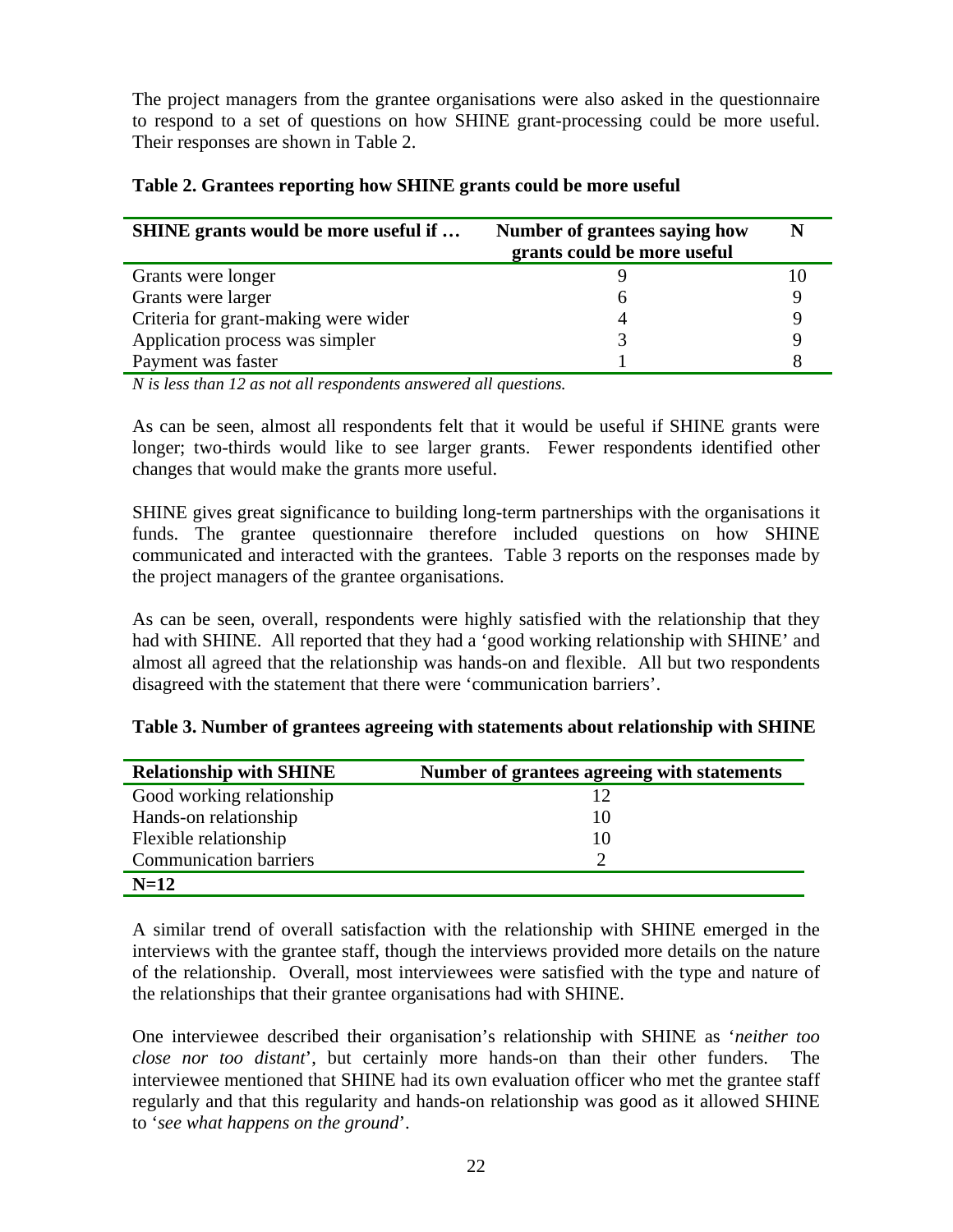*It's been a professional relationship. Whenever* [SHINE] *want anything, we give it to them. It's closer than some of our other funders who will give you money and then say come back in 12 months and tell us how it's gone. Out of all our other funders, SHINE are the closest in terms of a professional relationship*. [A senior staff member of a grantee organisation]

A project manager described SHINE's relationship with the grantee as helpful and supportive. He reported that there was a lot of paper work but not as much as required by their public funders. The interviewee said that SHINE was not over-bearing with their paper requirements and that the information that SHINE requested was rigorous.

*They've chased us for information and data. It's required a lot of paper work, a lot more than expected, but we accepted that. They haven't interfered and haven't been over-bearing. It's been easier working with them than DfES* [the Department for Education and Skills] *which has more monitoring forms. But SHINE has more rigour and is not into soft data*. [Project manager of a grantee organisation]

Another project manager from the same grantee organisation agreed that SHINE had been very helpful all the way through their grant-processing – from the grant application phase to monitoring and evaluation phase. She mentioned that although SHINE was very hands-on at the early stages of grant implementation, once established, SHINE became less hands-on.

*Once established, they* [SHINE] *don't come that much and begin to have a light touch and we quite liked that idea*. [Project manager from a grantee organisation]

According to one of the SHINE staff, the responses of the grantees to this research would vary under a number of contexts. For example, if SHINE has agreed to a grant extension, then the respective grantee would view their relationship with SHINE in very positive terms. This is an inevitable point of bias in any research of this kind.

*The groups we've said yes you can have some more money, will probably fill in the questionnaires quite positively because they feel good at that moment. But we've also said no to some groups, so they may be less positive. That's just life*. [A SHINE staff member]

When asked about the relationship of SHINE with the current grantees, one of the SHINE staff described it as a mixture of '*hands-on and hands-off*'. In terms of the delivery of the project, and once a grantee has been assessed as capable in delivering, the relationship is *'hands-off'*. SHINE then becomes '*an interested grant-maker in a non invasive way*'.

However, in terms of monitoring and evaluating data and proof of impact, SHINE's relationship with the grantees was described as '*very much hands-on*' and a '*chasing-up role*'.

As far as communication with the grantees go, one of the SHINE staff described a varied picture depending on the grantee organisations. He noted that although SHINE had incorporated and is aware of its grantees' diverse needs, for pragmatic reasons it had ended up producing the same evaluation bench marks for all its grantees.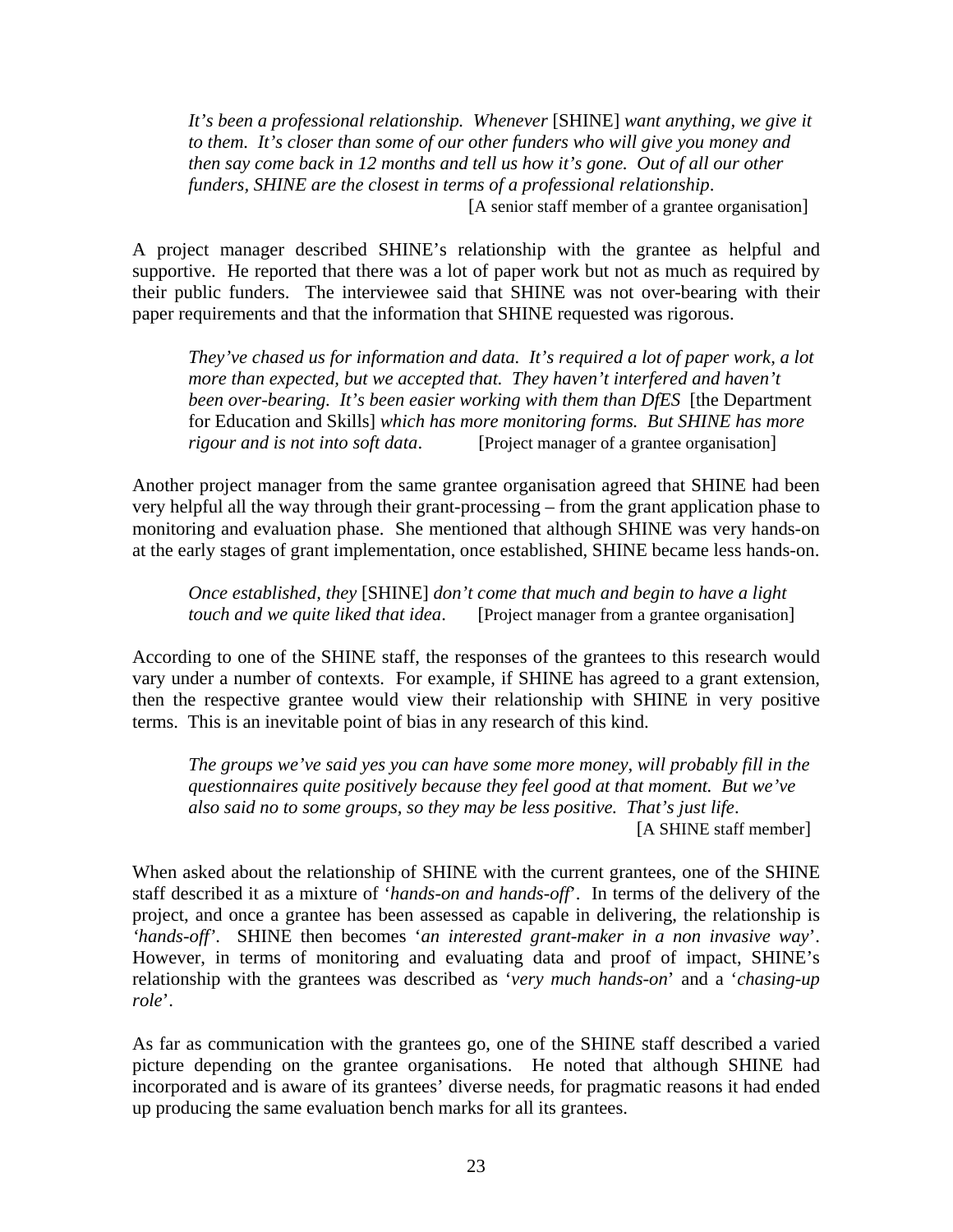*Some are very good communicators, both written and verbal, but others are not at all good. We originally tried to respond to our grantees' diverse needs but have ended up boxing them a bit because of our needs and also because in some cases they asked for that. They wanted to know what is exactly expected of them. They would ask: have you got a form, that would be really helpful*.

[A SHINE staff member]

Another SHINE staff member described the relationship with the grantees as 'hands-on' but thought it could be closer. She would prefer a '*more of a mutual trust and exploration type relationship rather than a 'you will now give me this' sort of relationship*'.

Another SHINE staff member described the relationship with the grantees as '*hands-on'*  but thought it could be closer. She would prefer a *'more of a mutual trust and exploration type relationship'* rather than a *'you will now give me this sort of relationship'*.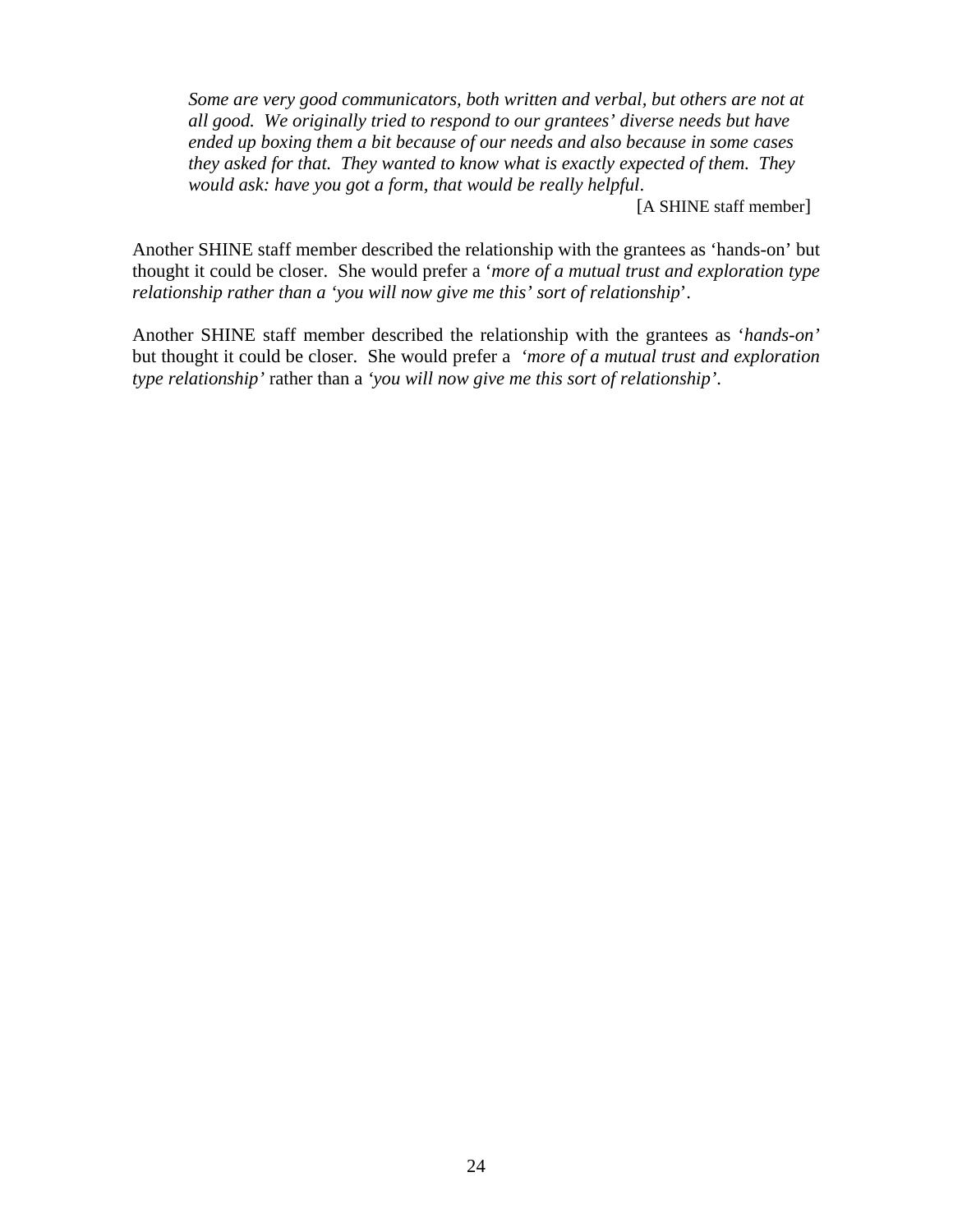# **5. GRANTEES AND GRANTS AWARDED**

This section covers three themes: grants, grantee organisations, and expected grants outcomes. The characteristics of the grants awarded will be covered through discussing the type of project activities funded, size and duration of the grants, and whether the grants have been repeated for any of the grantee organisations. The characteristics of the grantee organisations will be covered through discussing the range of grantees' organisational aims, their target users, and their size. The range of expected grants outcomes – such as educational, personal, social and any other outcomes – and their frequency across the grants will be discussed to see which outcomes were the most frequent ones.

The data sources were the grantee questionnaires, SHINE grant files, and face-face interviews with SHINE staff/trustees and grantee staff.

### **5.1 Grants awarded**

By the winter of 2003, SHINE had awarded 28 grants to 26 grantee organisations. All grantees were working with 7 to 18 year olds and all, except two, were operating in the London area. The grantees operating outside London were early recipients of SHINE's grants. When this research was commissioned in October 2001, SHINE had by that time awarded 19 grants to 17 grantee organisations.

This section focuses on all the 28 grants and not just the 19 grants and 17 grantees included in this research. The themes discussed in this section are: the type of projects funded by SHINE, the size of SHINE grants, and parallel or repeat grants.

#### **Projects funded by SHINE**

According to SHINE records, apart from a one-off capital grant that was used for building work, all SHINE grants fund educational project activities, with some covering core costs. All the 27 projects funded were educational support activities that can be divided into two main groups: those specifically focused on academic/school subjects; and those providing learning support in general. Figure 3 gives details of the number of grants and types of project activity funded.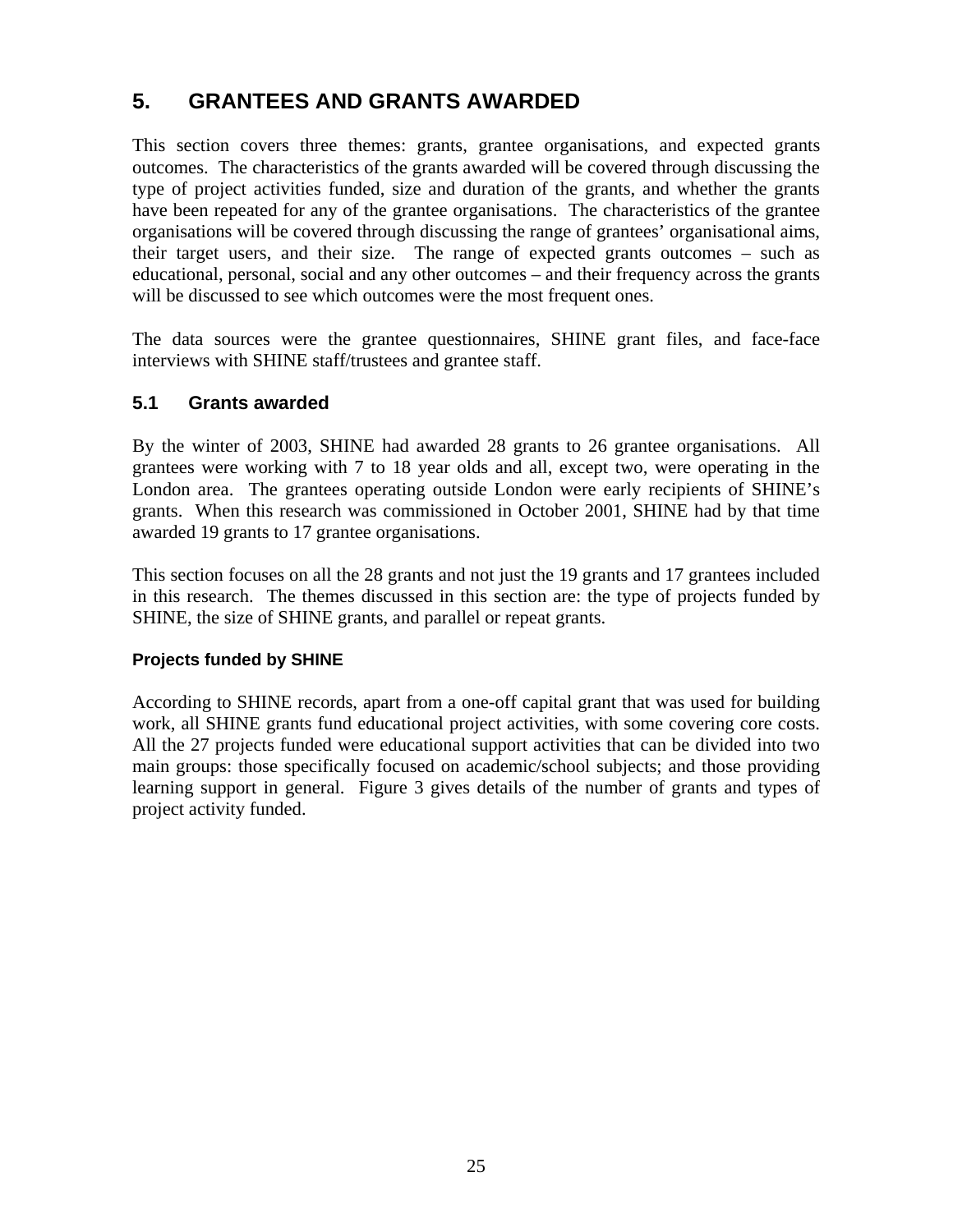

**Figure 3. Number of grants and type of project activity funded (N=27)** 

Of the 27 grants funding project activities, 24 (89%) funded subject-focused activities and 3 (11%) fund non-subject-focused activities. Looked at in more detail, we can see from Figure 3 that 16 grants (nearly six out of ten) funded projects that focused on delivering a mixture of educational subjects and 8 grants (just under a third) funded projects that delivered activities focused on one specific curricular subject (mathematics in the case of two, English in the case of four, and ICT and science in the case of one each). Most SHINE projects have targeted primary and secondary school pupils (65% and 25% of grants respectively).

Turning now to the responses of grantee questionnaire survey, out of the 12 grantee respondents, ten reported that the SHINE funding was for project activity; nine reported that the grant supported administration or running costs and one stated that it was for covering construction/building costs. In terms of whether the grant was to fund a new activity, half of the respondents reported that it was funding a new activity, seven said it was funding enhanced levels of an already existing activity, and two said it was for keeping an already existing activity going.<sup>5</sup>

#### **Size and duration of grants**

1

By winter 2003, SHINE had awarded 28 grants to 26 grantee organisations. A high proportion of these grants (71%) were over £50,000 and a low proportion were below £20,000 (7%). Almost half (43%) were over £100,000. Figure 4 presents these findings graphically.

 $<sup>5</sup>$  The numbers add up to more than 12 as more than one response was possible.</sup>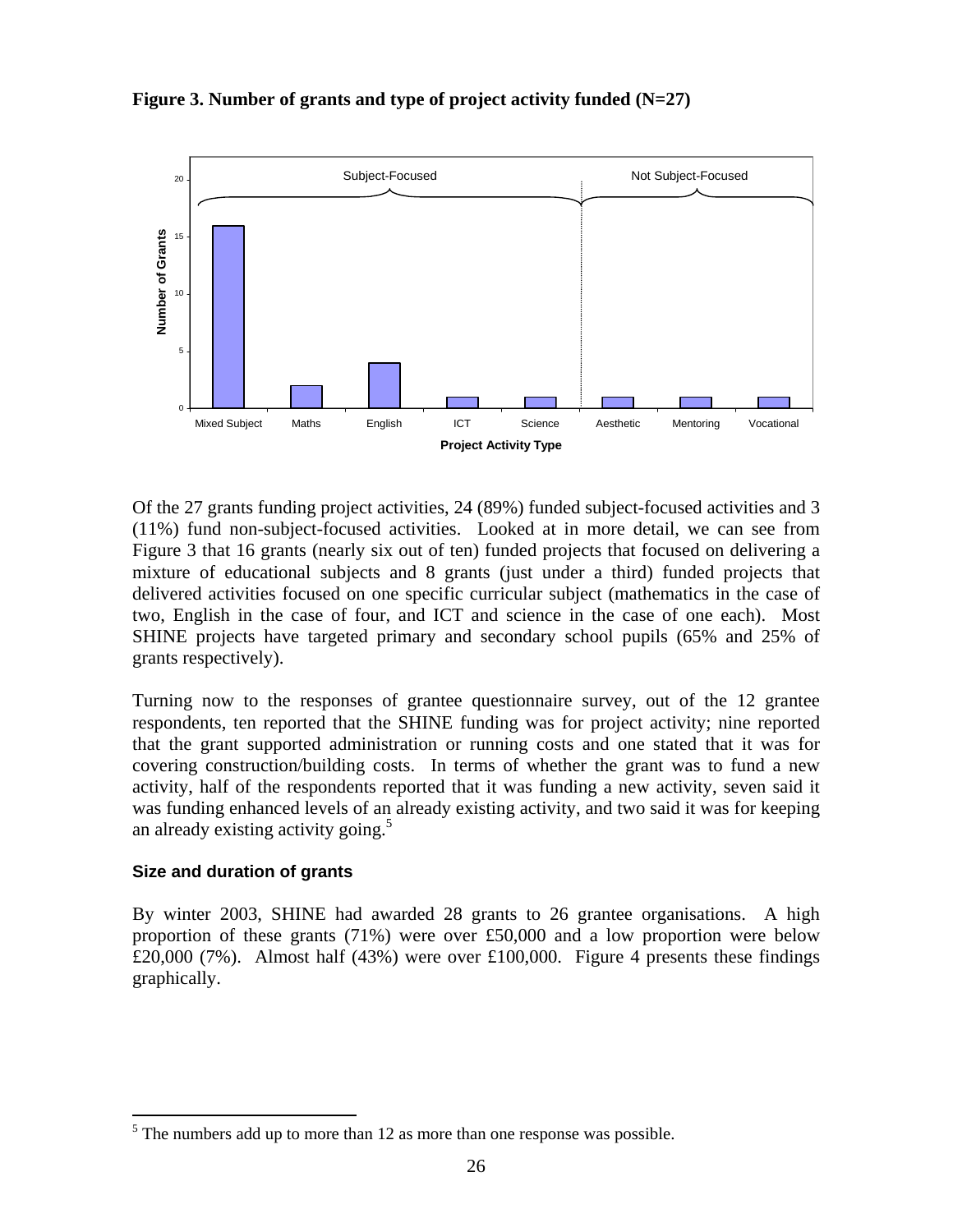**Figure 4. Size of SHINE grants (£,000s) (N=28)** 



The duration of grants ranged from 10 months to 6 years<sup>6</sup> with more than one third being three-year grants and about one quarter two-year grants.

#### **Parallel and repeat grants**

<u>.</u>

Grantee questionnaire responses showed that almost half of the projects funded by SHINE were also receiving financial support from other funders. This is an important finding for assessing SHINE grants impacts. The interviews emphasised this point further. For most of the eight grantee organisations interviewed, project funding was not managed separately and was mixed in the same basket, making it difficult to isolate the impact of SHINE grants.

*Our funds are all in the same support basket. It contains support from a number of public sector contracts and a mixture of charitable trusts and companies, about 35% of the income comes from the private sector, about 45% comes from statutory public sector, and the rest comes from wherever.*

[Senior member of a grantee organisation]

Out of the 12 grantee respondents, four have reapplied to SHINE for future funding. All of them have been successful. One grantee stated that they were *"encouraged by SHINE to re-apply as we have built a strong relationship with them"*. Of the eight who did not reapply for a grant, the reasons given included the following:

<sup>6</sup> Six year grants were those that had originally been three year grants but the grant had been renewed (either extended or developed) for three further years.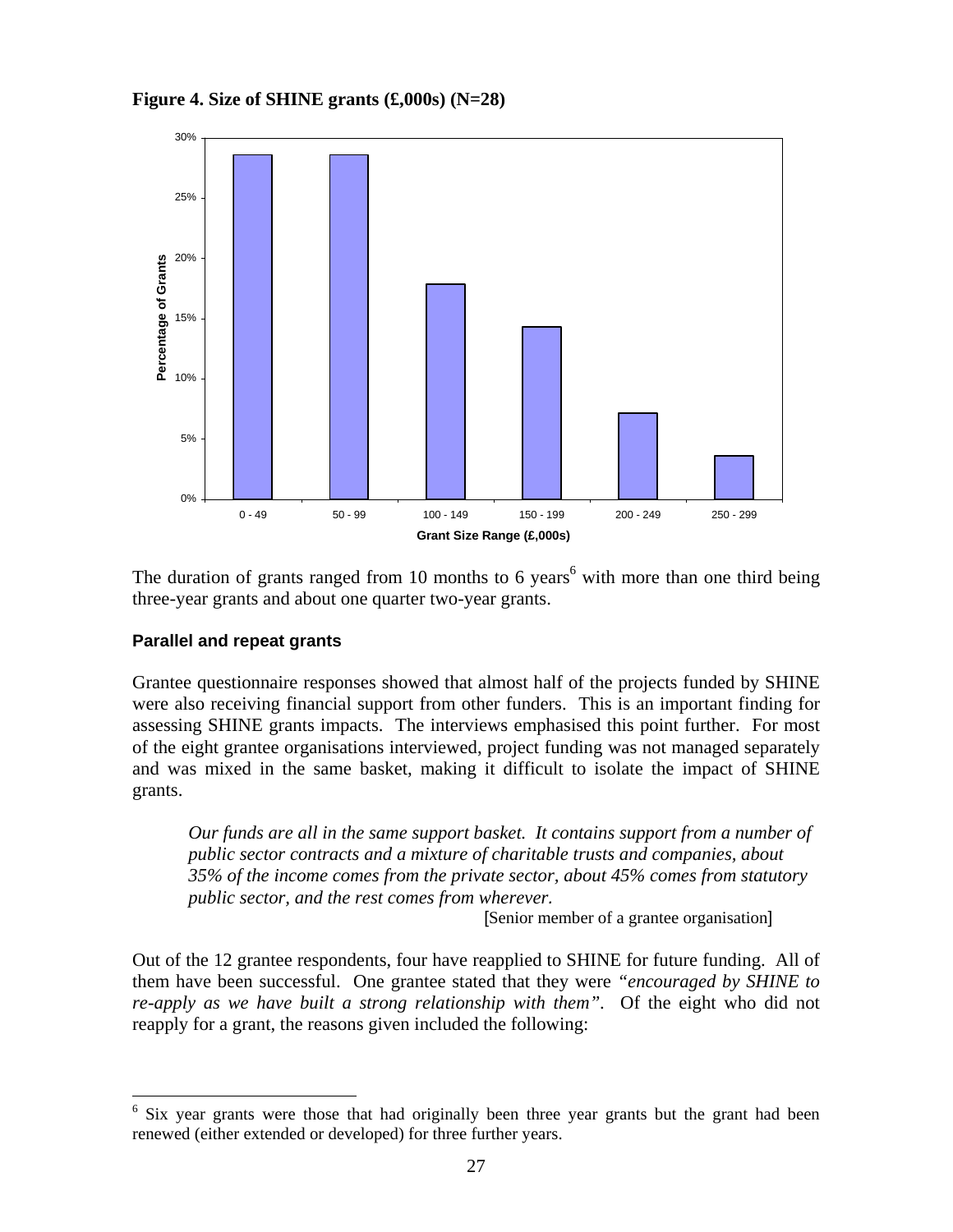♦ the respondent saying they are looking for a suitable project*,* or a similar response (2 respondents);

- ♦ the respondent thinking that SHINE only awards two-year grants (2 respondents);
- ♦ the respondent saying their organisation will reapply to SHINE (2 respondents); and
- $\blacklozenge$  the respondent thinking SHINE no longer funds projects outside London (1 respondent).<sup>7</sup>

### **5.2 Grantee organisations**

#### **Organisational aims**

The organisational aims of the 12 grantee respondents can be divided into the seven following categories:

- ♦ Broad educational/learning focus e.g. '*to reintegrate the child back into mainstream schooling when appropriate*'
- ♦ Specific educational subjects focus e.g. '*additional literacy support for primary age school children*'
- ♦ Training tutors/volunteers e.g. '*to train volunteers to teach children*'
- ♦ Socio-economic development e.g. '*to create opportunities for people to play an active part in their community*'
- ♦ Emphasising programme evaluation e.g. '*to demonstrate the effectiveness of the programmes as models to be replicated*'
- ♦ Pastoral care e.g. '*to empower children and young people to overcome personal problems and difficulties*'
- ♦ Advocacy

<u>.</u>

e.g. '*advocating on behalf of children to get them a place in a mainstream school*'

Table 4 presents the number of grantees indicating each of the above organisational aims for their organisations. As shown in the Table, all 12 grantees listed at least one educational aim. These were either broadly described (e.g. 'to increase children's confidence in education') or more specifically stated (e.g. 'to raise standards in literacy and numeracy'). Nearly half of the grantee respondents listed at least one aim that consisted of focusing on national curriculum subjects. This is an important focus, although unsurprising, as one of SHINE's funding objectives is to fund projects that have their main focus on educational subjects.

 $<sup>7</sup>$  The total does not add up to 8 as one respondent gave no response to the question 'reasons for not</sup> re-applying'.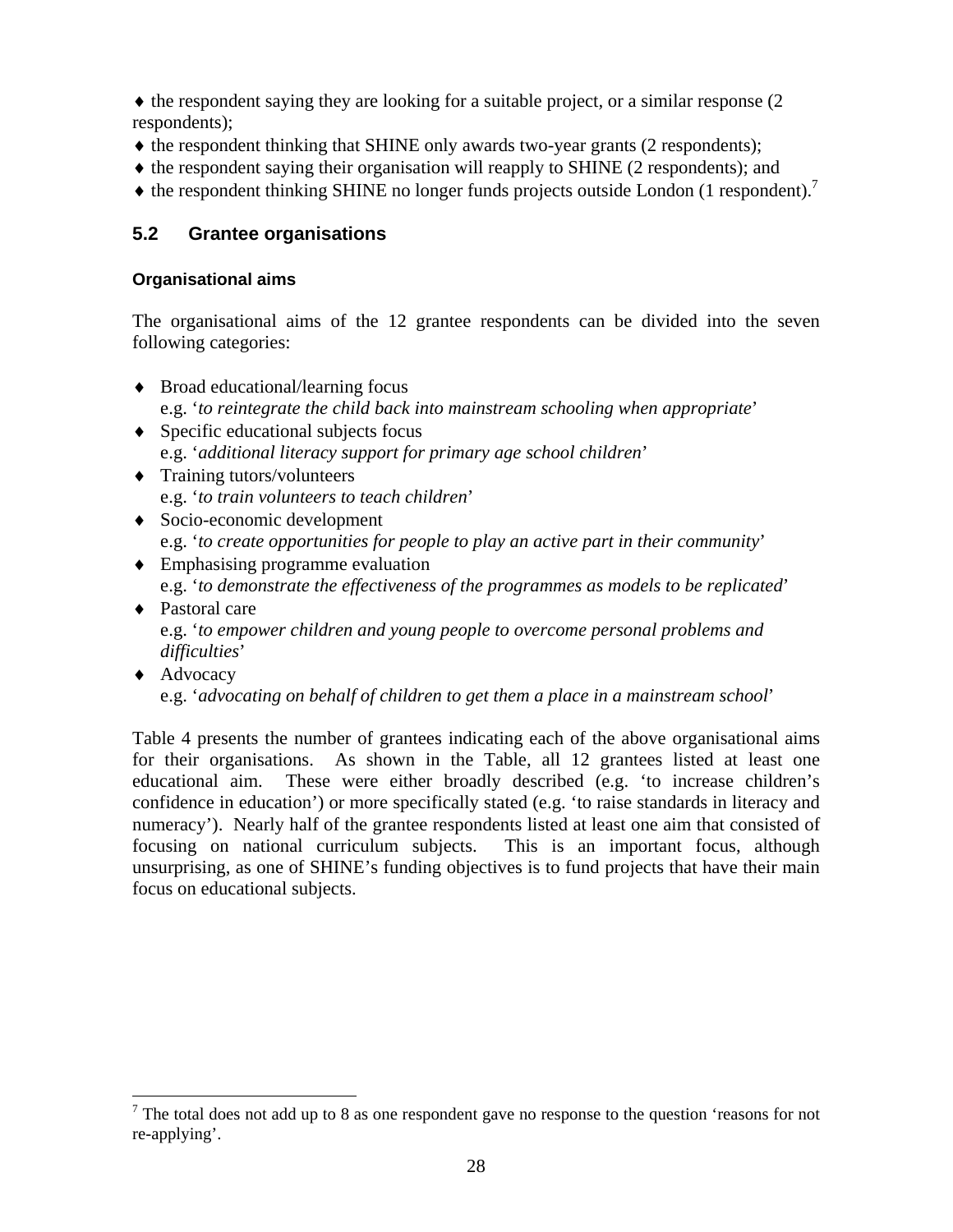| <b>Organisational aim</b>                                 | <b>Number of grantees</b><br>identifying aims |
|-----------------------------------------------------------|-----------------------------------------------|
| Broad educational/learning focus                          | 12                                            |
| Specific educational focus (national curriculum subjects) |                                               |
| Socio-economic development                                | 4                                             |
| Emphasis on programme evaluation                          | 2                                             |
| Pastoral care                                             |                                               |
| Advocacy                                                  | ി                                             |
| Training tutors/volunteers                                |                                               |
| $N=12$                                                    |                                               |

**Table 4. Organisational aims of grantee organisations identified by the grantee respondents** 

*Total adds up to more than 12 as more than one response was possible*.

Several other organisational aims emerged during the interviews held with senior and/or management staff of the grantee organisations. One was the issue of 'replication' as a key organisational strategy. For one of the grantees, potential for replication was one of the key criteria when making a decision on what projects to deliver. A senior member of this grantee organisation listed three criteria when choosing projects.

*First, would the schools want it, secondly, does it involve business and, thirdly, if it works in one or two schools, would it work across all schools in the borough? Because there's no point in doing this stuff by one-off. We're looking for production line stuff. If it meets those three criteria, I'll then go and find the money for it and we will pilot it and off we go*. [Senior member of a grantee organisation]

Another organisational aim that came up in an interview was that of 'adopting models' from the educational research field into the way the grantee delivers a project.

*We've tried to adopt an accelerated learning model. And a lot of the drive behind that is to give the children a sense of themselves as learners. So I suppose another spin-off is giving them the tools to actually improve their learning, letting them understand what happens in the process of learning*.

[Project manager from a grantee organisation]

#### **Target users**

Grantee respondents were also asked about their target users. Their responses are shown in Table 5. As shown, of the 12 respondents, half identified their target users as primary and/or secondary school pupils, and five identified their target users as disadvantaged children/youth; four identified their target users as a specific group of disadvantaged youth/children (e.g. in care/having special educational needs/gifted & talented/excluded).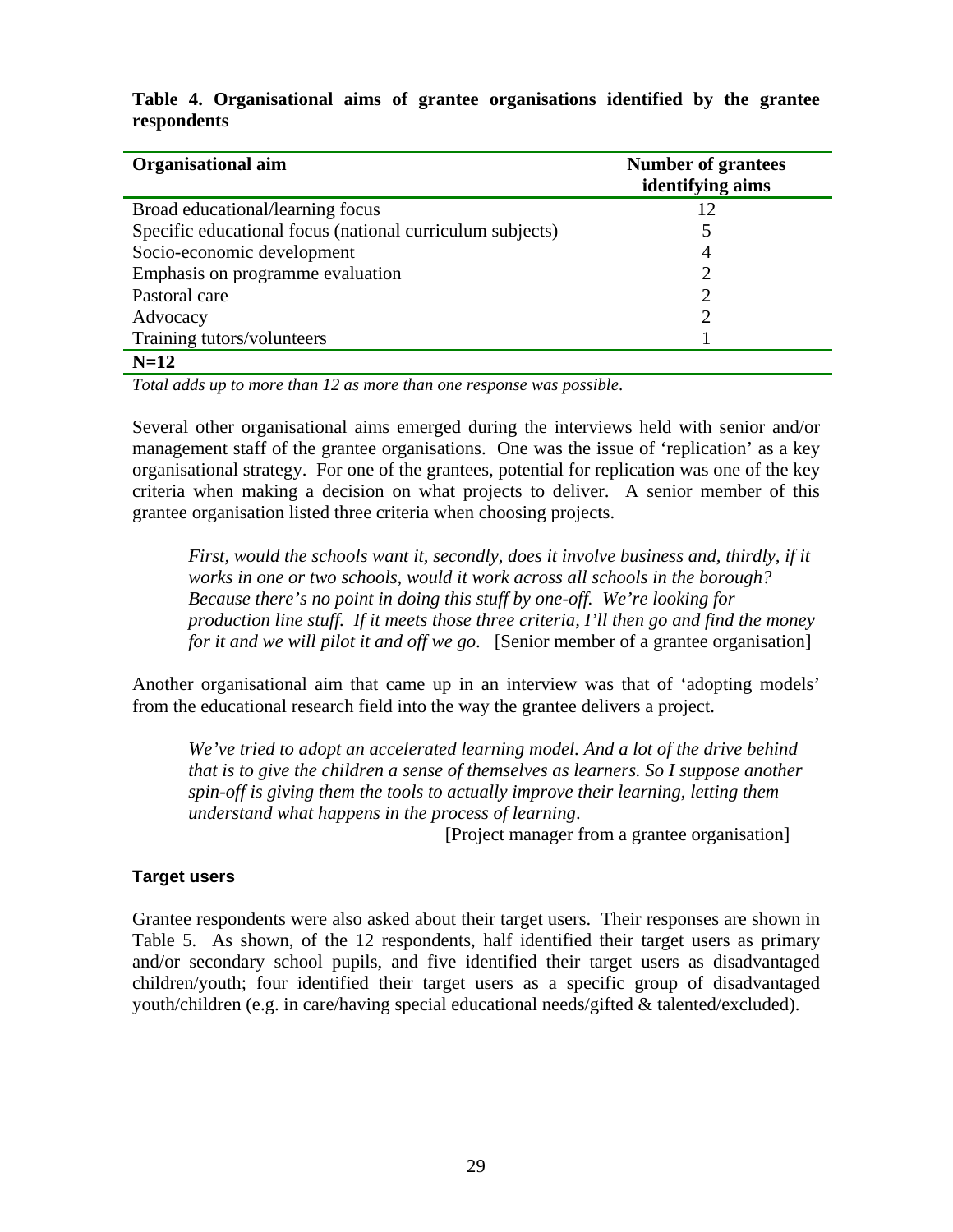| Grantees' target users                                      | <b>Number of grantees</b><br>identifying target users |
|-------------------------------------------------------------|-------------------------------------------------------|
| Primary and/or secondary school children                    | 6                                                     |
| Disadvantaged children/young people                         |                                                       |
| Children/young people with SEN/excluded/in care/gifted $\&$ | 4                                                     |
| talented                                                    |                                                       |
| Underachieving children/young people                        | 3                                                     |
| Schools/colleges/universities                               |                                                       |
| School children in a London Borough                         |                                                       |
| Children from lone parent families                          |                                                       |
| $N=12$                                                      |                                                       |

#### **Table 5. Grantees' target users identified by the grantee respondents**

*Total adds up to more than 12 as more than one response was possible.* 

It was also found that as far as meeting the SHINE funding priority is concerned − to fund organisations that work with disadvantaged under-achieving 7 to 18 year olds - seven out of 12 grantee respondents identified their target users as 'disadvantaged youth/children' and/or as 'a specific group of disadvantaged youth/children'. The remainder identified their target users as 'primary and/or secondary school children' without any reference to their level of disadvantage.

During the interviews, however, all grantee staff (from the eight organisations included in the case studies) referred to their target users as being 'a group in need' or 'highly disaffected' or 'having multiple disadvantage'.

*There is a high intake of refugees, lots of social poverty indicators, lots of EAL [English as an Additional Language] difficulties, lots of kids with special needs, autistic children, hearing impairment, all sorts of, right across the board really. It's a very diverse and a very mobile population which is the situation right across this borough. It's a needy group.* [Project manager from a grantee organisation]

#### **Organisation size**

The size of the grantee organisations in receipt of SHINE funding varied. Out of the 12 grantee respondents, three had fewer than 10 paid staff, three had 11 to 20, three had 21 to 40, and three had more than 200 paid staff, when funding was initially given. This means that the size of SHINE grantees varies greatly from very small to medium-sized to very large organisations.

The grantee organisations also differed in terms of their use of volunteers. One grantee organisation had no volunteers, whilst seven (around two-thirds) reported that they had between 1 and 20 volunteers, and three (a quarter) reported that they had more than 400 volunteers. In short, in some grantee organisations, much of the work is done by paid staff, whereas in others, most of the work depends on volunteers.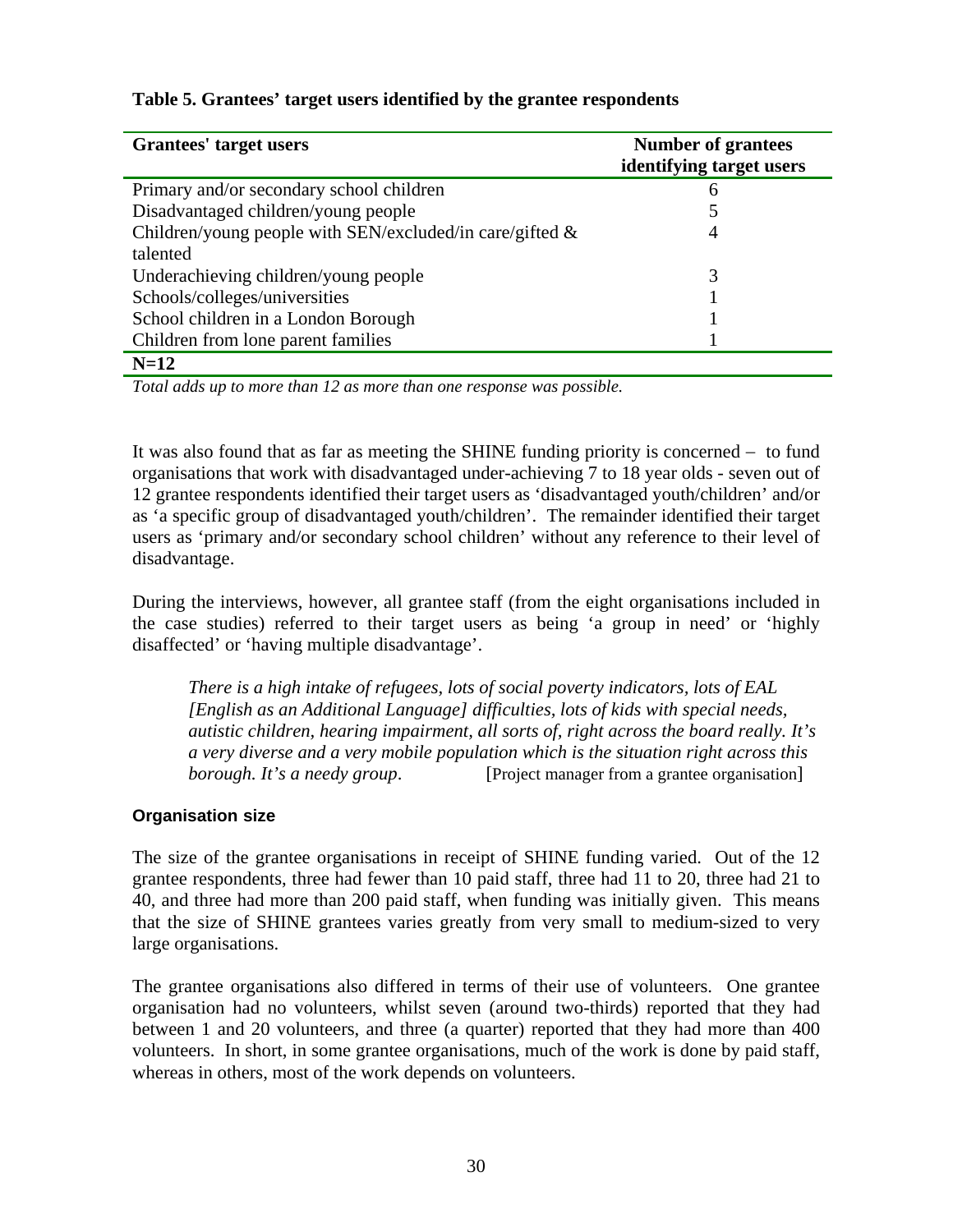# **5.3 Expected outcomes of grants**

The projects funded by SHINE grants have expected outcomes agreed at the application stage. These outcomes are predominantly educational.

All of the  $27<sup>8</sup>$  grants-funded projects have at least one expected educational outcome. Most of the 27 grants are funding projects with measurable achievement data as their expected outcome. There are also a few grants with personal, social, or vocational expected outcomes, in addition to expected educational outcomes.

Almost all grantee and project staff who were interviewed mentioned some form of expected educational outcomes. The majority of these interviewees, however, mentioned other additional expected outcomes, for example, personal or social outcomes, not represented as prominently in SHINE grant files.

*Self-esteem is another outcome of the project* [besides improved attainment]. *We've been very successful with a number of the older disaffected boys. As a result of the SHINE project, their behaviour in school improved because they didn't want to lose their place in the project. How you demonstrate those knock-on effects back into the classroom is very difficult but I did try a quantitative assessment with teachers and asked, have you noticed any distinct improvements in self-esteem, behaviour, motivation, co-operation. A lot of the children had made a lot of progress and the teachers were saying that, for example, some of the pupils were being more positive in their attitude to learning, and how this had come from their commitment to the SHINE project*. [Project manager from a grantee organisation]

The responses to the grantee questionnaire showed a similar emphasis on outcomes. Out of the 12 grantee respondents, 11 listed at least one quantitative expected educational outcome that was similar to outcomes agreed at the SHINE grant application stage. One grantee listed only expected outcomes that were not represented in the SHINE grant files. Ten grantees listed expected outcomes in addition to those represented in the SHINE grant files. These additional outcomes included 'broader educational/learning', 'personal' and 'social' outcomes for the children, as well as 'organisational management' and 'organisational learning' outcomes for the grantees.

The somewhat different emphasis between the expectation of SHINE and those of grantees could be related to additional outcomes becoming important for the project once it is underway, or to other outcomes closely associated with the expected ones.

<u>.</u>

<sup>&</sup>lt;sup>8</sup> The total number of the grants-funded projects is less than 28 as one grant was a one-off capital grant, and the total includes only those awarded until the winter of 2003.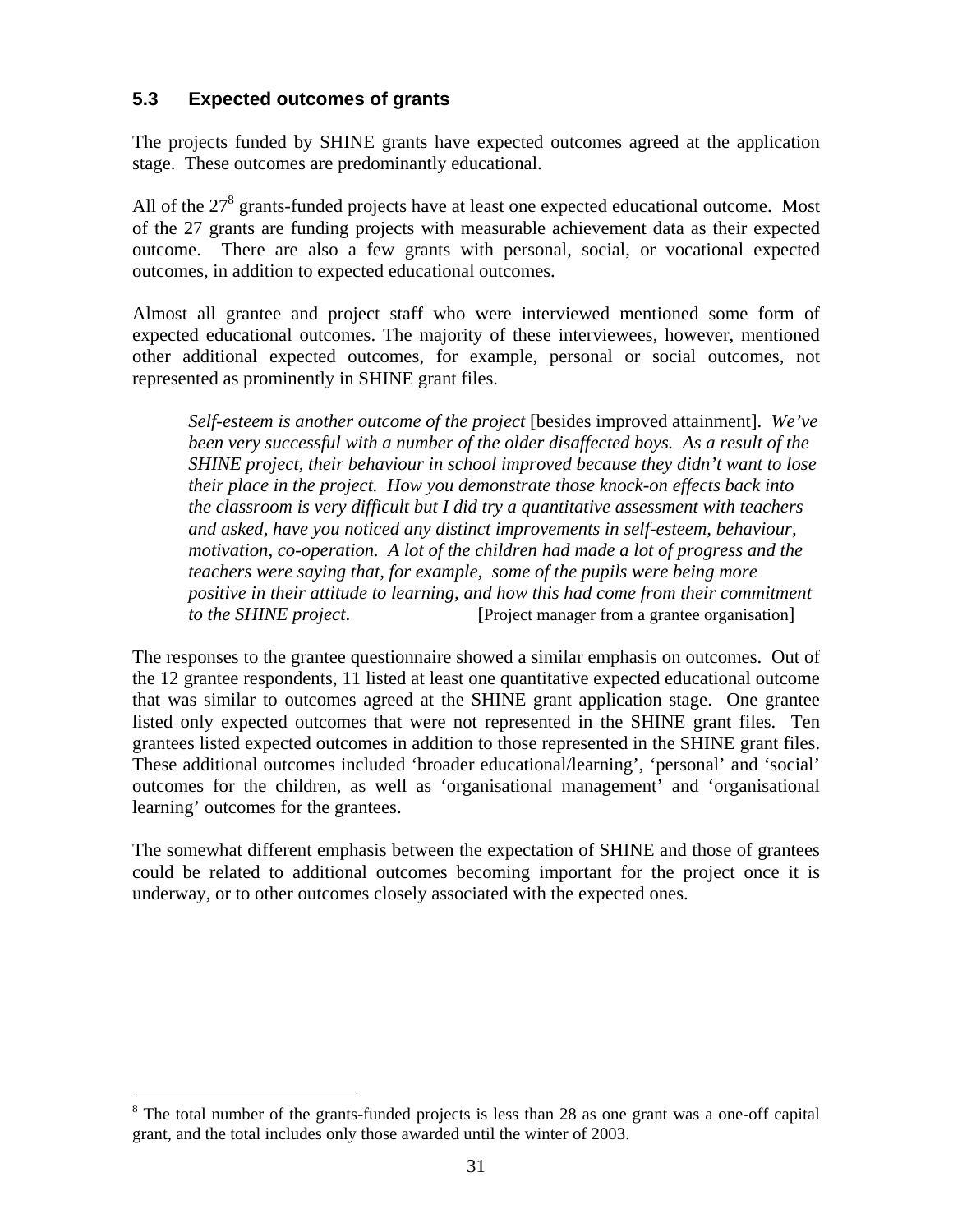# **6. SEEKING GRANT AND PROJECT IMPACTS**

In this section, perceptions of mechanisms and contexts that lead to successful grants or successful funded projects will be examined from the perspectives of SHINE trustees/staff, the grantee staff, and the parents of the participating children. The success mechanisms for grant-making, as reported by SHINE staff and trustees, will be discussed under four categories: organisational mechanisms that SHINE has or is implementing for the sake of better grant-making (such as managing growth and replication of successful grants); preferences for particular type of projects; preferences for particular grantees; and preferences for and implementing particular evaluation mechanisms.

The success project mechanisms that SHINE grantees reported will be discussed under two main categories: what project activities need to be funded by educational grant-makers like SHINE; and grantees' perceptions of SHINE evaluation requirements and how they could be improved.

The success project mechanisms that parents of the participating children reported will be discussed under several categories: project content; project staff and resources; project environment; project users; project evaluation; project management; and project sustainability.

Sources of data were the face-to-face interviews with the various stakeholders, the grantee questionnaires (12 respondents) and the parent questionnaires (64 respondents).

# **6.1 SHINE: Success and impact**

SHINE staff and trustees were asked similar questions to get their views on some of the key elements that contribute to grants' success and ensure their impact. The sources of data were the interviews with SHINE staff and trustees.

#### **Organisational success mechanisms**

All SHINE trustees and staff interviewed agreed that the most important element for SHINE as an organisation has been how to manage replication and growth. SHINE trustees have come to agree on a core group of projects thought to be good projects with proven success. The current challenge is to ensure these projects can work in a wider context.

*Our edge is trying to replicate on a significant scale what appear to be the more successful programmes we've supported, so that at some stage these programmes become so successful that the government actually takes them over. Three years from now, we will probably have either the same or a smaller number of different entities that we support. But within them, there will be ones that we replicate on a significant scale, not just in London but around the UK.* [A SHINE trustee]

As SHINE funding has evolved, one of the trustees pointed out that there has been a need for '*more people with detailed experience in education to help us implement more efficiently and ambitiously*'. Hence in terms of SHINE's governance, an important lesson has been to keep the trustee base small and intimate whilst ensuring a gradual growth in the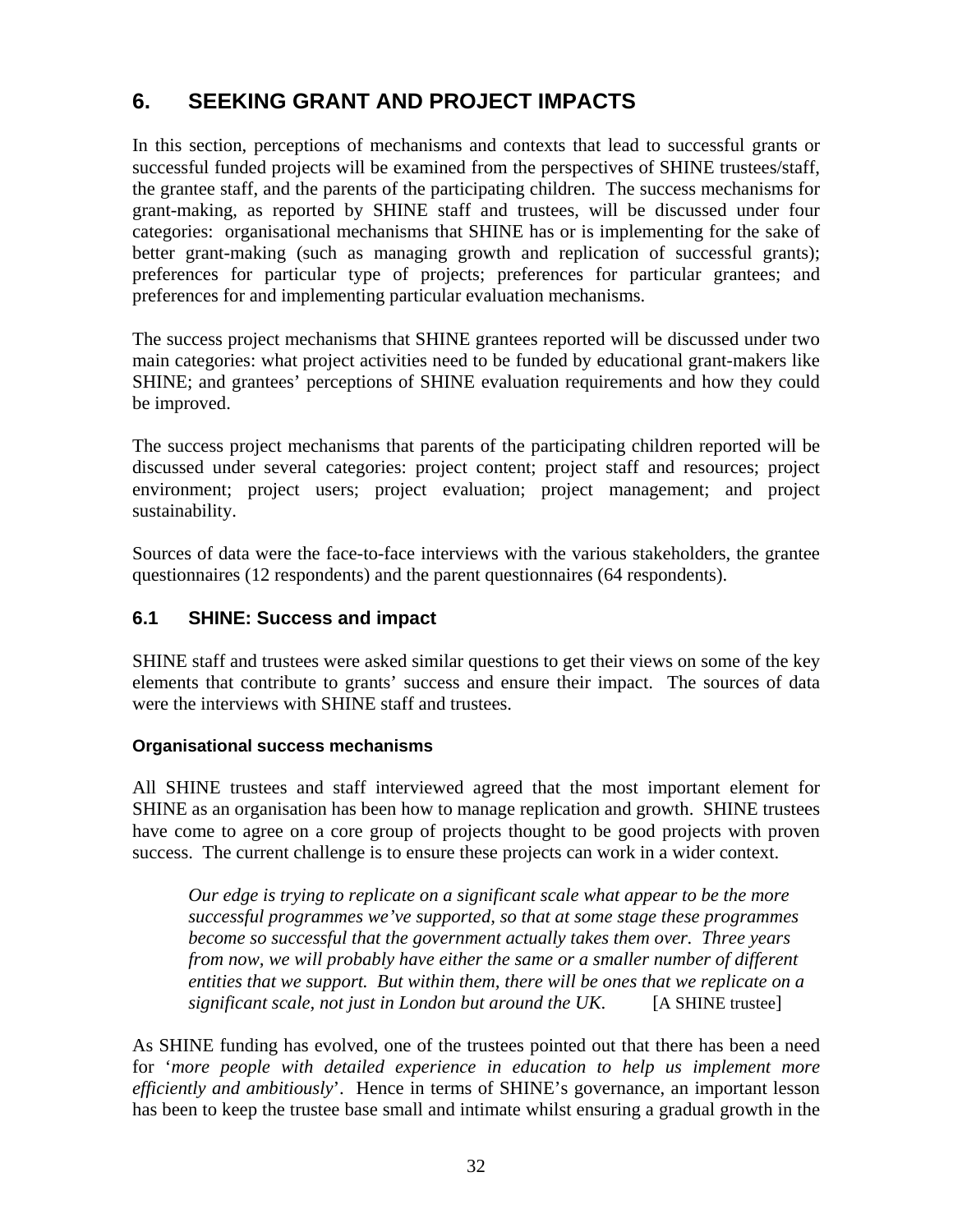number of trustees with specialist knowledge of particular fields – education, marketing, fundraising − useful for SHINE's grant-making.

Another trustee mentioned that SHINE's growth and move towards replicating successful projects has led and will lead to an increasing need for more staff and researchers/experts to produce evidence-based models and guidance for SHINE's future grant-making.

He referred to this research and to a part-time expert who has been employed by SHINE to produce a template for SHINE's replication strategy. Both have been the products of the increasing need for developing SHINE's knowledge base.

*One of the things we are trying to do is to document as much as we can to provide road maps for ourselves and anyone else interested. Because even if we narrow down to successful projects, we want to know the reasons for success or lack of it. We are going to need more staff to see and carry this process through*.

[A SHINE trustee]

#### **What projects should be funded?**

One trustee used the analogy of 'venture capital' to demonstrate how SHINE's earlier funding was quite experimental but has since become focused towards projects that have potential for replication.

*What we set out to do was to fund a bunch of projects that we thought were good projects and span a pretty wide spectrum, knowing that some of them would work and some of them wouldn't work. As in a venture capital approach, if we can get*  four winners out of ten, we would then grow the winners and look at a huge positive *return. So we have developed a bias in the second stage of funding to projects that could take and grow into much larger projects*. [A SHINE trustee]

Another trustee pointed out that at the grant proposal stage, judging a project's success potential is often difficult. He described how the initial success expectations of a project can change or reduce significantly as the project is implemented and concluded, particularly when a project is relatively new. The trustees are aware that not all funded projects can be expected to give high returns nor to be as successful as originally planned. Nevertheless, they do find large differences in expected and actual outcomes frustrating and disappointing, but a learning lesson.

*One of the problems with a lot of our projects is that you get big goalpost changes. So what you think you're funding, very quickly into the game, isn't what you're funding*. [A SHINE trustee]

One trustee said that SHINE-funded projects that had clear aims, specific outcomes and planned mechanisms for achieving them, did better than those that did not.

*You find that what works is a project that says this is what we're trying to achieve, here are the expected educational impacts and objectives, and here is how we're going to make it work. Here is the fun element that is going to interest the kids. So*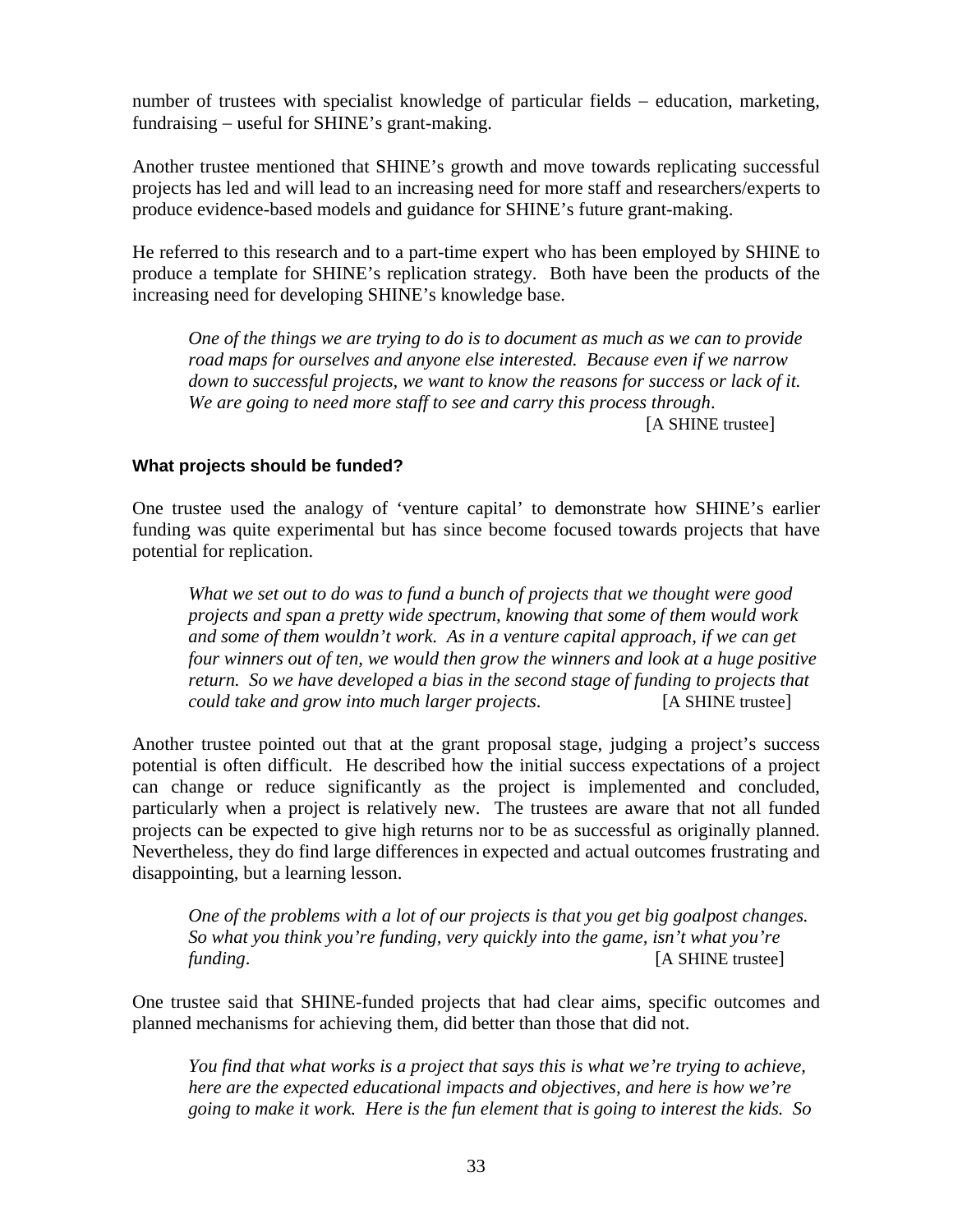*projects with limited aims, with clearly articulated procedures and methodologies seem to give most promising results*. [A SHINE trustee]

One SHINE member of staff thought it was regretful that SHINE no longer wishes to fund mentoring schemes simply because the mentoring project previously funded by SHINE could not produce evidence of measurable attainment improvement.

*We've gone off mentoring which I think is a shame. We went off it because we couldn't prove that it raised academic achievement and we couldn't prove it raised academic achievement because we didn't get the right data. And I think if we'd set it up differently, then perhaps we could have made a difference because I think mentoring does work. So I'd like to have another shot at that in a different way*. [A SHINE staff member]

Another SHINE staff member thought that the funded projects that seem to have done best are those that tied things down at a relatively early stage of the grant life-cycle.

*There can be a big drop in expectations and levels of satisfaction between the point of grant application and the process of delivery of the project*.

[A SHINE staff member]

When asked about how far funding innovative projects is an integral or important part of SHINE grant-making, SHINE trustees painted a mixed picture. One trustee saw the role of SHINE as a private grant-maker in terms of taking risks where public funders would not, and as acting as a trailblazer for future public funding.

*Our role is to take risk where the government can't afford to take risk. And we're prepared to take that risk and when we've proved that you can get a lot of return for an innovative project, we're basically demonstrating to the government that it's worth their own investment*. [A SHINE trustee]

Another trustee said '*we don't seek to be innovative or not'*, but instead '*seek to fund projects that we think will be successful*'.

One of the SHINE staff described replication and innovation as equally important funding objectives.

*We want to focus down and come up with a number of programmes that we think really work. And then the challenge is to replicate them elsewhere in a way that they can adhere to a basic model. This doesn't mean we've stopped looking for new and innovative ideas. We need to be listening and looking and also still keeping our publicity such that somebody else out there could still let us know about something that we really ought to know about*. [A SHINE staff member]

#### **What grantees should be funded?**

When asked about how SHINE selects its grantees and the lessons learned from the current grantees, SHINE staff described some of the pros and cons of funding different grantees.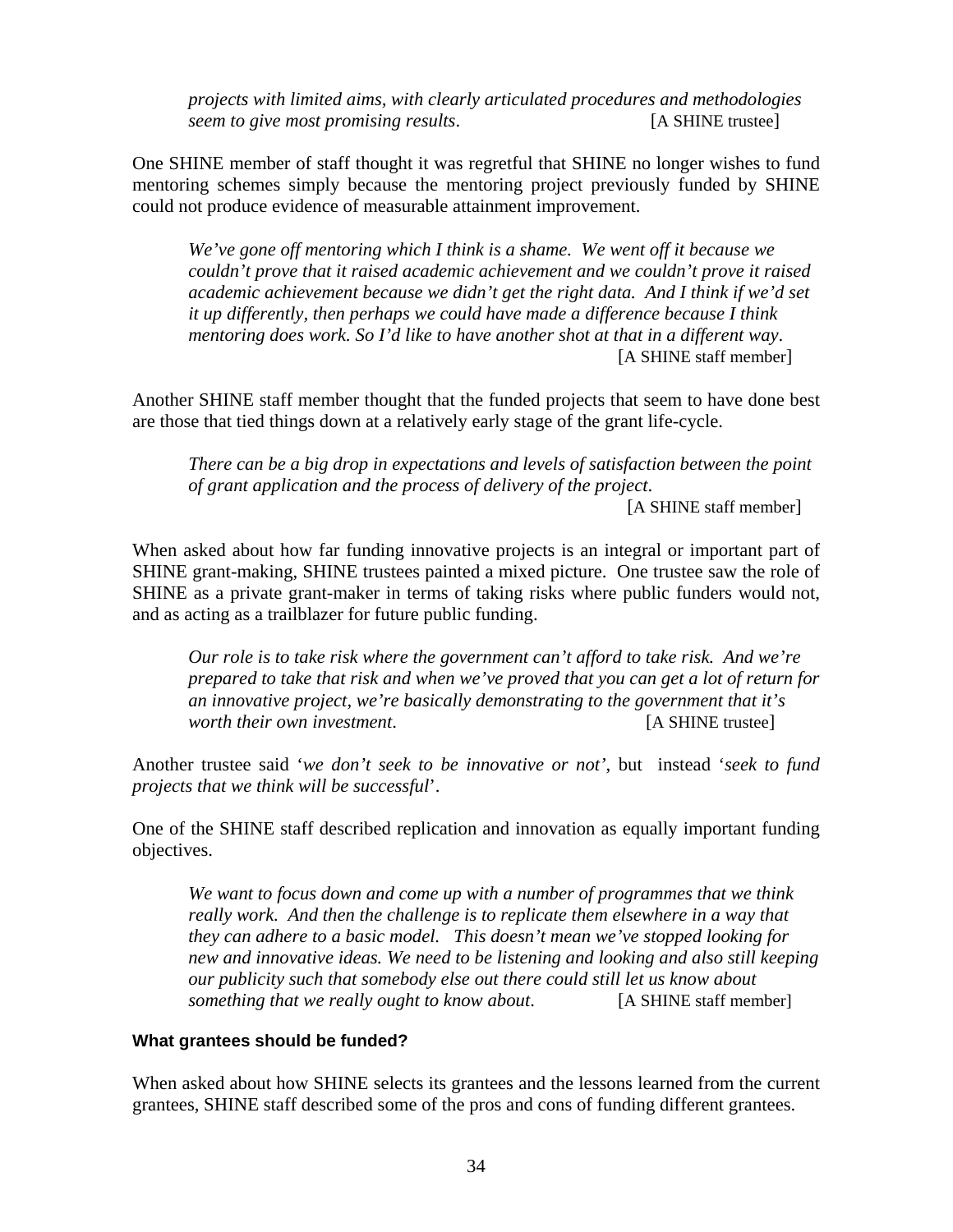Newly set up grantees were viewed as 'slower' or 'less able' or 'labour intensive' in implementing the grant. Furthermore, school-based, as opposed to community-based, grantees were thought to be more linked to school structures and hence having easier access to educational outcome data that SHINE's evaluation strategy requires.

Despite the varieties in the size of its grantees, SHINE has mostly awarded grants to organisations that are reputable and recognised educational charities.

*Most of our grantees are recognised organisations, especially our early ones, just because we wanted to be safe and wise and humble in acknowledging that there are people out there doing a lot of good work so let's use that*. [A SHINE staff member]

Two of the SHINE staff and one trustee made a few references to particular grantee organisations as having 'professional' or 'charismatic' leadership that the interviewees thought made a difference in implementing a project successfully. In another case, a SHINE member of staff, when commenting on a project with a poor success rate, said the project had a '*a chaotic management structure who had absolutely no idea of business planning or processes*'.

#### **SHINE's evaluation requirements**

SHINE gives very high priority to evaluation and operates its evaluation strategy in an 'over-seeing capacity' through regular personal contact with the grantee organisations throughout the lifetime of a grant. This includes visits, telephone conversations, and e-mail and written correspondence. The timing and regularity of contact is agreed at the initial and subsequent evaluation meetings (SHINE website 2004).

One trustee expressed the importance for evaluating effectiveness which he thought may not be the feeling amongst grantees and funders.

*People don't understand that before we will give money we want to know specifically what they plan to do with it and how they plan to take the donation and turn it into some kind of 'leverageable' success. There seems to be not only a lack of accountability but also a sort of – even amongst funders – a lack of awareness as to why you should worry about it*. [A SHINE trustee]

When asked how he thought that the SHINE evaluation requirements could be improved, another trustee explained that the requirements needed to be 'gradually refined' so to '*get down to all the information we need in an as unobtrusive a manner as possible*'. When asked the same question, one of the SHINE staff explained that it was difficult to say whether SHINE's current evaluation strategy is right, as it is still in a development stage.

*What I think we still need to work on, and it's quite difficult, because it varies from programme to programme, is obtaining meaningful data. But overall, I think the structures are fine. The forms we have developed are evolving and I think we're asking for reasonable things*. [A SHINE staff member]

Another member of the staff argued that SHINE can only strengthen the performance of its grantees if its evaluation requirements are 'well thought-out' and that the evaluation data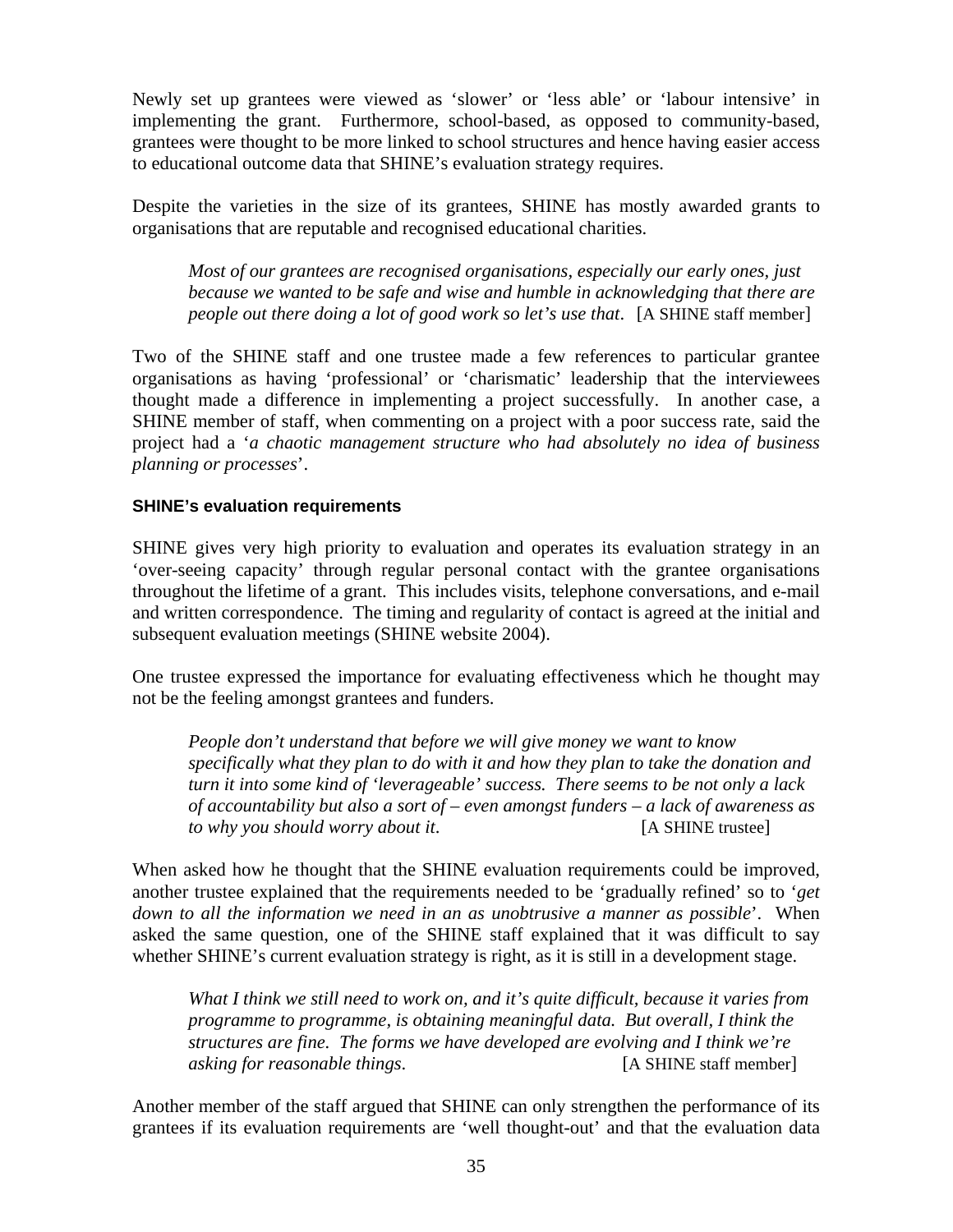collected actually proves impact. To improve the evaluation, she continued, it has to be built into a grant awarded. That means '*measuring the achievement in terms of what you're trying to teach the kids, what you're putting in, and what they're getting out of it*'.

# **6.2 Grantees: Success and impact**

Grantee and project staff were asked similar questions to get their views on some of the key elements that contribute to projects and ensure their impact. The sources of data were the grantee questionnaires and the face-to-face interviews with the grantee and project staff.

### **What projects to fund**

A project manager from a grantee organisation receiving SHINE funding, described the use of the volunteer approach of her organisation as a successful method for working with children who have emotional and behavioural difficulties.

*You need to work with the child such that you bring out their inner resources, their talents and strengths that they already have, that are basically being crushed or neglected because of their circumstances, using a volunteer approach and giving that volunteer a lot of support so that they remain on task and with a very specific aim that they're working towards. It's about building the children's self-esteem and minimising their unhelpful behaviour and teaching them to manage that behaviour that's inhibiting them socially, educationally, and psychologically*.

[Project manager from a grantee organisation]

Another project manager from a different grantee organisation called for funding more long term projects. This was also a finding that emerged from the grantee questionnaires where a high proportion of the grantees asked for longer grants (see Table 2, Section 4.2). All SHINE staff interviewed also stressed this point, for example:

*I wish we were a bit more long-term with children rather than short-term. You can't really change a child's life in a short space of time and I'd really like to see us having a go at taking a few kids and committing to being with them for five years maybe*. *maybe project manager from a grantee organisation* 

Another project manager from a different grantee organisation stressed the importance of projects that have a one-to-one tuition element, because this allows the tutor to listen and pay more attention to the children individually.

*There is too much attention in today's classrooms on test results, pupils feel stressed out and get no one-to-one attention. They feel they're not being listened to. Our project has the one-to-one element and the child feels I'm listened to as well talked to…instead of being told what to do*.

[Project manager from a grantee organisation]

Several project managers stressed the quality of the project staff and management team as the key factors in ensuring a project's success.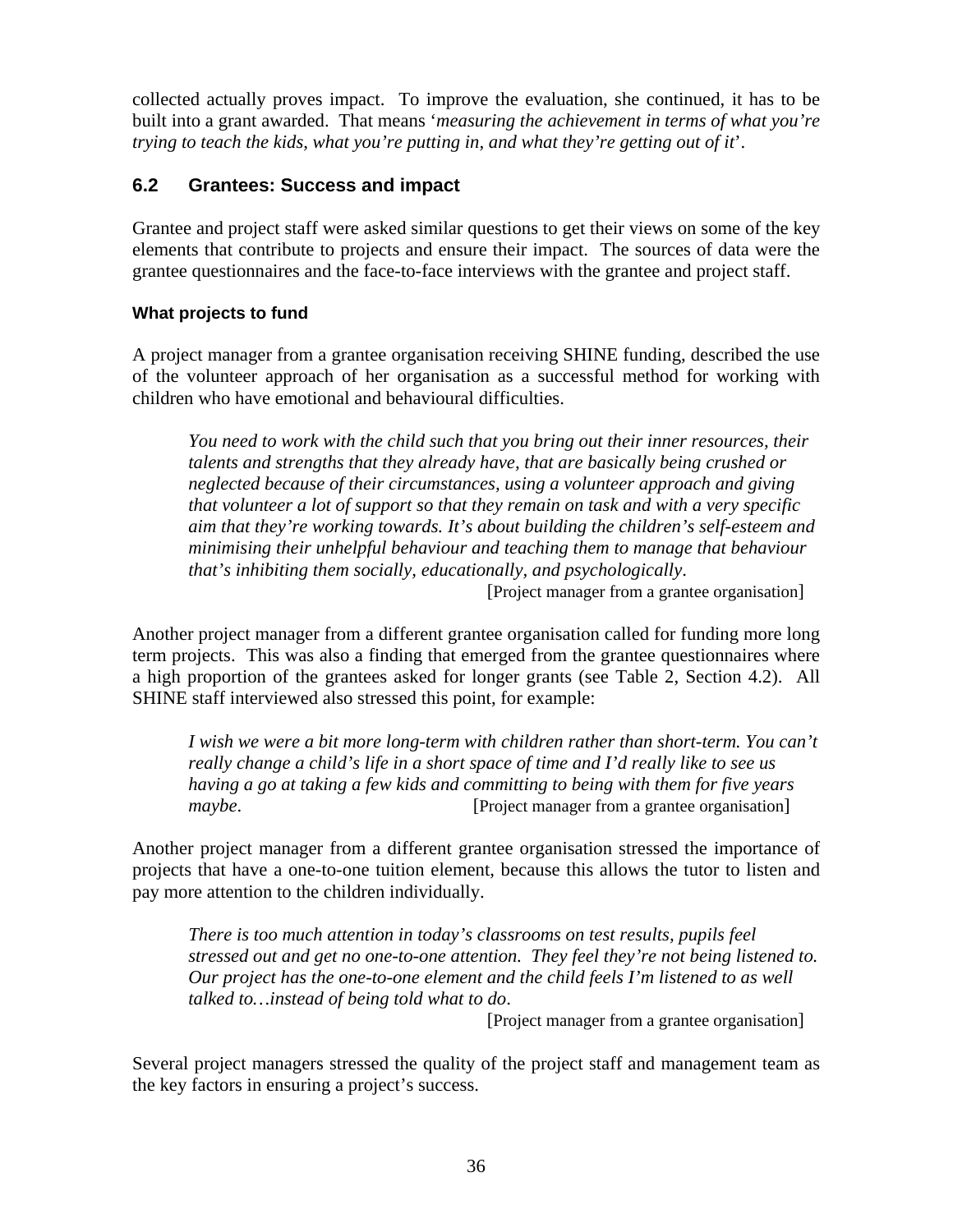*It's a very skilful head teacher and very skilful team who can take what you're being asked to do now and do it but deliver it in a way that still energises and educates*. [Project manager from a grantee organisation]

*Our project works because it has good quality staff who recognise where the problem is and needs helping, but they also know when to leave the kids alone. And that's about leadership. Leadership only works best when you have complementary gifts in different people. Because you need people who can go in and sense when things are not working and how best to put them right*.

[Project manager from a grantee organisation]

During the interviews, several grantee and project staff stressed the importance of keeping educational support activities focused on curricular subjects.

*We've worked alongside the local education authority to make sure that what we were doing supported the curriculum, because there's no point in doing this stuff if it doesn't support the curriculum.* [Senior member of a grantee organisation]

Some interviewees also stressed that it is important to include some enrichment activities alongside the curricular-focused activities. This was because most of the SHINE target users are not engaging with the mainstream curriculum and need extra motivation in order to be re-engaged. For example:

*The funding has allowed us to build in quite a lot of enrichment activities which I think is incredibly valuable for the sort of deprivation these children have. Many of them don't have the additional experiences that many children take for granted. It's targeting underachievement but through a supplementary programme that focuses on key skills because we want them to measurably get that through their literacy, numeracy, ICT and key skills. And it's also an enrichment to the curriculum model where we're providing a lot of those rich educational experiences that they may not normally get*. [Project manager from a grantee organisation]

*Most Saturday educational projects tend to be just literacy catch-ups or booster Key Stage three. Whereas this one offers a whole curriculum that complements the school's. There's a lot of mopping up going on in education now, trying to get results up. I wonder what the experience is like for the children who feel the reason they've got to keep going is because they're at level two and got to get to level three. This project is about raising achievement but with the high esteem approach from enjoying learning.* [Project manager from a grantee organisation]

#### **SHINE's evaluation requirements**

Grantees were asked their views on these, in both the grantee questionnaires and the interviews with the grantee staff.

Table 6 gives the responses from the grantee questionnaire survey completed by the project managers of the grantee organisations. As can be seen in the Table, a very high proportion of grantee respondents (10 out of 12) agreed that the requirements were 'manageable' and two-thirds agreed that the requirements were 'as expected'; notwithstanding these findings,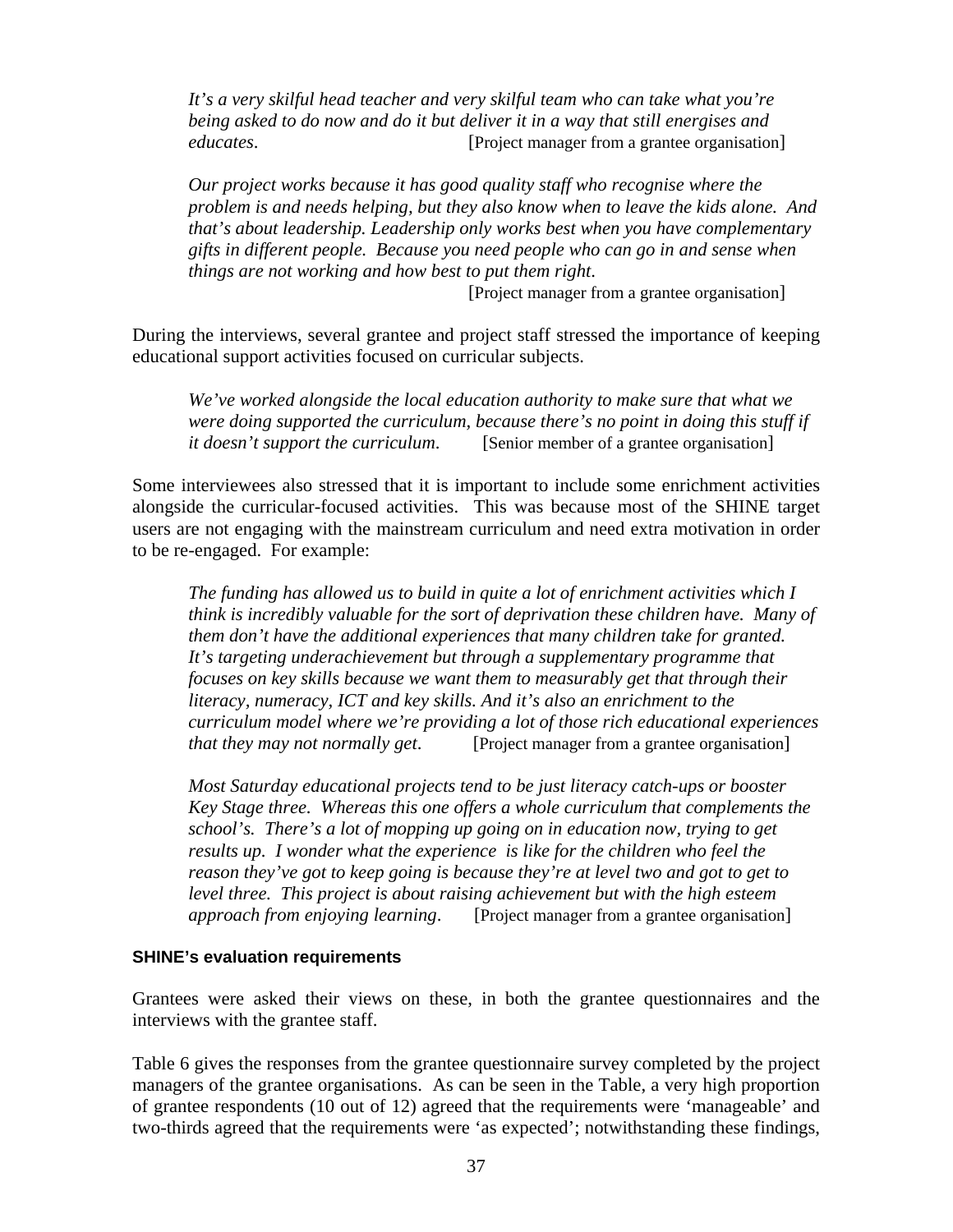over half felt that the evaluation requirements were 'too detailed compared with other funders'.

| SHINE's evaluation requirements are      | <b>Number of grantees</b><br>agreeing with statements |
|------------------------------------------|-------------------------------------------------------|
| Manageable                               |                                                       |
| As expected                              |                                                       |
| Too detailed compared with other funders |                                                       |
| Unrealistic                              |                                                       |
| $N=12$                                   |                                                       |

#### **Table 6. Number of grantees agreeing with statements about SHINE's evaluation requirements**

When asked whether SHINE has been flexible with its evaluation requirements a project manager from a grantee organisation responded positively. She, however, pointed out the numerous challenges that she has faced in coming up with meaningful evaluation data for the kind of children who attend their educational programme.

*We're struggling to find the right format as we are much bigger than SHINE's other funded projects and have a less stable population. Part of the problem is that there are many tests being done on school pupils and we're adding another level. The challenge is trying to compare like tests with like and when you have five different tests, what compares with what? Unless you standardise tests, by comparing different tests you're not really showing any proof of progress or impact*. [Project manager from a grantee organisation]

A project manager from another grantee organisation explained that SHINE evaluation requirements were quite different from the grantee's own evaluation strategy and hence needed a lot of detailed work that the grantee was not initially prepared for.

*SHINE's evaluation requirements were much more comprehensive and needed more detailed information than what we already had. Their focus was educational attainment whereas ours is more on behaviour and self-esteem. So there was a lot of communication back and forth to clarify what exactly they wanted*.

[Project manager from a grantee organisation]

Several grantee staff expressed their wish for the SHINE trustees to visit the funded projects more to see for themselves that the projects are working.

*Please ask them to come down, understand and be with us for a while and see how we work. They will see much more than what the numbers we give them can show*. [Project manager from a grantee organisation]

Another project manager mentioned that the children attending the project had improved their reading, although quantifying by exactly how much would be impossible as there are many other potential factors that can impact on their reading too.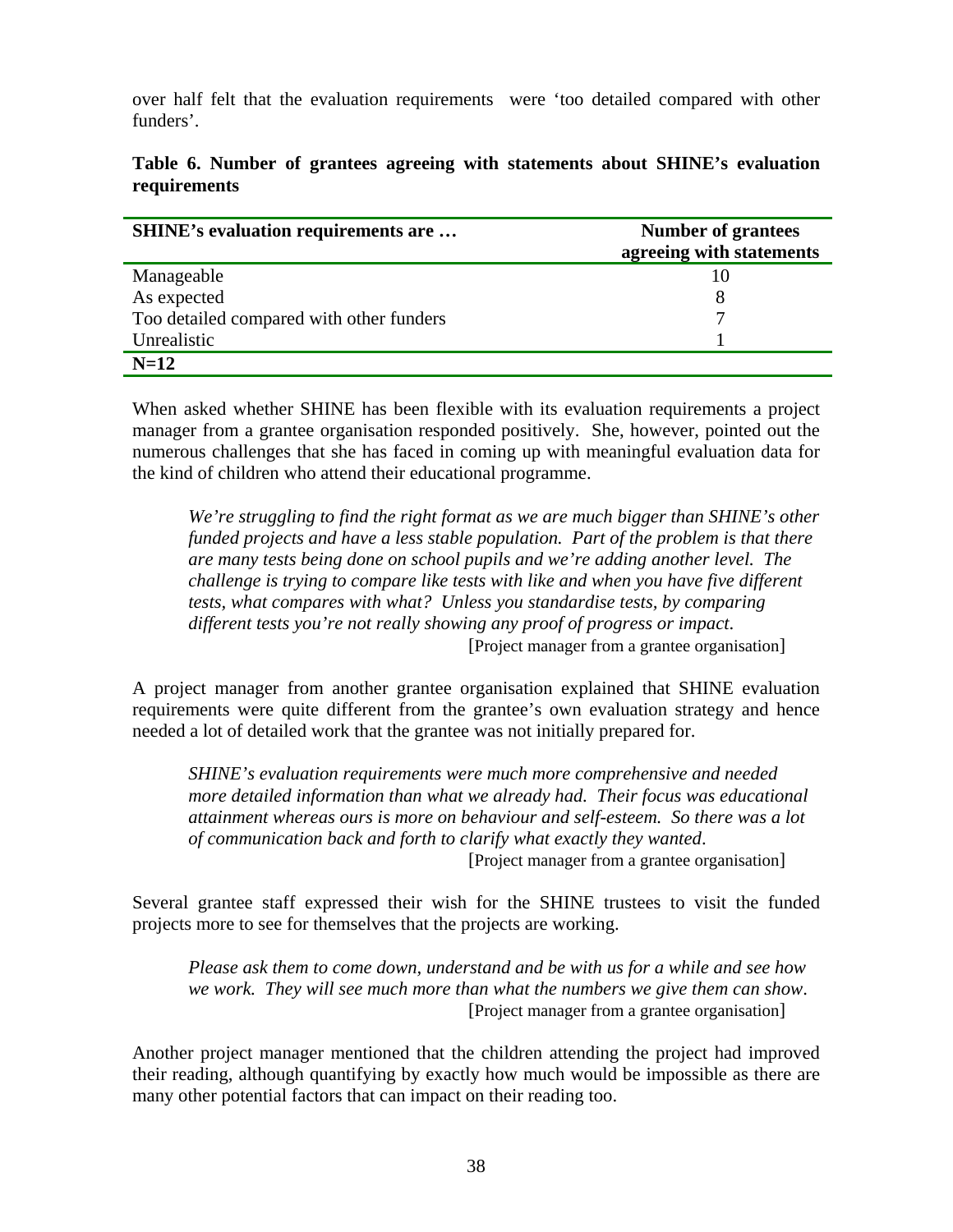*If a child is given attention, care, friendship and time, that will increase that child's chance of fulfilling his/her potential. And I've seen that with our project. Quantifying it is impossible because the project is only half an hour a week and a teacher is putting in 35 hours a week. And the parents are putting in time each week and the child's performance can vary day-to-day and hour-to-hour. We never will learn in a straight line.* [Project manager from a grantee organisation]

Another project manager explained that she prefers pupils' evaluations of their own performance, since they know best what difference the SHINE project makes to them.

*The children are best able to say why they come, how it makes them feel, what they've learned, what they've enjoyed. They're very articulate. Being able to show the difference on paper is difficult but I know it makes a difference. You can ask them and see what a difference it has made.* 

[Project manager from a grantee organisation]

### **6.3 Parents: Success and impact**

Parents were asked in the questionnaire survey about the strengths and weaknesses of the projects their children attended. The parents who responded represented 11 (out of the possible 19) of the SHINE-funded projects. Their responses will be discussed in addition to any relevant comments from the face-to-face interviews held with parents whose children attended 8 of the SHINE-funded projects. Their comments and responses were too many to be presented in a project-by-project format. Instead, some of the recurring themes across the responses/comments will be discussed. The common themes were: project content; project staff and resources; project environment; project users; project evaluation; project management and administration; and project sustainability.

#### **Project content**

The most common positive elements mentioned by the parents about the projects' content were:

- ♦ *'availability of one-to-one teaching'* not available under normal school hours;
- ♦ *'small teaching sessions'*  again unlike normal school hours;
- ♦ *'teaching that is fun but also focused on academic topics and/or subjects'*;
- ♦ *'regularity of sessions'* gives children a sense of structure.

Parents were divided on the issue of whether too much focus on curricular topics is useful for the children or not. For example, parents of some of the children attending a curricular subject-focused project thought it was useful and important for the project to be structured around the National Curriculum. Because this *'makes them feel more confident in school topics as better understanding is gained through the project'*. However, other parents preferred the same project to be less curricular-based and complained that the project is *'only focusing on SATs rather than being more broad-based'*. The most common complaint on the issue of project content was *'lack of involvement of the parents in the project'.*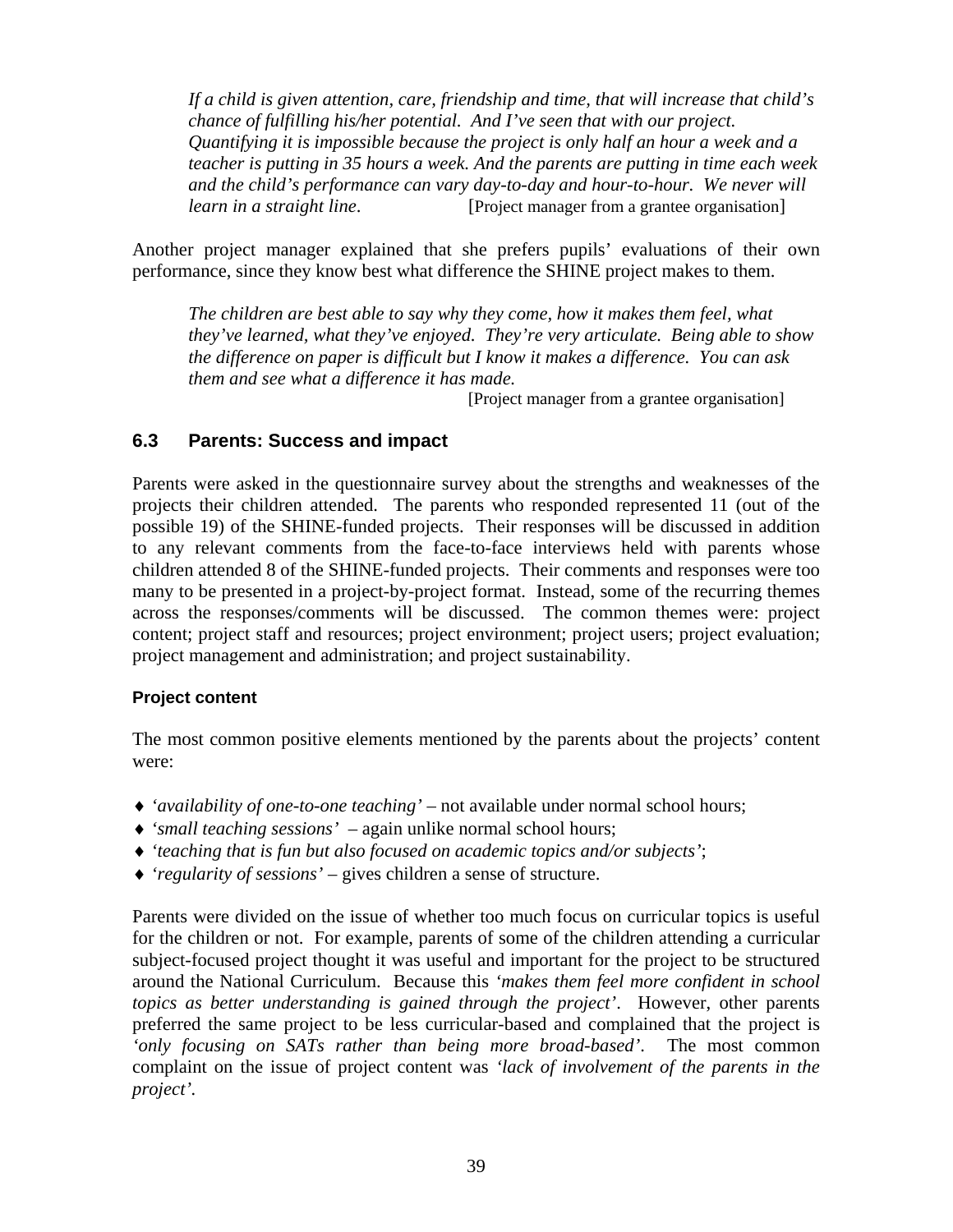#### **Project staff and resources**

Many parents referred to 'supportive' and 'understanding' staff who are good at engaging children and are enthusiastic about teaching them. They described this element as one of the most important strengths of the projects attended by their children. As one parent said, *'the teachers here are on a much better level with the children than their weekday school teachers'*.

#### **Project environment**

The most recurring positive element mentioned about the project environment was its '*good environment'* that allows the children '*to meet other children and share experiences'*. Furthermore, some parents referred to the *'friendly environment'* of the projects that differ from the *'formal boring school hours'*. One parent mentioned a negative element – '*competitiveness among the pupils*'.

#### **Project users**

Most parents of the children who attended mixed-age or mixed-ability project classes said mixing the age and ability groups was a very good idea. They thought this mixing was much better than streaming and separating according to ability which, as one parent stated, makes the children who are slow learners become even worse. Another parent said that having older and younger children in the same class encourages the younger ones especially. However, a few parents preferred their children to attend project classes with *'equal or better ability children'*.

#### **Project evaluation**

Some parents expressed concerns that there was *'not enough testing on the topics learned'.*  Tests were felt to be important for evaluating what the children actually learned when attending the projects. On the other hand, other parents saw too much testing in the projects as disheartening and stressful for the children.

#### **Project management and administration**

One of the most common complaints across the parents was around the project administration. Some thought the project *'lacked administrative organisation'*. Others mentioned how some teaching sessions would be cancelled without prior notice. Another common complaint was the '*shortness of the sessions'* that do not leave '*enough time to cover topics in depth'*.

#### **Project sustainability**

Another common complaint across the parents was the issue of project sustainability - the children enjoyed and learned a lot, but what about when the project ends? Many parents mentioned the lack of continuation of a project into the secondary school as a major weakness.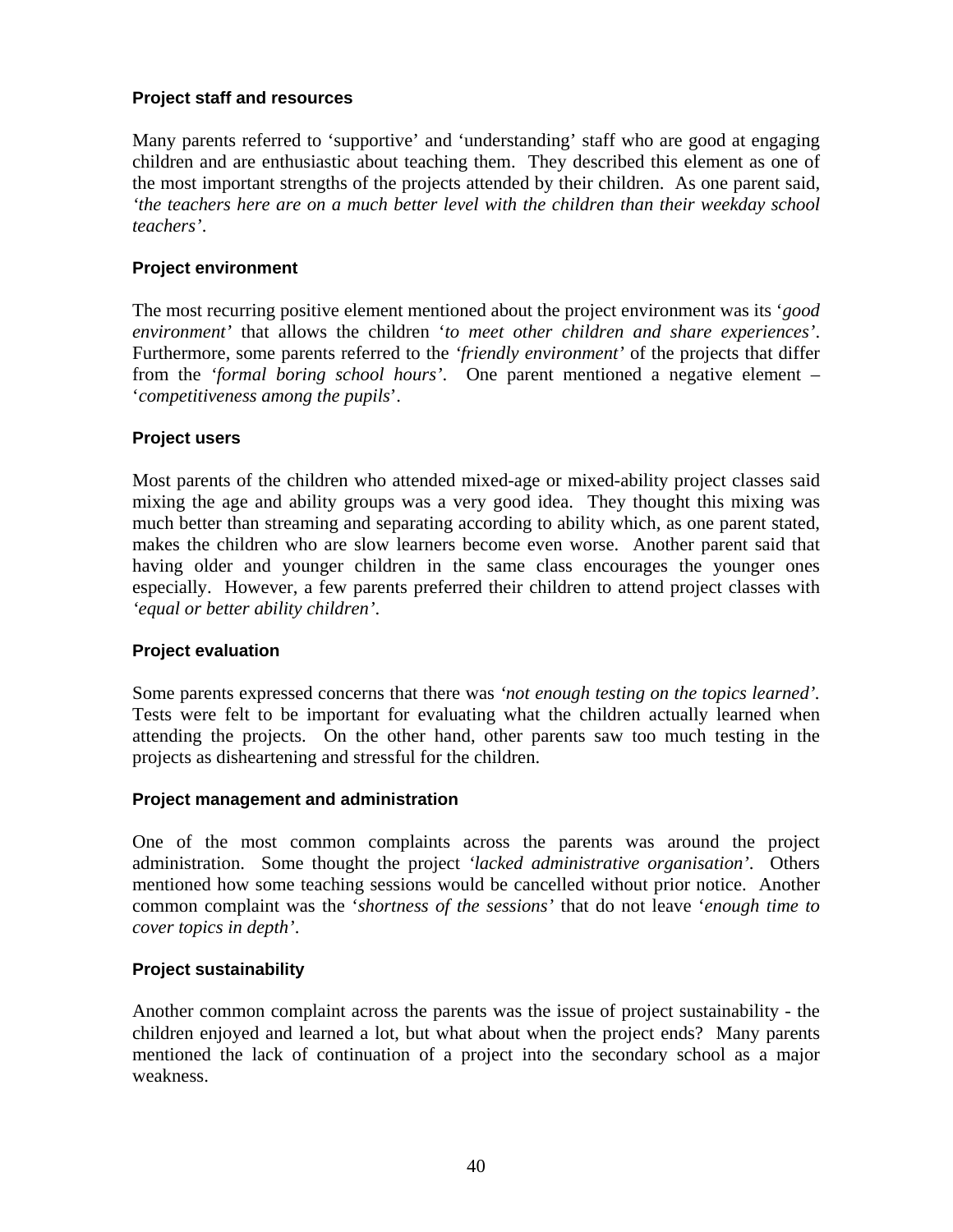*They have a tendency for thinking short-term. I wish they could do this all the way through the secondary school too.* [Parent of a participating pupil] *through the secondary school too.* 

Another parent referred to *'insecurity of future funding'* as another weak point of the project attended by her child.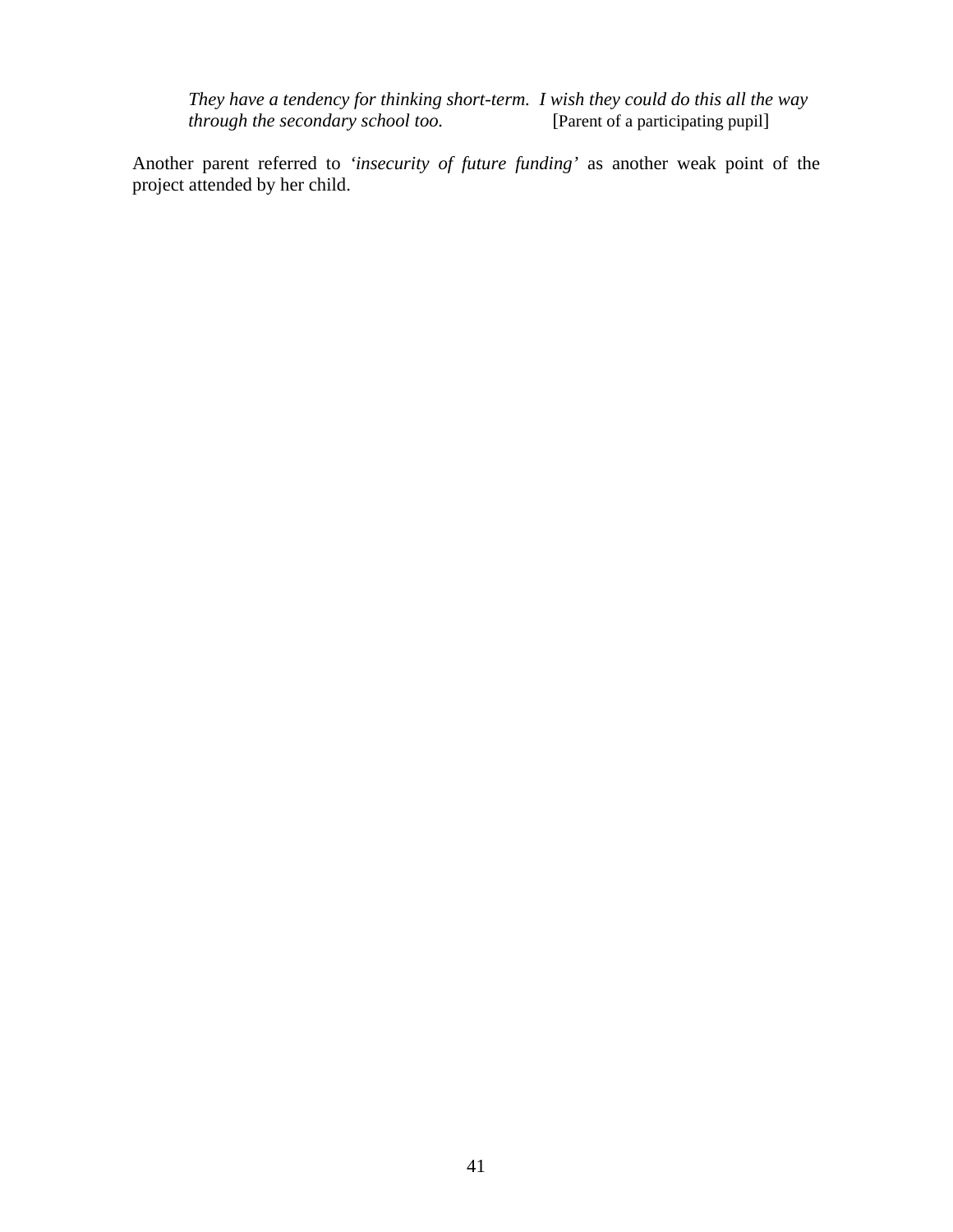# **7. EDUCATIONAL IMPACTS OF SHINE GRANTS**

This section examines the educational impacts of the SHINE-funded projects on the participating children from the perspectives of SHINE staff, the grantees, the parents and the children themselves. Data sources are the parent questionnaire (64 respondents), the grantee questionnaire (11 respondents<sup>9</sup>), and the face-to-face interviews.

The types and levels of reported educational impacts varied according to which stakeholder group was reporting them and these variations will be discussed in the sub-sections below. However, all stakeholder groups referred to some form of educational impact – either 'specifically educational' (such as improving a child's achievement rates) or 'broadly educational' (such as improving a child's learning).

In addition, one of the SHINE-funded projects was selected and its evaluation data, available in SHINE's grant files, were used as a case study to demonstrate the difficulties with trying to measure educational impact accurately. These difficulties will be discussed in Section 7.4.

# **7.1 Educational impacts: grantee and project staff views**

Grantee respondents were asked in the survey to rate the impact of the SHINE-funded projects on a number of educational outcomes of the participating children, and a 'basket of indicators' was produced (see also West et al. 2000). The responses of the 11 grantees are shown in Table 7.

As shown in Table 7 and in relation to SHINE funding objectives - to raise achievement levels − overall a very high proportion of grantee respondents said that the SHINE-funded projects were having an impact on the attainment levels of the participating children. The highest educational attainment impacts were reported for 'improved national exam grades' and 'improved SATs scores', each mentioned by over three-quarters of the respondents (nine out of 11).

As far as general educational outcomes of the participating children are concerned, over three-quarters of the grantee respondents said the SHINE-funded projects had 'improved access to educational facilities'; almost two-thirds said the projects had 'improved school attendance'; more than one-third said the projects had 'improved parental involvement in the child's learning' and 'created a better chance of re-integration into school after an exclusion'; and more than a quarter said the projects had 'improved access to higher education/further education', 'improved access to cultural activities' and 'reduced fixedterm exclusions'.

<sup>1</sup>  $9$  The total number of the grantee respondents is less than 12 as one grantee organisation had received a one-off capital grant from SHINE and, hence, viewed their SHINE funding as not relevant for educational impact analysis.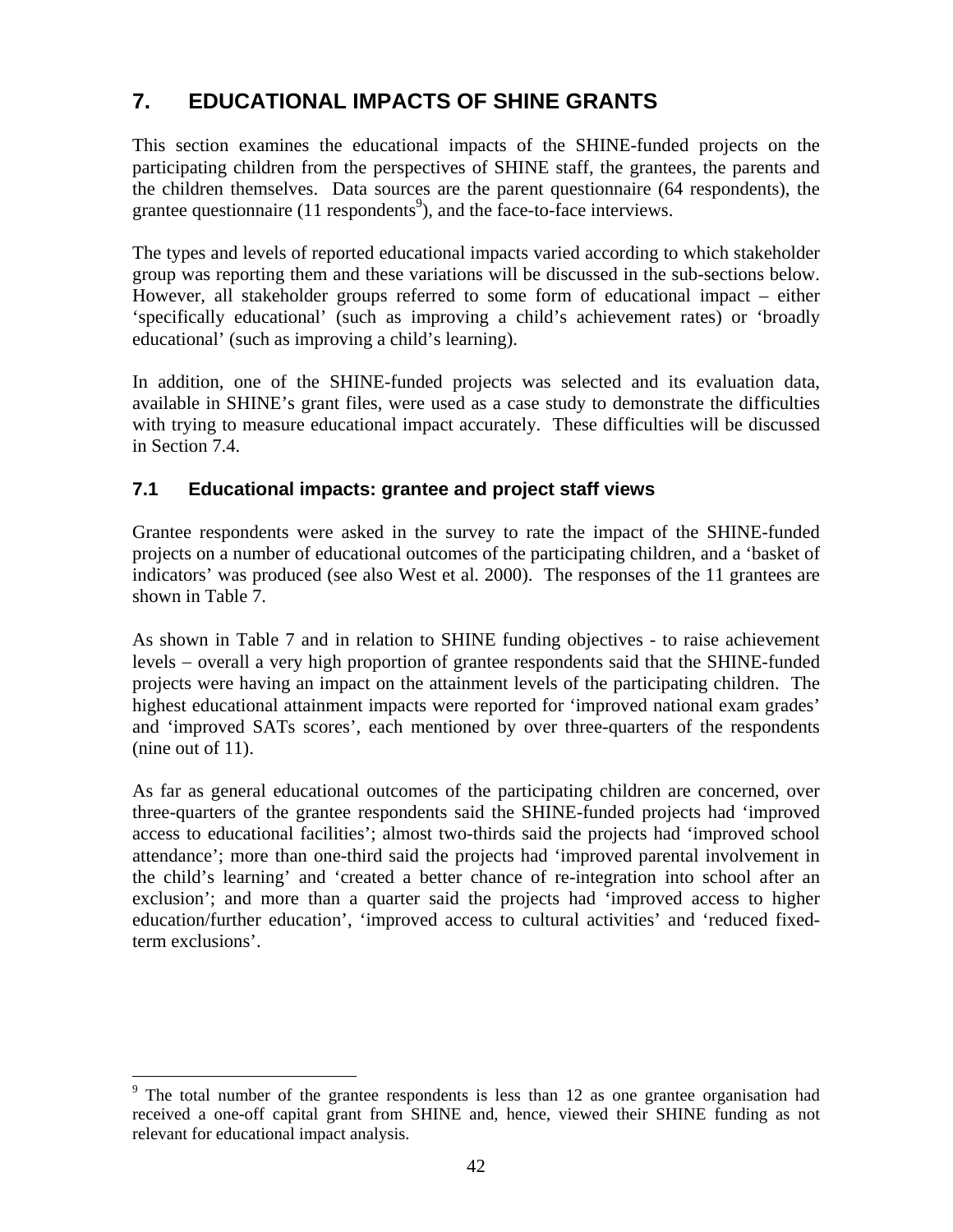| <b>Impact category</b>                                  | <b>Number of grantees rating</b><br>impacts as 'high' or 'very<br>high' |
|---------------------------------------------------------|-------------------------------------------------------------------------|
| Better access to educational facilities                 | q                                                                       |
| Improved attitudes towards school                       |                                                                         |
| Improved grades in national exams (public examinations) | Q                                                                       |
| Improved SATs (national test) scores                    | 9                                                                       |
| Improved teacher reports                                |                                                                         |
| Improved school attendance                              |                                                                         |
| Better chance of re-integration into school             |                                                                         |
| Improved parental involvement                           | 4                                                                       |
| Better access to FE/HE                                  | 3                                                                       |
| Better access to cultural activities                    |                                                                         |
| Reduced fixed-term exclusions                           |                                                                         |
| $N=11$                                                  |                                                                         |

**Table 7. Grantee respondents rating the educational impacts of SHINE funding on the children as 'high/very high'** 

*N is less than 12 because one grantee respondent did not answer this question as the grantee's SHINE-funded project was a one-off capital funding and, hence, viewed as not relevant for educational impact analysis*.

Educational attainment impacts of the SHINE grants were also described by the grantee interviewees. For example, a project manager from a grantee organisation explained that the majority of the children attending their SHINE-funded project have improved their reading levels. She, however, said that for the very slow readers, it has been much harder to show improvements on paper, as many standardised tests, like curriculum levels, cannot capture the improvements of children with learning difficulties.

*The biggest challenge is being able to say this child has come from here to here and the SHINE project has made this difference. For some of them we can show the difference in hard evidence. For example for year six pupils, we were certainly able to say this is what we predicted, this is what they got, and these ones have made a difference. The challenge is the reading levels of the extremely slow readers, how to show they've made progress even if it's not showing on paper.* 

[Project manager form a grantee organisation]

The grantee interviewees, in addition, described some of the general educational impacts of the SHINE grants. According to a senior member of a grantee organisation, there is indication that their SHINE-funded project has positively impacted the school-level attendance.

*You need to do a heavy serious research to prove impact on schools, but the indicative signs are that attendance has improved, certainly self-esteem has improved amongst the kids. In the early days, I used to say to the schools, is this stuff making a difference? And their response was quite simple, this stuff takes effort for a school to accommodate this, if it didn't make a difference, we wouldn't do it.*  **[Senior member of a grantee organisation]**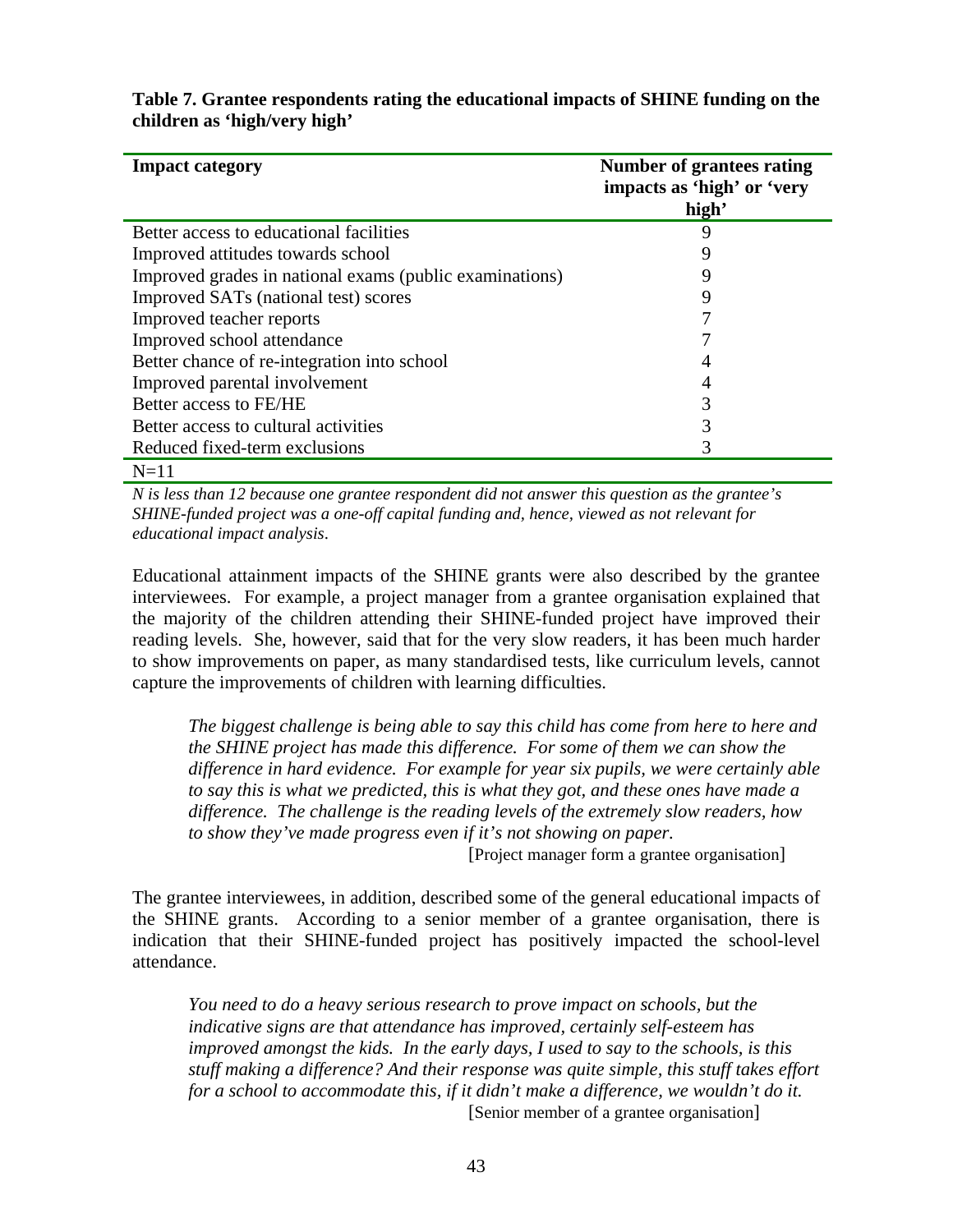According to two project managers from different grantee organisations, there have also been general educational impacts on some parents.

*For some parents coming out on visits and days out is fantastic. It's a huge learning experience for them, too. They've been thrilled by it all.*  [Project manager of a grantee organisation]

*Made parents realise that their children have potentials and encouraged them to hold better views of the schools in the borough.*

[Project manager of a grantee organisation]

### **7.2 Educational impacts: parents' and children's views**

In this section, educational impacts of the SHINE-funded projects will be examined from the perspectives of the parents and the children. The data sources were the parents' questionnaire (64 respondents) and the face-to-face interviews with the parents and the children.

When the parents were asked in the survey to rate how much their children's educational outcomes had changed since attending the SHINE project, their responses varied and are shown in Table 8.

| <b>Impact Category</b>  | Percentage of parents rating impact<br>as 'much better' or 'better' | N  |
|-------------------------|---------------------------------------------------------------------|----|
| Parental involvement    | 85                                                                  | 39 |
| Educational achievement | 76                                                                  | 58 |
| Attitude towards school | 72                                                                  | 50 |
| School attendance       |                                                                     | 46 |

#### **Table 8. Percentage of parents rating the educational impacts of the SHINE-funded projects on their children**

*N is less than 64 as some questions were not answered by all respondents or were not viewed as relevant to their children.*

When asked whether the parent's involvement in the child's learning had changed since the child attended the SHINE project, 39 (out of the possible 64) parents viewed this question as relevant to their child. Out of the 39 parents, 85% said their involvement in their child's learning had become 'much better/better' since the SHINE project, and 8% said it had not changed. $10$ 

When asked about how much the child's educational achievement had changed since attending the SHINE project, 58 parents (out of the possible 64) viewed this question as relevant to their children. Out of the 58 parents, 76% said their child's educational

<u>.</u>

 $10$  The percentage does not add up to 100 as some respondents said they were not sure about the answer.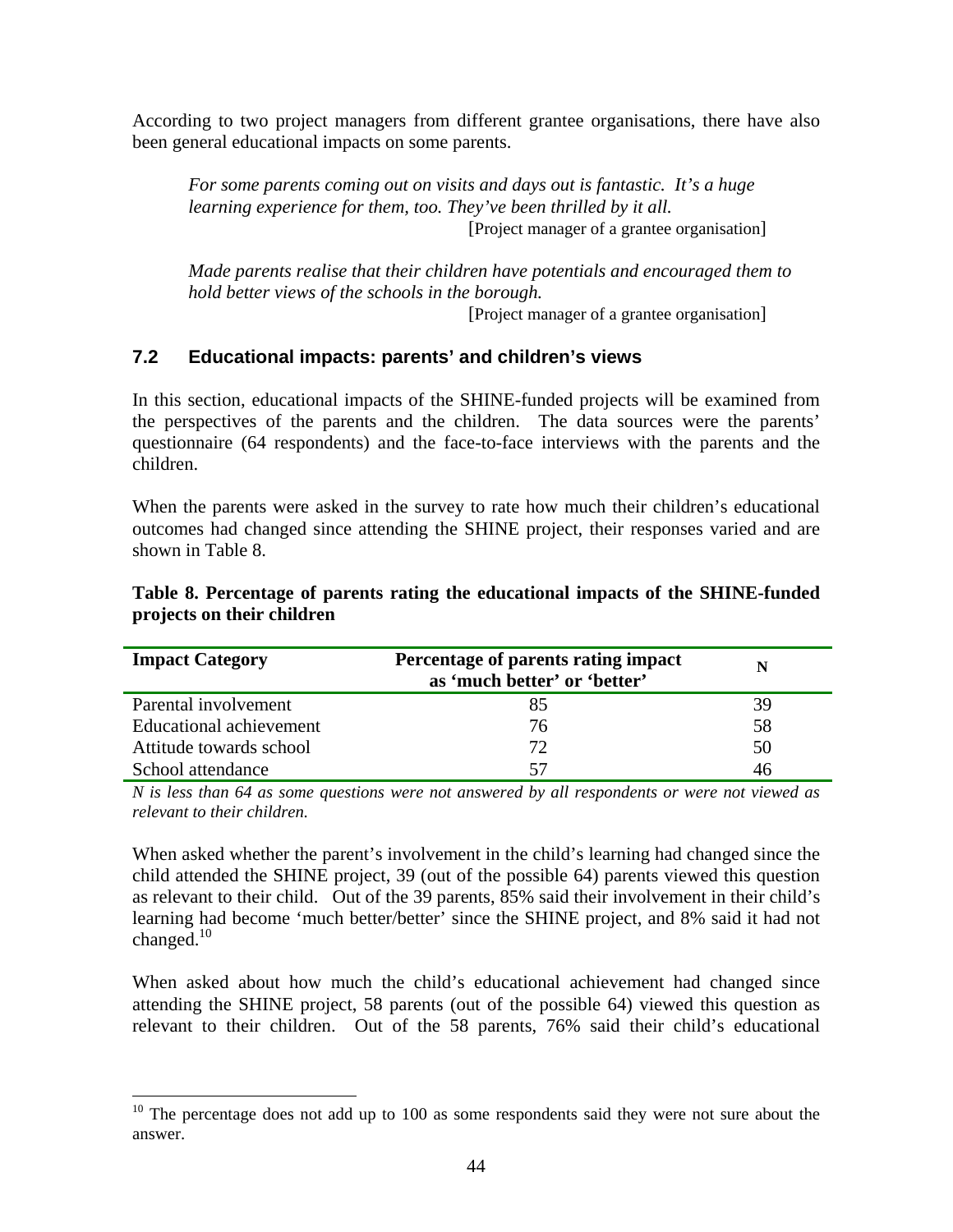achievement had become 'much better/better' since attending the SHINE-funded projects. 12% said their child's educational achievement had not changed.<sup>11</sup>

When asked about how much their child's attitude towards school had changed since attending the SHINE project, 50 (out of the possible 64) parents viewed this question as relevant to their child. Out of the 50 parents, 72% thought their child's attitude towards school had become 'much better/better', and 26% thought it had not changed.

When asked about how much their child's school attendance had improved since attending the SHINE project, 46 (out of the possible 64) parents viewed this question as relevant to their child. Out of the 46 parents, 57% thought the child's attendance had become 'much better/better', and 39% thought it had not changed.

Parents were also asked in the interviews about the educational impacts of the SHINEfunded projects on their children. Some of the impact examples given by them are quoted in Figures 5 and 6.

#### **Figure 5. Examples of subject-focused/skill-focused educational impacts on the children as reported by parents**

#### **Literacy impacts**

Her writing is smaller and clearer.

My daughter is better in reading now. She's become a very confident reader since she's been reading aloud to someone. She used to prefer reading in her head.

#### **Science impacts**

His understanding of science topics has become so much better by exposing him to advanced subjects of science.

My son has a clear understanding of each topic. He will get good results in Science compared to Maths and English, thanks to the SHINE-funded project. He is doing the Science subject much better than other subjects. The classes gave my son full confidence in science studies by knowing the subject more clearly. Each topic was learned in more detail and with clear understanding. My son was eager to attend the classes and prefers to continue.

Although my child has enjoyed them [the classes], I do not think they have caused changes in any way apart from gaining a better understanding of the subject.

#### **Mixed-subject impacts**

My child gets to learn more interesting new things and covers new topics every week, but I think not enough time is spent on new topics when every week the children cover a different topic.

It made things better for my son. When he didn't understand at class time, he would become clearer after he met his tutor.

<sup>1</sup>  $11$  Ibid.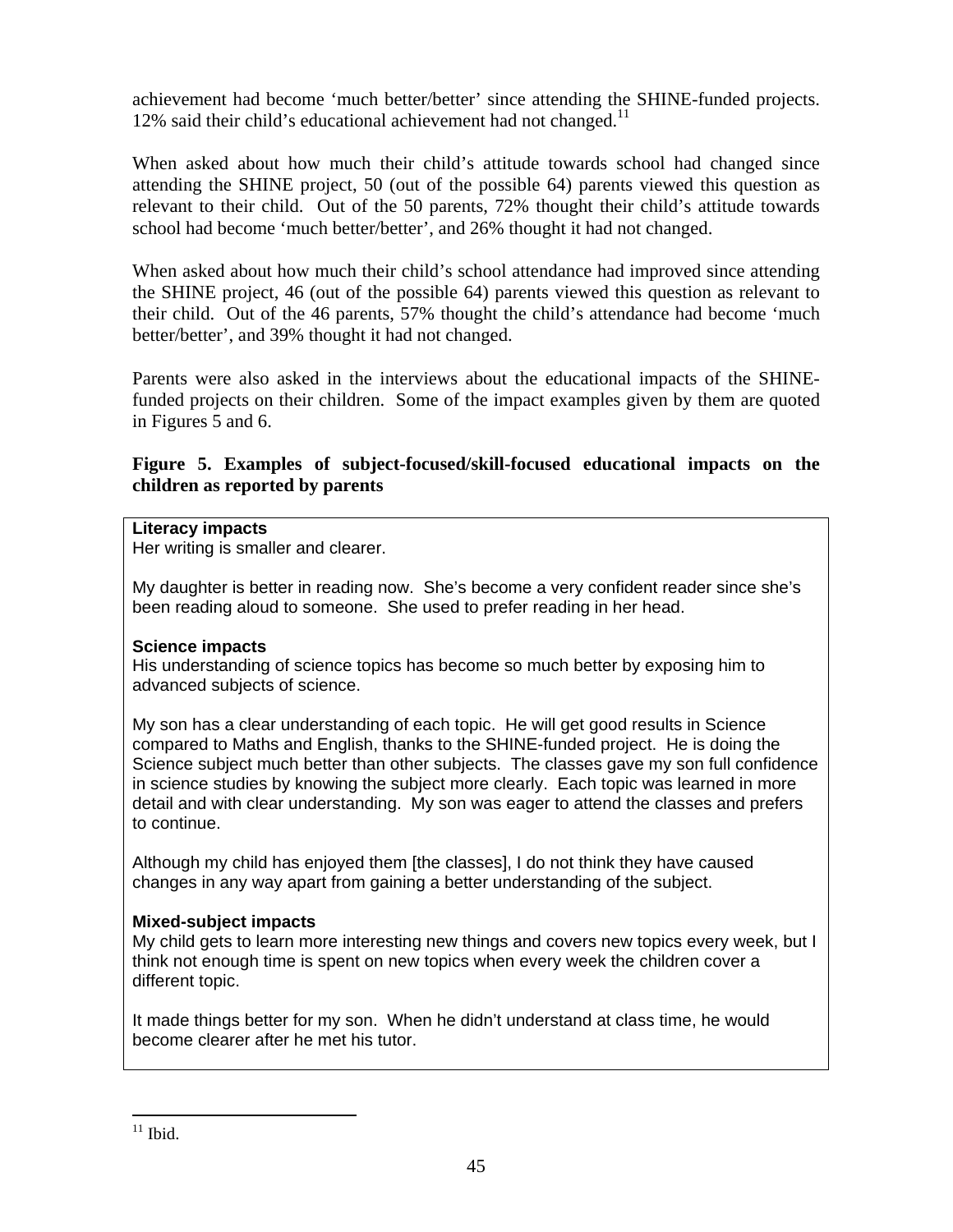#### **Figure 6. Examples of general educational impacts on the children as reported by the parents**

Allowed her to continue at school without permanent exclusion until a long-term school placement was found for her.

His overall attitude towards learning has dramatically improved.

There has been no change in my child's education. They tend not to help in the child's weak areas. I expected my child to develop in areas of concern but this has proved futile even after speaking with the tutors.

It has helped her negotiate with the teaching staff and the individual tutors.

The programme has advanced her steps towards a future career by teaching and giving her experience in TV and film production. She's developed people handling skills in the role of assistant trainer. It has provided wonderful opportunities to learn about the media industry.

The children were asked during the interviews about any positive educational impacts of the SHINE-funded projects that they attended. A few examples of their comments are shown in Figure 7.

### **Figure 7. Some examples of educational impacts given by the children**

Child 1: If you fancy teaching maths in future, this will help you decide. Let's say if you want to be a teacher, you know if you do this.

Child 2:This project is not serious for me because I only do it once a week. I'd take it more serious if the prize was better, if it [the prize] was new, if it wasn't second hand.

Child 3: I don't stay away from school now that I'm doing this project.

Child 4: It makes my homework easier to understand. You don't learn new things, but you learn new explanations.

Child 5: I enjoy teaching [my peers] because when I teach them, I understand my own homework better.

You do your reading very easily here, they help you a lot. I prefer it to my real school because you learn quite a bit. Well, I'd rather play with my friends on Saturdays, but I need to learn and get better at English, because I'm still not good at it. But my teacher here is nice and she's really helping me.

I went there [SHINE project] and they said they're setting up a website and it's a website of all these different children, and then she *[the project tutor]* asked me to put mine in there and then what you do, you click on your picture and then you just write stuff about what you've been doing and you can put pictures on there too.

My favourite subject is maths, so I come here to make my maths even better.

I think every school should have it [the SHINE-funded project], because it's really helped me with my school work. I couldn't remember my geography. Now I know a lot.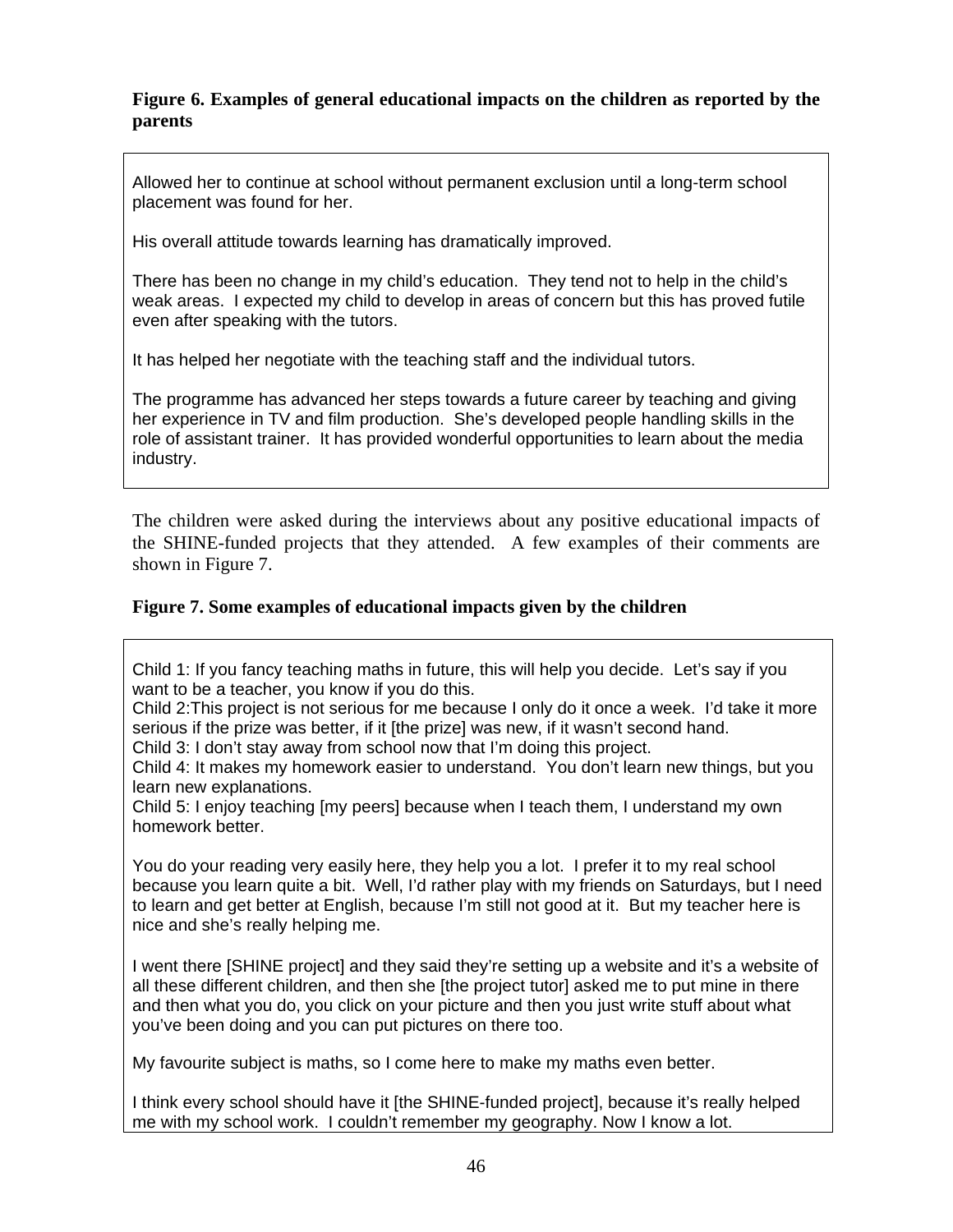I like the history bit. Because it tells you what people did many years ago. I remember things better now. I like the way the teachers make you act what you've learned. You practice and learn.

#### **7.3 Educational impacts: SHINE staff views**

When asked whether there have been improvements in attainments of a significant number of the children across the SHINE grants, one of the SHINE staff responded definitely and positively.

*Well, across all of them I do think there's been a rise in their knowledge and learning and in lots of cases there's been a proven raise in their attainment. For example, a couple of the projects have definitely resulted in children's reading or spelling improving. We're reasonably comfortable in saying that we don't think it would have happened without the SHINE-funded projects.*

[A SHINE staff member]

When asked the same question, another SHINE staff member again responded positively – that there have been improvements in attainments of the children. She, however, pointed out the impact of attendance rate on the attainments.

*There's definitely been improvements in their attainments, wherever children are attending consistently and frequently, but not necessarily where they're not. I think, where they've come on a very ad hoc basis, literally maybe only once or twice, I'm not really sure what the impact has been for them.* [A SHINE staff member]

Another SHINE staff member also agreed that there had been improvements in children's attainments, in some cases significant changes. However, the respondent mentioned that there were also cases where the attainments did not improve at all.

*We still have loads to learn and a lot more could be done with the SHINE money. Where we need to learn is in the things that SHINE funds but have not improved the children's achievements. But in a lot of things SHINE funds, children's achievements have improved, in some cases dramatically. So SHINE has overall done what it set out to do, but it's about how do we make sure that more of what we fund is not in the bit that doesn't make a lot of difference.*

[A SHINE staff member]

One SHINE staff member mentioned the educational learning opportunities that one of the projects had provided for the parents as it encourages parents to become more involved in the learning of their children.

*The grantee has given us meaningful data for the levels of parental involvement. They've shown that these parents who never attended anything, now attend the parents' meeting, they speak to the teacher in the playground, they come along and attend some classes available for the parents while the children are in the class.* [A SHINE staff member]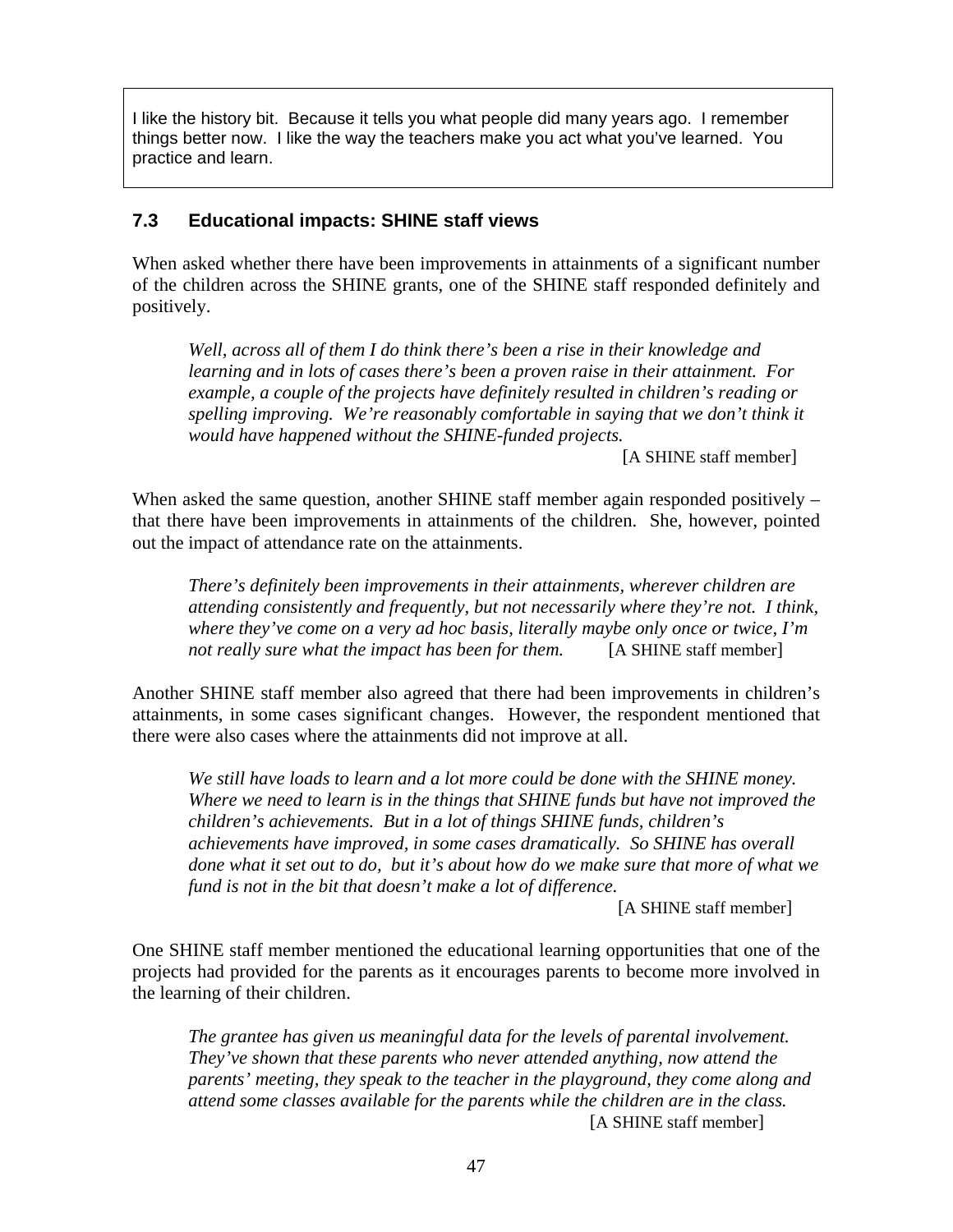Another SHINE staff member, when asked what the overall impacts were across the SHINE projects, explained that, at the very least, there has been no harm done across the board. She explained that all the projects have at least provided enjoyable learning and general educational opportunities for the children.

*A common thread across all of them is that they have provided children with quite exciting, interesting, and enjoyable things to do. I don't think any of the projects have done any harm and they've all provided the children with something that we would term broadly educational that they wouldn't have had otherwise.*

[A SHINE staff member]

### **7.4 Measuring educational impact: a grant case study**

One of SHINE's funded projects was selected and its evaluation data, available in SHINE's grant files, were used as a case study to demonstrate the difficulties with trying to measure educational impact accurately.

The grant/project case study, which will be referred to as Project X, was chosen for having one of the most manageable evaluation data sets amongst SHINE grants. It is an intensive one-to-one literacy support programme for primary school children in, mainly, two of the Greater London boroughs. It is one of SHINE's earliest grants and has been successful in getting another three years of funding from SHINE.

Project X's first phase of SHINE funding was for three years and lasted until Summer 2003. The funding was mainly used for delivering a literacy programme in three primary schools – which in this report will be referred to as School A, B, and C respectively – over three years, beginning in the academic year 2000/01.

The majority of the primary school children participating in Project X were seriously behind in literacy and any progress they made constituted considerable success. The majority were over 2 years behind with their reading when they started the project.

The evaluation data of Project X consisted of both quantitative and qualitative data. The quantitative data included a nationally standardised test – WRAT or Wider Range Achievement Test – used for measuring improvements in the reading age (RA) and spelling age (SA) of the participating children. RA and SA of the children were measured when they joined the programme and annually thereafter. Project X also provided percentiles by indicating the 'relative' improvements in RA and SA. This can be particularly useful for average achievers who may not show improvements in absolute terms. Additionally Project X provided SATs (national Key Stage test results) when available. The qualitative data provided consists of the project and the school teaching staff commenting on and predicting progress.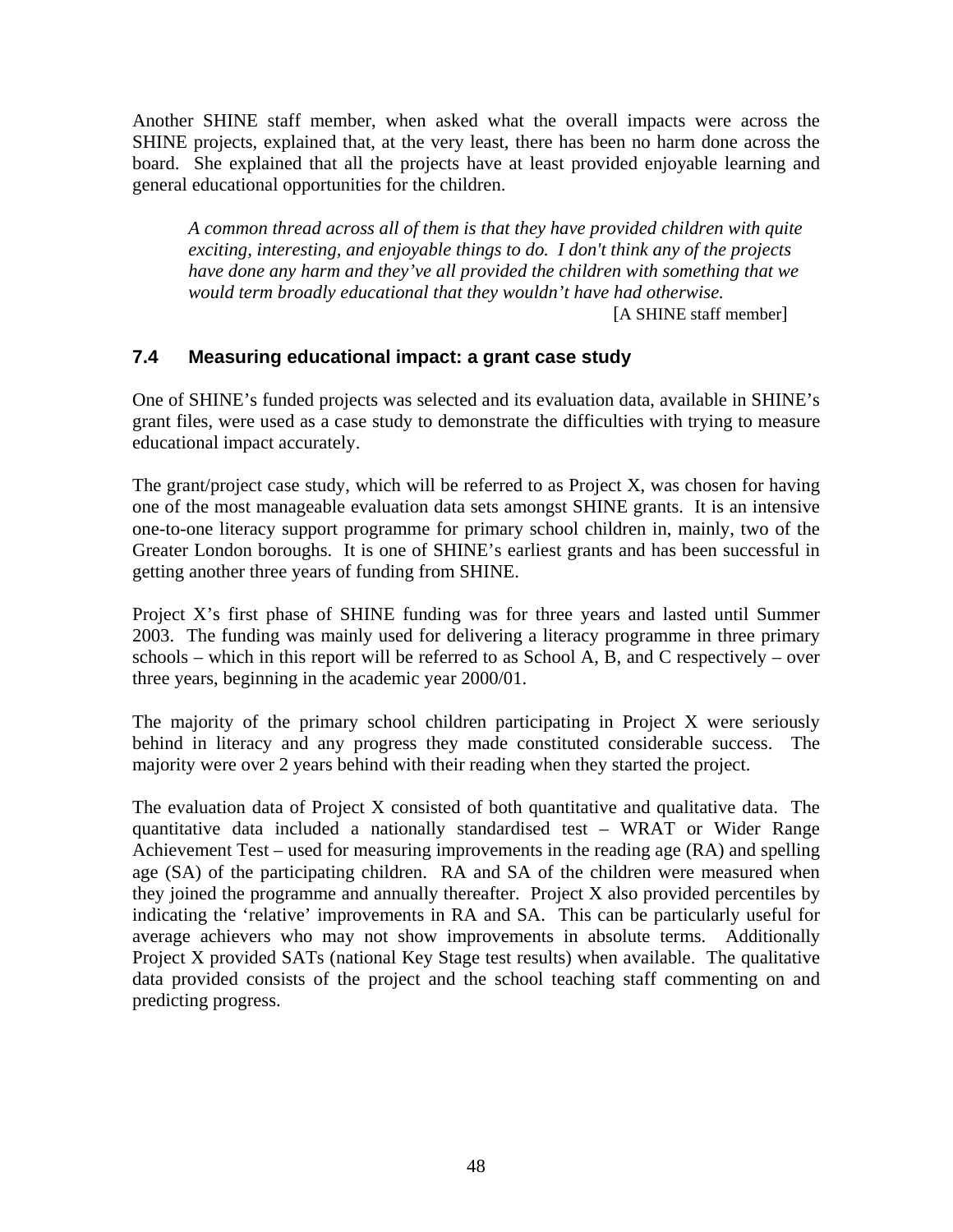#### **Educational impact on the children attending Project X**

In order to assess the educational impact of Project  $X$  on the participating children, the average and the range (lowest to highest) of improvements in reading age and spelling age will be discussed and presented visually for each of the three Schools, across the three years of SHINE funding for this project. The data sets are presented in the Tables and Figures that follow.

| Data categories    | <b>School A</b>                | <b>School B</b>               | <b>School C</b>               |
|--------------------|--------------------------------|-------------------------------|-------------------------------|
| Average and range  | Average: $+6$                  | Average: $+11.4$              | Average: $+9.9$               |
| of improvement in  | Range: $(-27 \text{ to } +30)$ | Range: $(+1 \text{ to } +19)$ | Range: $(+3 \text{ to } +18)$ |
| RA (months)        |                                |                               |                               |
| Average and range  | Average: $+6.6$                | Average: $+7$                 | Average: $+11.8$              |
| of improvement in  | Range: $(0 \text{ to } +30)$   | Range: $(0 \text{ to } +15)$  | Range: $(-6 \text{ to } +16)$ |
| SA (months)        |                                |                               |                               |
| No. of children    | 8                              | 11                            | 20                            |
| improving their RA |                                |                               |                               |
| No. of children    | 7                              | 10                            | 18                            |
| improving their SA |                                |                               |                               |
| Total N=41         | $N=10$                         | $N=11$                        | $N=20$                        |

| Table 9. Reading age and spelling age improvement data for the children across the |  |  |  |
|------------------------------------------------------------------------------------|--|--|--|
| three schools for the year 2000/01                                                 |  |  |  |

As shown in Table 9, for the funding year 2000/01, overall a high proportion of the children in each school improved their reading and spelling age. The highest average improvement in reading age was in School  $B$  – the 11 children participating improved by an average of 11.4 months, with the highest improvement by 19 months and the lowest by 1 month. The highest average improvement in spelling age was in School C – the 20 children improved by an average of 9.9 months, with the highest improvement by 16 months and the lowest was a regression by 6 months (see Figure 8 for a visual presentation).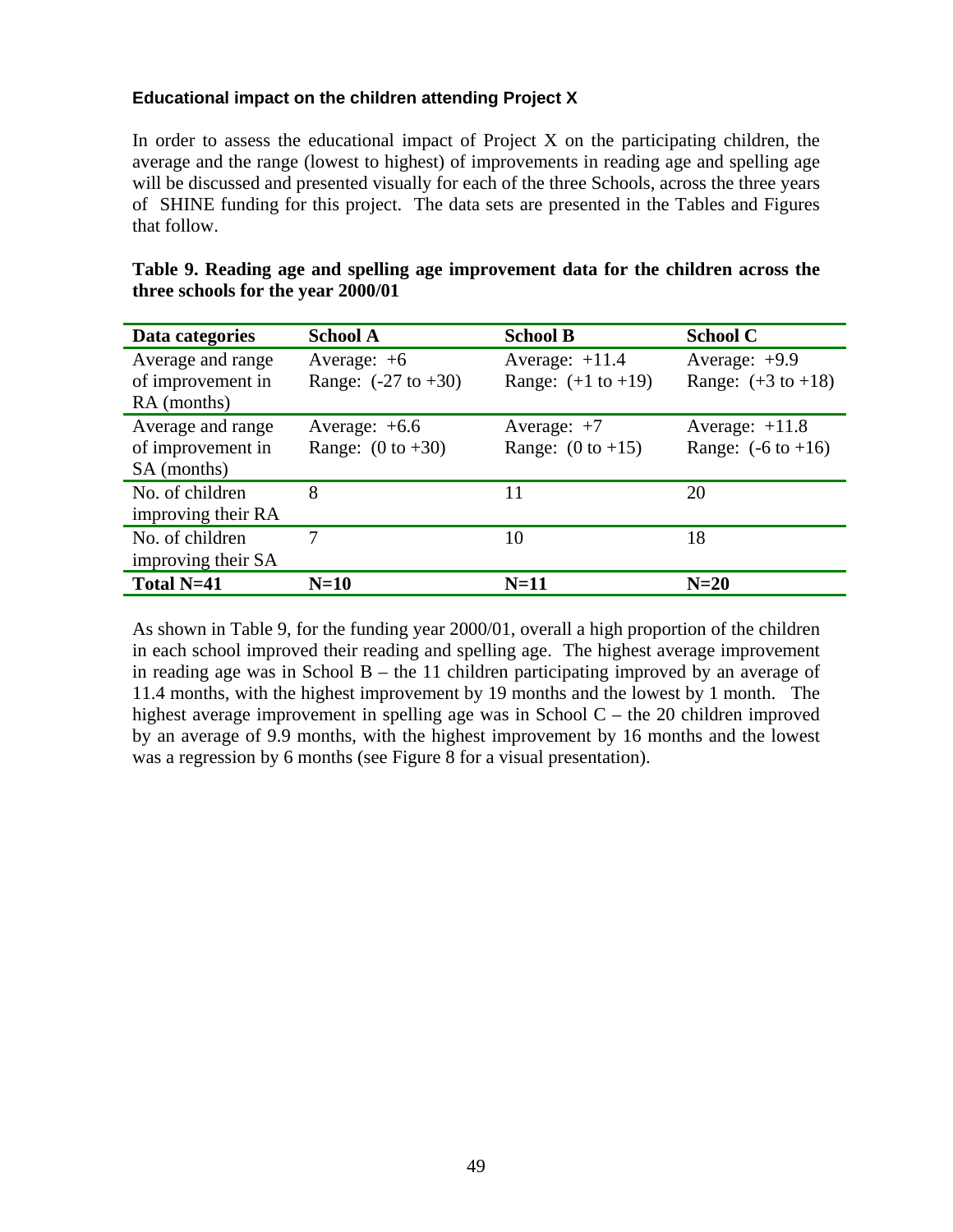**Figure 8. Average improvements in reading age and spelling age for the children across the three schools for the year 2000/01**



Table 10 shows the improvements in spelling age and reading age across the three schools for the year 2001/02. As shown in the Table, overall a high proportion of the children in each school improved their reading and spelling age. The highest average improvement in reading age was in School B – the 12 children participating improved by an average of 15.7 months, with the highest improvement by 42 months and the lowest by 2 months. The highest average improvement in spelling age was in School C – the 23 children improved by an average of 14.8 months, with the highest improvement by 47 months and the lowest by 0 months (see Figure 9 for a visual presentation).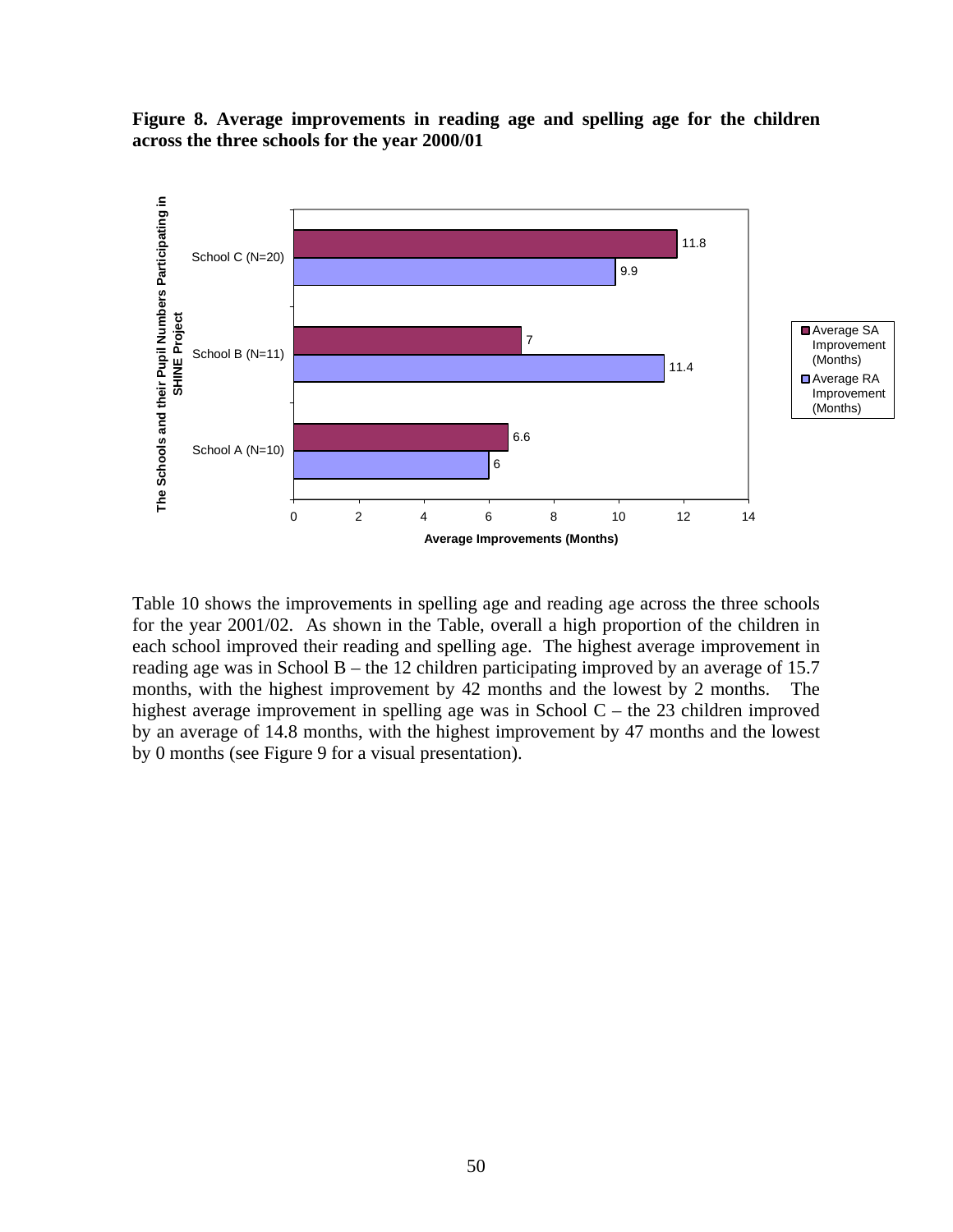| Data categories                                       | <b>School A</b>                                 | <b>School B</b>                                   | <b>School C</b>                                   |
|-------------------------------------------------------|-------------------------------------------------|---------------------------------------------------|---------------------------------------------------|
| Average and range<br>of improvement in<br>RA (months) | Average: $+8.1$<br>Range: $(0 \text{ to } +22)$ | Average: $+15.7$<br>Range: $(+2 \text{ to } +42)$ | Average: $+11.7$<br>Range: $(+1 \text{ to } +42)$ |
| Average and range<br>of improvement in<br>SA (months) | Average: $+6$<br>Range: $(0 \text{ to } +26)$   | Average: $+12.5$<br>Range: $(-2 \text{ to } +34)$ | Average: $+14.8$<br>Range: $(0 \text{ to } +47)$  |
| No. of children<br>improving their RA                 | 6                                               | 12                                                | 23                                                |
| No. of children<br>improving their SA                 | 7                                               | 10                                                | 22                                                |
| Total $N=43$                                          | $N=8$                                           | $N=12$                                            | $N=23$                                            |

**Table 10. Reading age and spelling age improvement data for the children across the three schools for the year 2001/02** 

**Figure 9. Average improvements in reading age and spelling age for the children across the three schools for the year 2001/02**



Table 11 shows the improvements in spelling age and reading age across the three schools for the year 2002/03. As shown in the Table, overall a high proportion of the children in each school improved their reading and spelling age. The highest average improvement in reading age was in School  $A$  – the 9 children participating improved by an average of 10.9 months, with the highest improvement by 32 months and the lowest by 0 months. The highest average improvement in spelling age was in School A – the 9 children improved by an average of 13 months, with the highest improvement by 30 months and the lowest by 2 months (see Figure 10 for a visual presentation).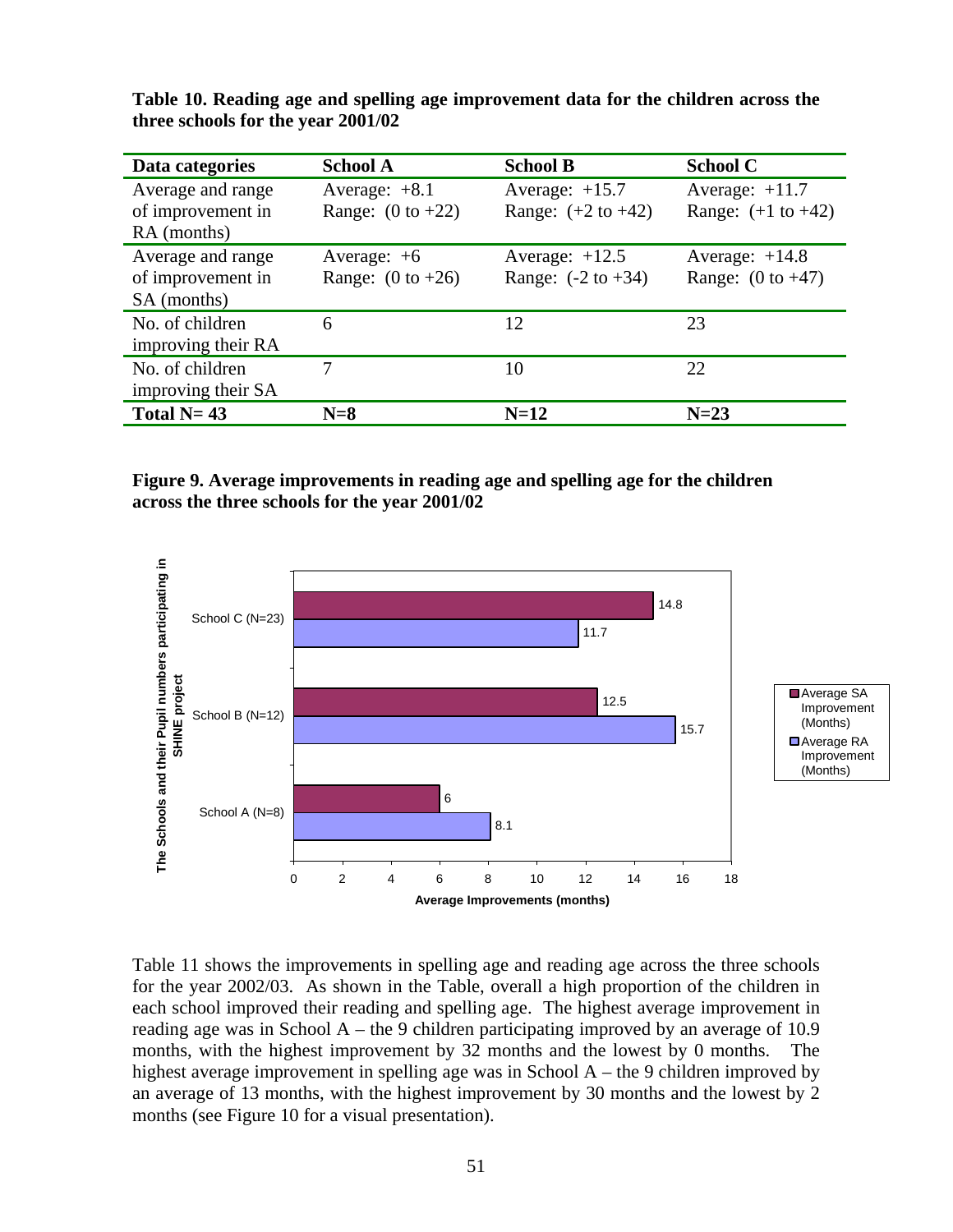| Data categories    | <b>School A</b>               | <b>School B</b>               | <b>School C</b>               |
|--------------------|-------------------------------|-------------------------------|-------------------------------|
| Average and range  | Average: $+10.9$              | Average: $+6.9$               | Average: $+10.1$              |
| of improvement in  | Range: $(0 \text{ to } +32)$  | Range: $(-8 \text{ to } +18)$ | Range: $(-2 \text{ to } +29)$ |
| RA (months)        |                               |                               |                               |
| Average and range  | Average: $+13$                | Average: $+9.4$               | Average: $+4.5$               |
| of improvement in  | Range: $(+2 \text{ to } +30)$ | Range: $(-9 \text{ to } +32)$ | Range: $(-6 \text{ to } +25)$ |
| SA (months)        |                               |                               |                               |
| No. of children    | 8                             | 9                             | 26                            |
| improving their RA |                               |                               |                               |
| No. of children    | 9                             | 10                            | 22                            |
| improving their SA |                               |                               |                               |
| Total $N = 50$     | $N=9$                         | $N=12$                        | $N=29$                        |

**Table 11. Reading age and spelling age improvement data for the children across the three schools for the year 2002/03** 

**Figure 10. Average improvements in reading age and spelling age for the children across the three schools for the year 2002/03** 

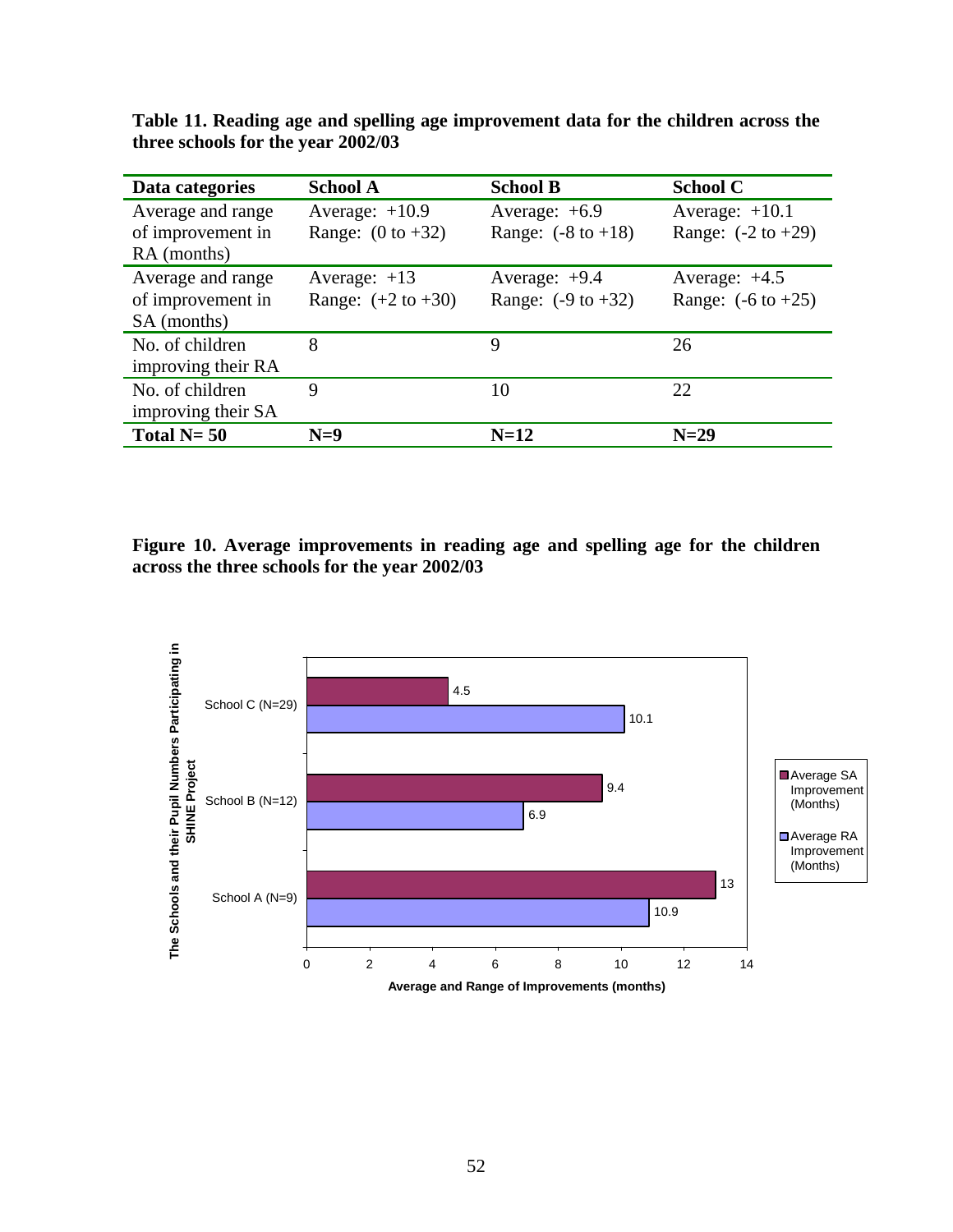#### **Meaningfulness of the educational impact measured**

The SHINE evaluation data sets for Project X, shown in the Tables and the Figures above, suggest that overall the SHINE-funded Project X has improved the reading and spelling age of the children across the three schools. This is evident from the high proportion of the children improving in each school. Although this is not a completely accurate measure of improvement, it is clearly in the predicted direction.

It is noteworthy that there was variation between the three schools in terms of the range of improvements in reading age and spelling age and in terms of the proportion of children improving. This could be attributed to different children with various learning needs having been selected in different schools, differing starting points, differing socio-economic contexts and differing levels of school effectiveness.

It is also noteworthy that for two of the schools – School B and School C - there seems to be a decrease in both the average spelling age and the average reading age improvements (months) from the second year to the third year of the project's funding. This could, however, be a result of the children's differing characteristics year on year. For School A, on the other hand, there was a rise in both the average reading age and spelling age improvements (months) from the second to the third year of the project's funding. It must, however, be stated that despite the decrease for the Schools B and C, still a large proportion of the children from both schools improved their reading and spelling age in the last year of the project funding.

A number of other issues need to be considered when attributing impact to SHINE funding and, also, if the educational impact measurement is to be made more rigorous.

- ♦ The number of SHINE children for each school and across the three years of funding is small, making it harder to detect significant changes than if the numbers were larger.
- ♦ Different children with varied and special learning needs attended the projects across the schools and across the three years of funding, making comparison – across the years, the schools, and the children - more difficult. However, by using averages of improvement, comparison across the children can become less difficult though still problematic.
- ♦ SHINE children go to different schools and their educational achievement will be affected by other factors that are difficult to segregate and making it problematic to say with certainty how much relative impact SHINE funding had on the children.
- ♦ The standardised test used for measuring the children's literacy uses single word assessments, and hence measures only a few aspects of literacy and may not capture improvements in other aspects of the children's literacy.
- ♦ If educational impact is to be measured more meaningfully, a cohort study is needed that follows the achievements of a cohort of long-term project attendees, as they move from one year to the next and compares it with a comparison group. For Project X, however, such a cohort study is not possible or feasible for several main reasons.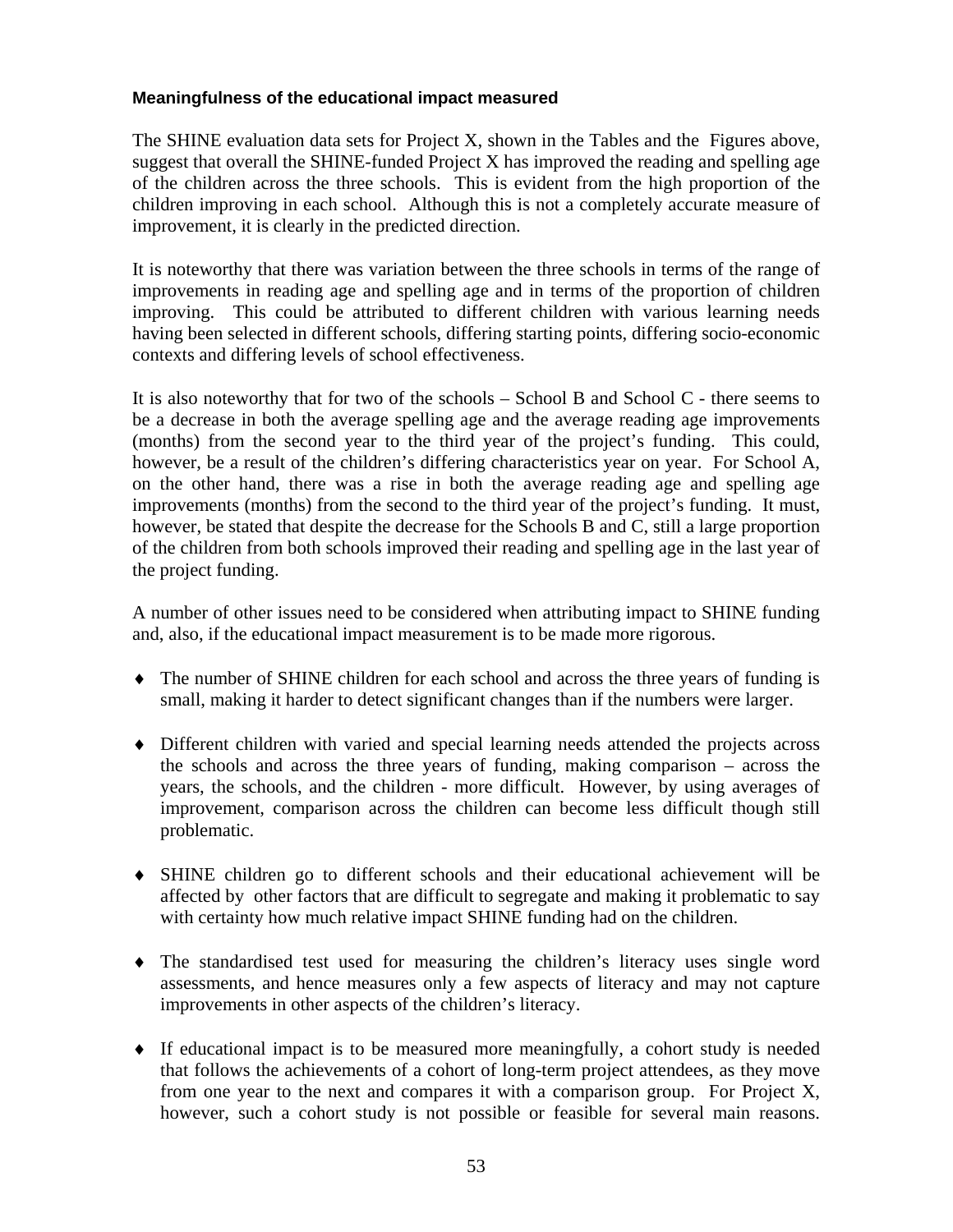Firstly, the attendees are a moving population and, hence, very few are long-term attendees. Secondly, for a cohort study to be meaningful, a fairly large sample is needed. Project X funded by SHINE had only about 50 children. Thirdly, the type of children who attend Project X have severe and very specific learning needs/difficulties, making comparison across a fairly large cohort less meaningful as achievement rates for the Project X children are very individual-based.

- $\bullet$  Since Project X's achievement data are at an individual level, there is no external comparison group that could give a sense of how well the children are doing compared with their peers. This is inevitable as most of the children attending the project are SEN children, for whom there is no standardised national achievement average. Their achievements cannot be compared with, for example, the national averages in terms of Key Stage levels. Project X, however, does provide qualitative school teacher predictions that tend to provide, to a certain degree, comparative notes on how a child is doing compared to his/her peers.
- Project attendance rate and/or length of stay in Project  $X$  may also influence the educational achievement of the participating children. However, there were difficulties in carrying out a statistical correlation study between attendance and achievement: attendance rate for each individual child was provided for only the last year of the SHINE funding; and even for that year individual attendance rates were provided for about only 40 of the SHINE children.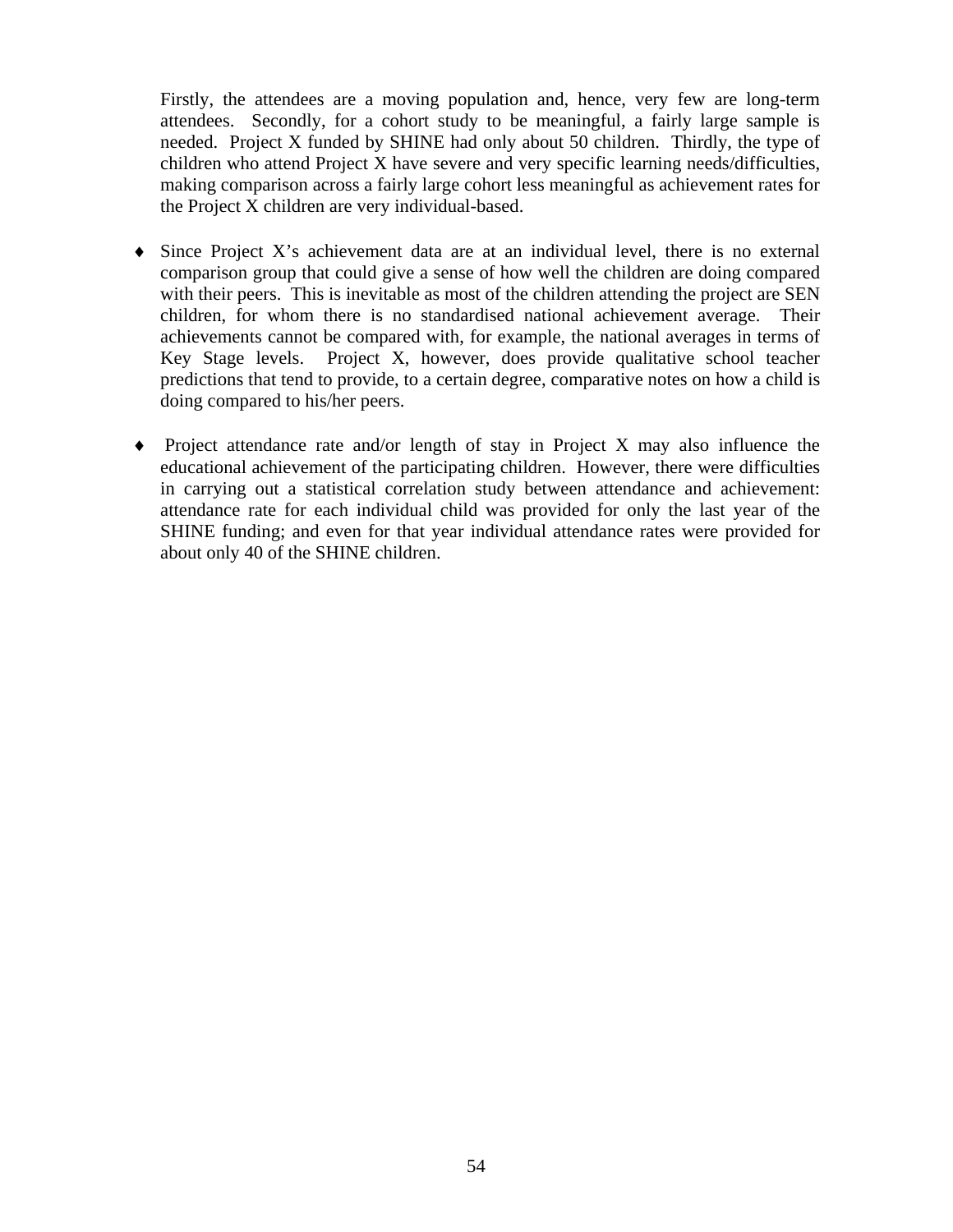# **8. PERSONAL AND SOCIAL IMPACTS OF SHINE GRANTS**

This section examines the personal and social impacts of the SHINE-funded projects on the participating children from the perspectives of the grantee/project staff and the parents of the children. Data sources are the parent questionnaire (64 respondents), the grantee questionnaire (11 respondents<sup>12</sup>), and the face-to-face interviews.

The types and levels of personal and social impacts reported varied according to which stakeholder group was reporting them and these variations will be discussed in the subsections below. However, all stakeholder groups referred to some form of personal and social impact across the SHINE-funded projects.

#### **8.1 Personal and social impacts: grantee and project staff views**

Grantee respondents were asked in the survey to rate the impact of the SHINE funded projects on the personal and social outcomes of the participating pupils. Their responses are shown in Table 12. Overall, all 11 grantee respondents reported some form of personal and/or social impacts on the participating children.

The highest impact was reported for 'improved self-confidence', where all grantees said that the SHINE project had a very high or high positive impact on the children's confidence. Almost all respondents (10 out of 11) reported a very high or high positive impact on the children's relationship with adults, their communication skills, and also their motivation. Over three-quarters (9 out of 11) of the respondents said that SHINE projects had a very high or high positive impact on the children's relationship with their peers, and also on their aspirations.

| <b>Impact category</b>          | Number of grantees rating impact on |  |
|---------------------------------|-------------------------------------|--|
|                                 | children as 'very high' or 'high'   |  |
| Increased self-confidence       | 11                                  |  |
| Improved communication skills   | 10                                  |  |
| Better relationship with adults | 10                                  |  |
| Increased motivation            | 10                                  |  |
| Better relationship with peers  | 9                                   |  |
| Improved aspirations            | 9                                   |  |
| Improved life skills            | 8                                   |  |

### **Table 12. Grantee respondents rating the personal/social impacts of SHINE funding on the children as 'very high/high'**

Personal impact categories, particularly increased self-confidence, were also emphasised by grantee and project staff interviewees.

**N=11**

<sup>1</sup>  $12$  The total number of the grantee respondents is less than 12 as one grantee organisation had received a one-off capital grant from SHINE and, hence, viewed their SHINE funding as not relevant for educational impact analysis.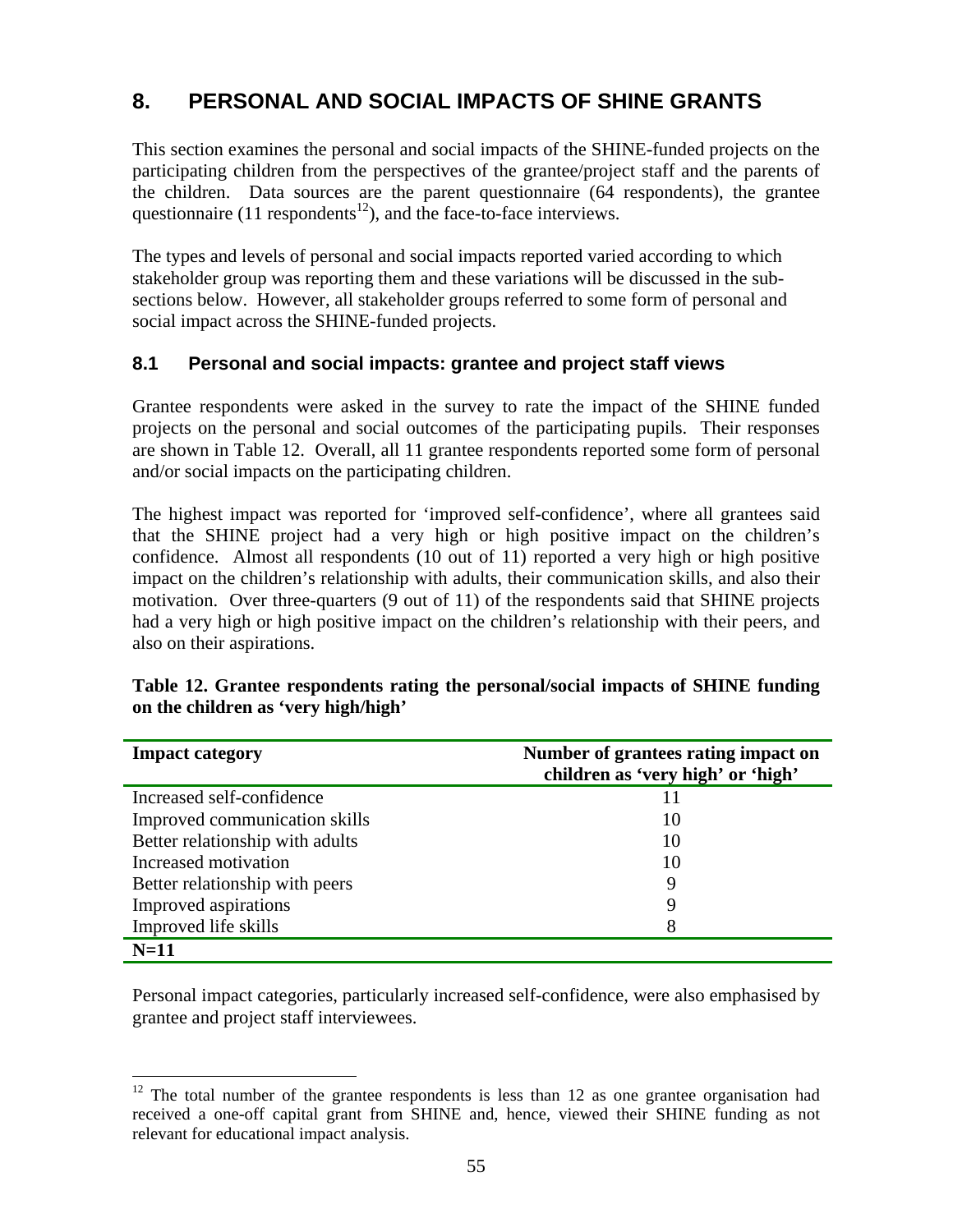*Self-confidence is important because if a child hasn't got any confidence to have a go at saying a word, then they'll just not say anything and that is part of the learning curve. IProject Manager from a grantee organisation* 

Quite a few of the grantee staff interviewed mentioned improvement in the personal behaviour of the children and how this can indirectly and in the long-run contribute to improvements in the academic achievement of the children.

*Self-esteem is another outcome of the project. We've been very successful with a number of the older disaffected boys. As a result of the SHINE project, their behaviour in school improved because they didn't want to lose their place in the project. How you demonstrate those knock-on effects back into the classroom is very difficult but I did try some quantitative assessment with the teachers and asked, have you noticed any distinct improvements in self-esteem, behaviour, motivation, co-operation. A lot of the children had made a lot of progress and the teachers were saying that, for example, some of them are being more positive in their attitude to learning, and how this had come from their commitment to the SHINE project.* [A project manager from a grantee organisation]

Another project manager argued for improvements in personal and emotional behaviour of children as being valuable in their own right, even if not accompanied in the short-term by improved attainment.

*Their academic achievement may partly improve. But the improvement in their behaviour has been worth working on. Because it achieves an awful lot, anecdotally as well as from the school feedback we get. The schools are all much happier with the children. Their academic work may not be substantially better for the moment, but the improvement in their behaviour is very valuable in its own right, as well as being valuable for making sure they behave well in the class and hence listen better and pay attention more.*

[Project manager from a grantee organisation]

Another project mentioned that social bonds have been created between pupils who attend the SHINE-funded project and the bonds have extended beyond the project and into to the mainstream school hours.

*It's a great idea to mix year four, five and six, because the lower ability year sixes actually put their hands up to show the younger years that they can actually do something. I've seen friendships grow between different years. I've seen them even during the week, during school hours, playing together and looking out for each other.* [Project manager from a grantee organisation]

#### **8.2 Personal and social impacts: Parents views**

In this section, personal and social impacts of SHINE-funded projects on the participating children will be examined from the perspective of the parents. The data sources were the parents' questionnaire (64 respondents) and the face-to-face interviews with the parents (13 interviewees).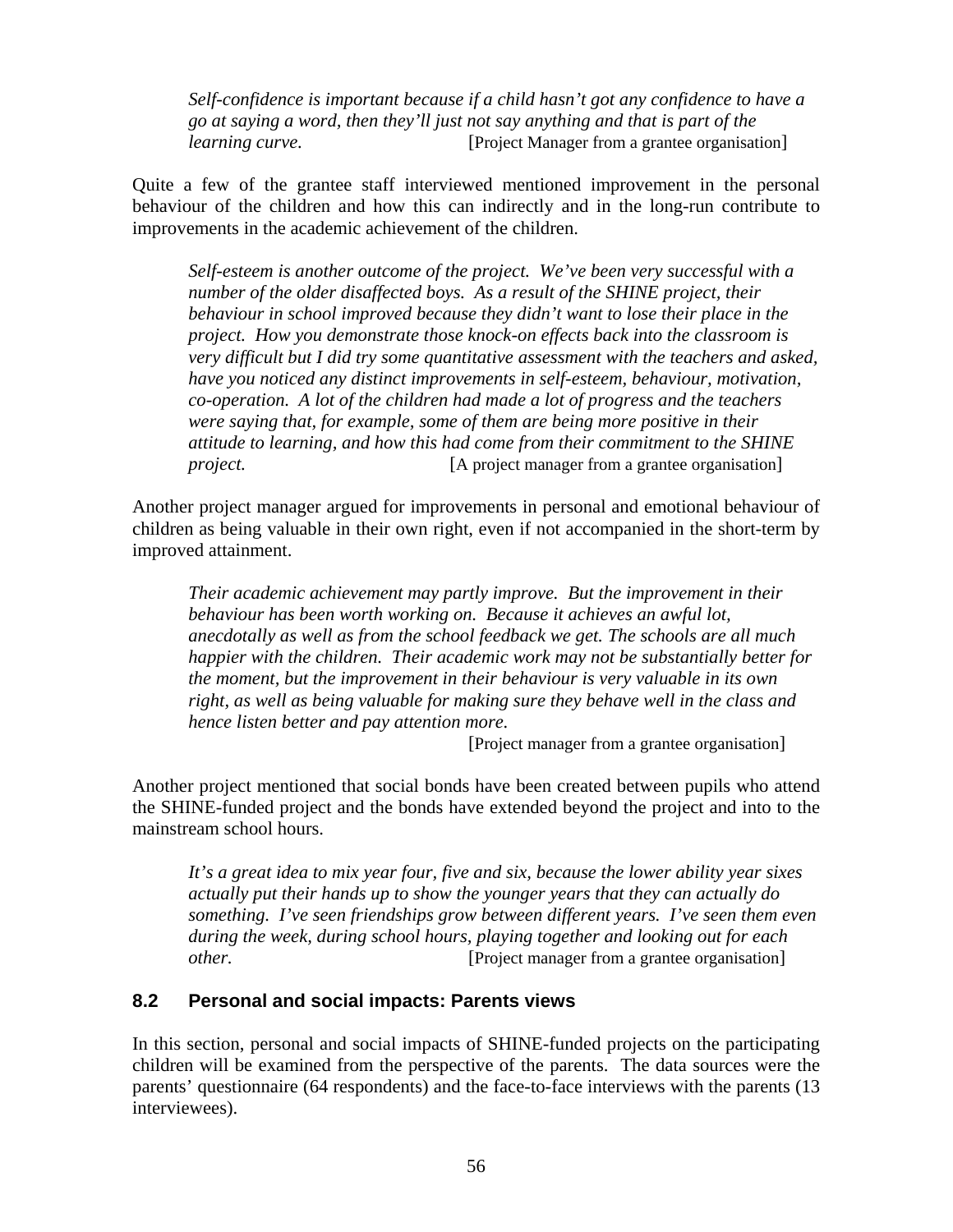When the parents were asked in the survey to rate how much their children's personal or social outcomes had changed since attending the SHINE projects, their responses varied and are shown in Table 13.

| <b>Impact category</b>      | Percentage of parents rating impact<br>as 'much better/better' | N  |
|-----------------------------|----------------------------------------------------------------|----|
| <b>Communication levels</b> |                                                                | 55 |
| Self-confidence             |                                                                | 58 |
| Social relations            | 67                                                             | 55 |
| Personal behaviour          | 58                                                             | 52 |

### **Table 13. Percentage of parents rating personal/social impacts of the SHINE-funded projects on their children**

*N is less than 64 as some questions were not answered by all respondents or were not viewed by all as relevant to their children.* 

As shown in Table 13, the most highly rated personal/social impacts on the children were 'communication levels' – with 83% of the parents saying the SHINE project had made their child's communication levels 'much better/better' - and 'self-confidence' – with 81% of the parents saying the project had made their child's self-confidence 'much better/better'. Two-thirds (67%) of the parents said the SHINE project had made their child's social relations 'much better/better', and over half (58%) of the parents said the SHINE project had made their child's personal behaviour 'much better/better'.

When parents were asked in the interviews about the positive personal and social impacts of the SHINE-funded projects on their children, some of the impact examples mentioned by them are grouped and quoted below.

#### **Personal impacts**

One parent was very positive about the mixture of the personal, educational, and social impacts that her son's one-to-one tutor had made in her son's life.

*My son's tutor made him feel more grown up and to behave well at times. He helped my son with his reading, his homework and I think my son would say with his football. My son was very happy to see his tutor. His tutor never missed coming to help my son and my son's friend. Help was there when these boys needed a male figure in their lives.* 

Two of the parents interviewed mentioned how the SHINE projects had made their children happier in school as a result of the personal impacts made by the projects.

*He is much happier at school and as a result of renewed confidence has been voted in as a school councillor.* 

*She's better all round. More concentration, less tantrums, more settled, and she's happier at school.*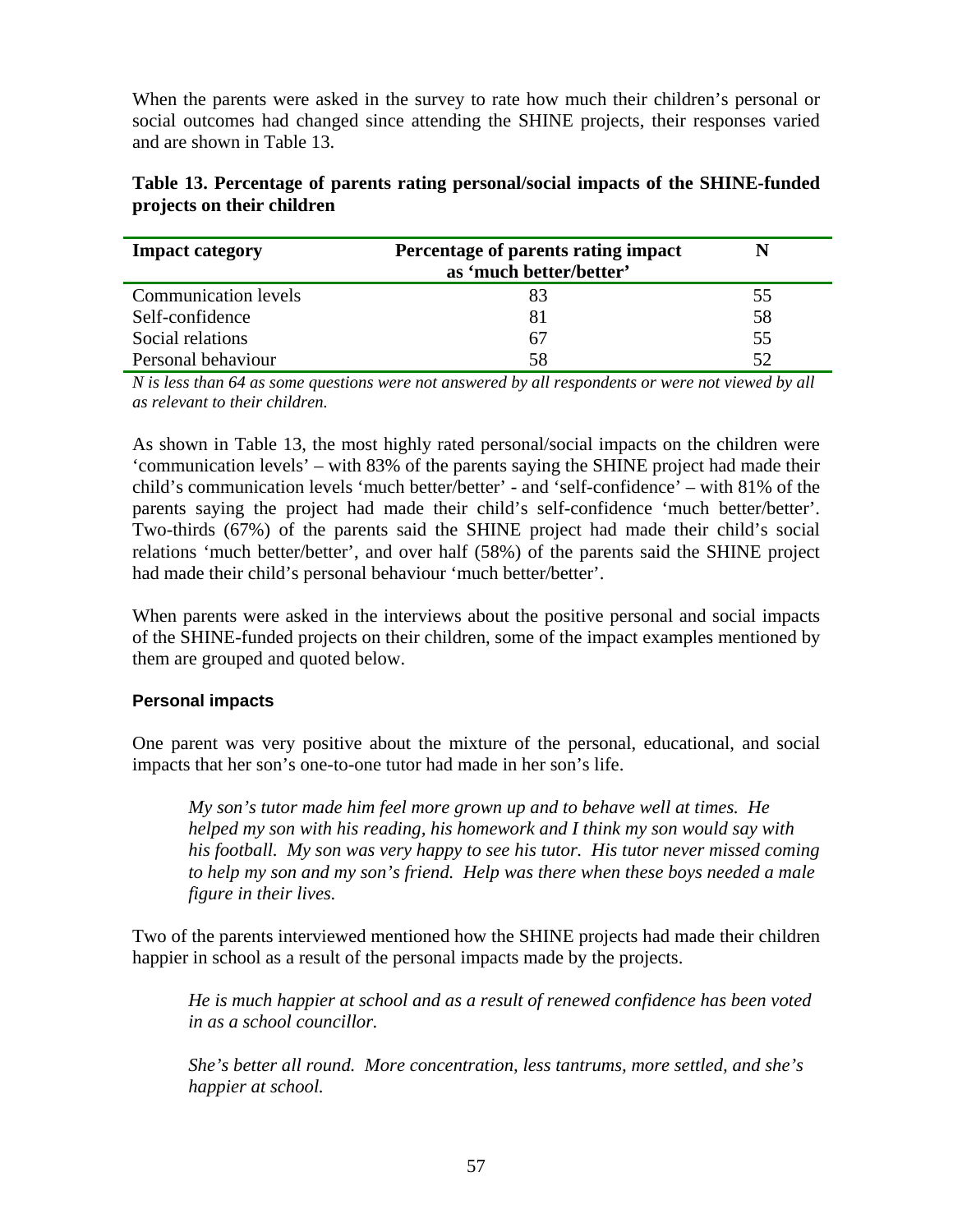One of the children interviewed, mentioned how the enrichment activities of the SHINE project he attended had improved his behaviour at school and towards his parent.

*The project is fun. It helps you in your behaviour and it really and truly helps you to improve your behaviour at school. It will help you, if you're like really rude like when your mum asks you to do something and you don't want to do it, it helps you to understand that you're doing it wrong and you should most of the time help your mum.* 

#### **Social impacts**

Three parents mentioned how the projects their children attended helped their children's social relationships, particularly with adults – including the school teachers and the parents themselves.

*It has improved my relationship with my daughter and also has improved her and my social skills.*

*It has helped her negotiate with teaching staff and individual tutors*.

*It has made things better because my child has become a more confident person and can interact with other people without feeling too shy*.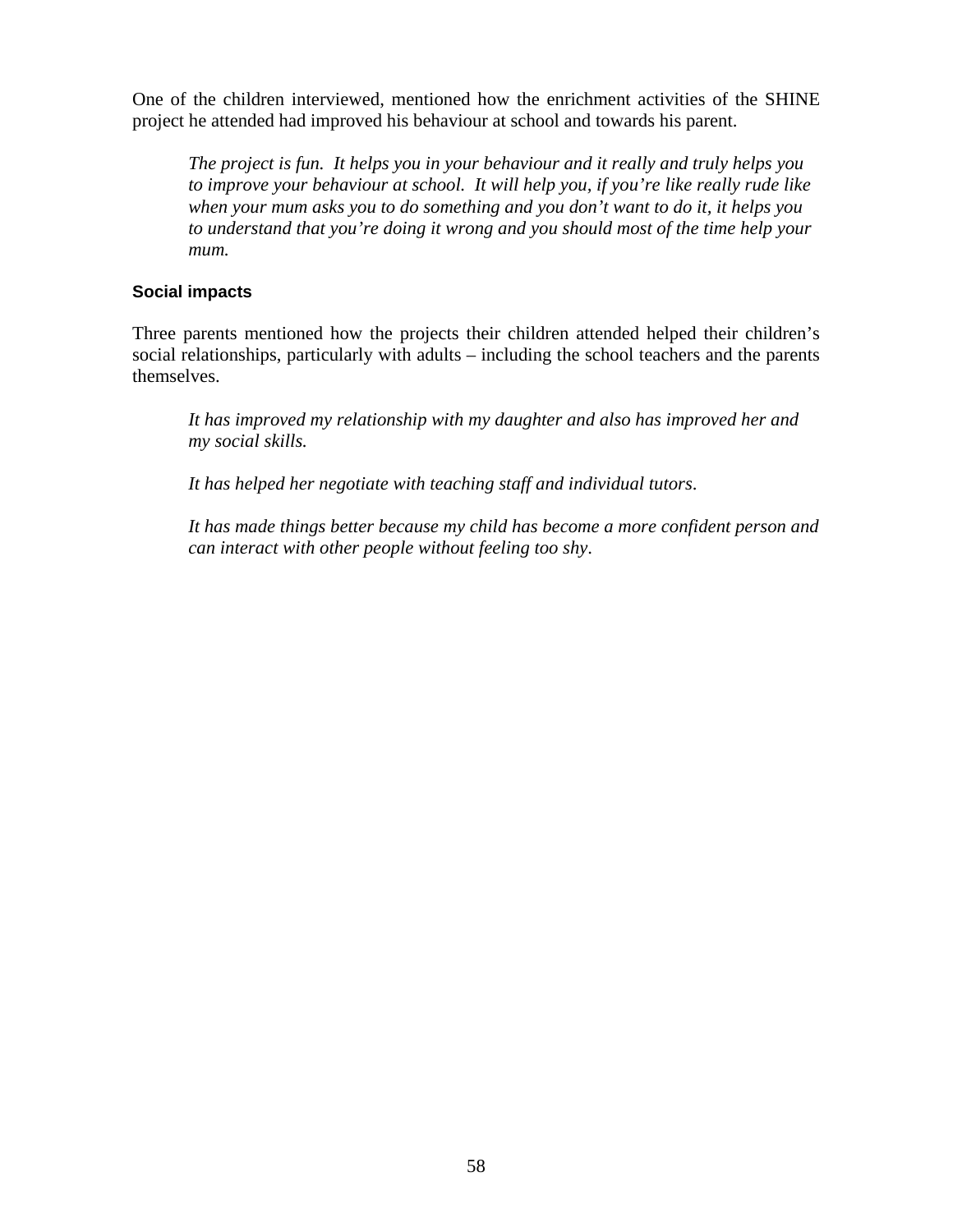# **9. IMPACTS OF SHINE GRANTS ON GRANTEE ORGANISATIONS**

This section examines the impacts of SHINE grants on the grantee organisations from the perspectives of grantee staff and SHINE staff. Data sources are the grantee questionnaire  $(11$  respondents<sup>13</sup>) and the face-to-face interviews.

The types and levels of organisational impacts reported varied across the two stakeholder groups – the funder and the grantee. However, both stakeholder groups referred to some form of organisational impact across the SHINE grants.

#### **9.1 Impacts: Grantee staff views**

Grantee respondents were asked in the survey to rate the impact of the SHINE grant on their own organisation. Their responses are shown in Table 14.

The highest impacts of SHINE grants reported were: 'increased credibility for the grantee organisation' (reported by almost two-thirds of the grantee respondents); 'increased funding leverage' (reported by over two-thirds of the respondents); and 'changed organisation's aims' (reported by two-thirds of the respondents).

Almost half of the grantees thought the SHINE grants had 'very high/high' impact on their organisations by having created more admin duties, and by having created new local links.

#### **Table 14. Number of grantees rating the impact of SHINE funding on their own organisations**

| <b>Impact category</b>                     | Number of grantees rating<br>impact as 'high' or 'very high' | N  |
|--------------------------------------------|--------------------------------------------------------------|----|
| Helped leverage funding                    |                                                              | 10 |
| Increased organisational credibility       |                                                              |    |
| Changed organisational aims                | 6                                                            |    |
| Created more admin duties                  |                                                              |    |
| Created new local links                    |                                                              |    |
| Created managerial posts                   |                                                              |    |
| Created administrative posts               |                                                              | 9  |
| Created new national links                 |                                                              | 10 |
| Increased organisational costs             |                                                              |    |
| Increased tension with local organisations |                                                              | 10 |

*N is less than 12 as one respondent viewed this question as not relevant to their capital grant received from SHINE, and some respondents did not view some impact categories as relevant to their organisation*.

<sup>1</sup>  $13$  The total number of the grantee respondents is less than 12 as one grantee organisation had received a one-off capital grant from SHINE and, hence, viewed their SHINE funding as not relevant for educational impact analysis.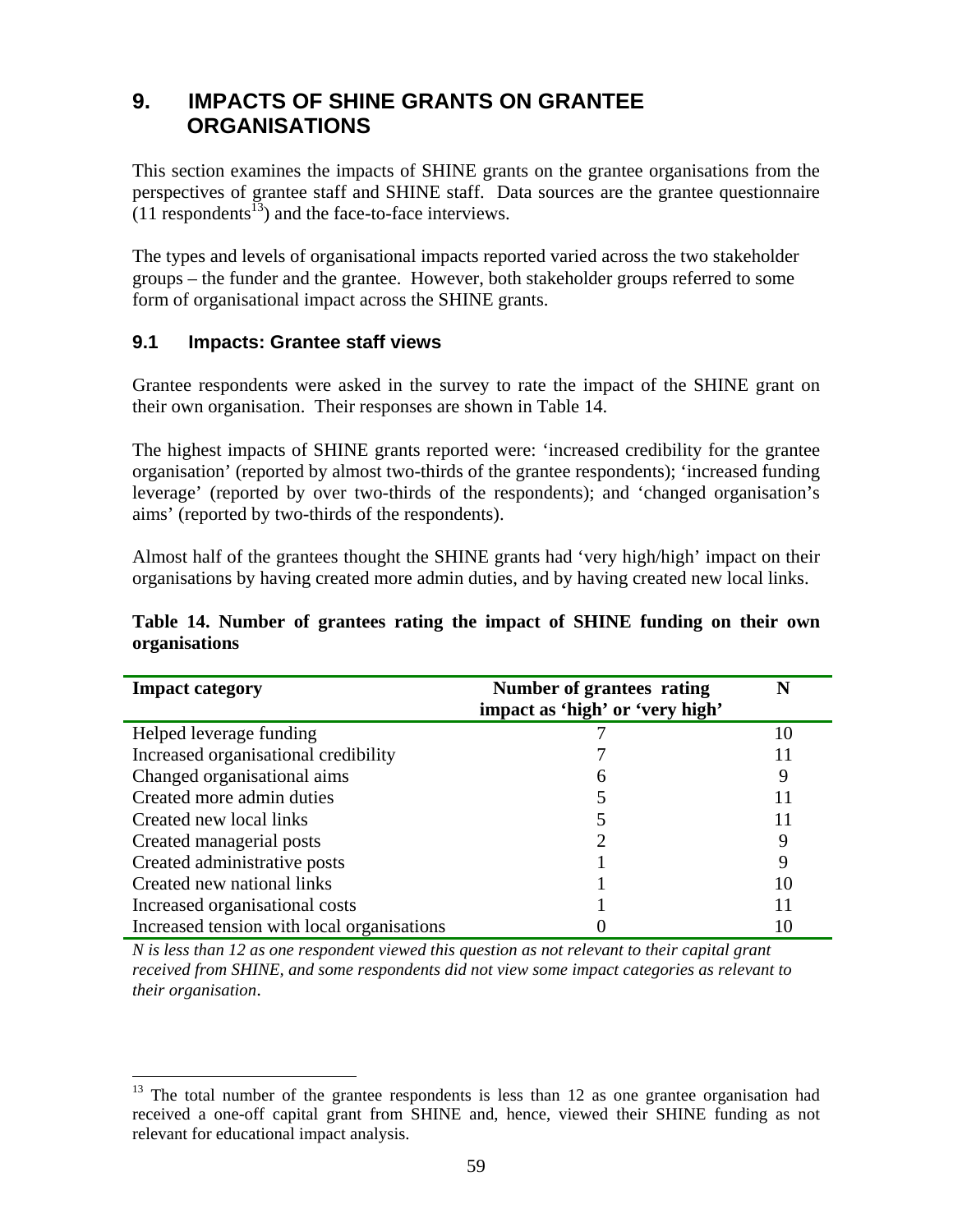Impacts mentioned by the grantee interviewees chimed with the grantee questionnaire responses. When asked about the impact of SHINE funding on the grantee as an organisation, several grantee interviewees mentioned the funding leverage that the SHINE grant had brought.

One grantee staff member, however, stated that it is difficult to tell whether the other extra funding would have come in anyway, with or without the SHINE grant.

*We've attracted further funding from the DfES. Whether we attracted that because of our SHINE funding or the fact that they were attracted by the nature of our project anyway, I'm not sure.* [A grantee staff member]

Another grantee interviewee mentioned the networking impact of the SHINE funding.

*With SHINE as your funder, other people respect you because SHINE is a specialised educational grant-maker and can increase your networking with other educational service providers.* [A grantee staff member]

#### **9.2 Impacts: SHINE staff views**

When asked about to what extent and in what ways SHINE has strengthened its grantee organisations, one of the SHINE staff listed a number of organisational impacts.

*I think we've strengthened them as an organisation in many cases, assisted with project delivery, made them quite focused on what it was they were trying to achieve, and how they would report on that, even if they found that difficult. And I think they can use us as leverage for additional funding.* [A SHINE staff member]

Another SHINE staff member said that SHINE funding had helped the grantees with running projects that would not have happened without the SHINE grant.

*They've benefited financially and being able to run things that they wouldn't have been able to otherwise. I do think in some cases we've also helped them with their processes and procedures definitely.* [A SHINE staff member]

Another SHINE staff member said that SHINE grants have strengthened the grantees' evaluation capabilities.

*We have helped organisations with the monitoring and evaluation in a lot of cases. Whether all of them wanted to be helped is a different story, but in a number of cases people have come back to us saying we're so pleased we've done this now.*  [A SHINE staff member]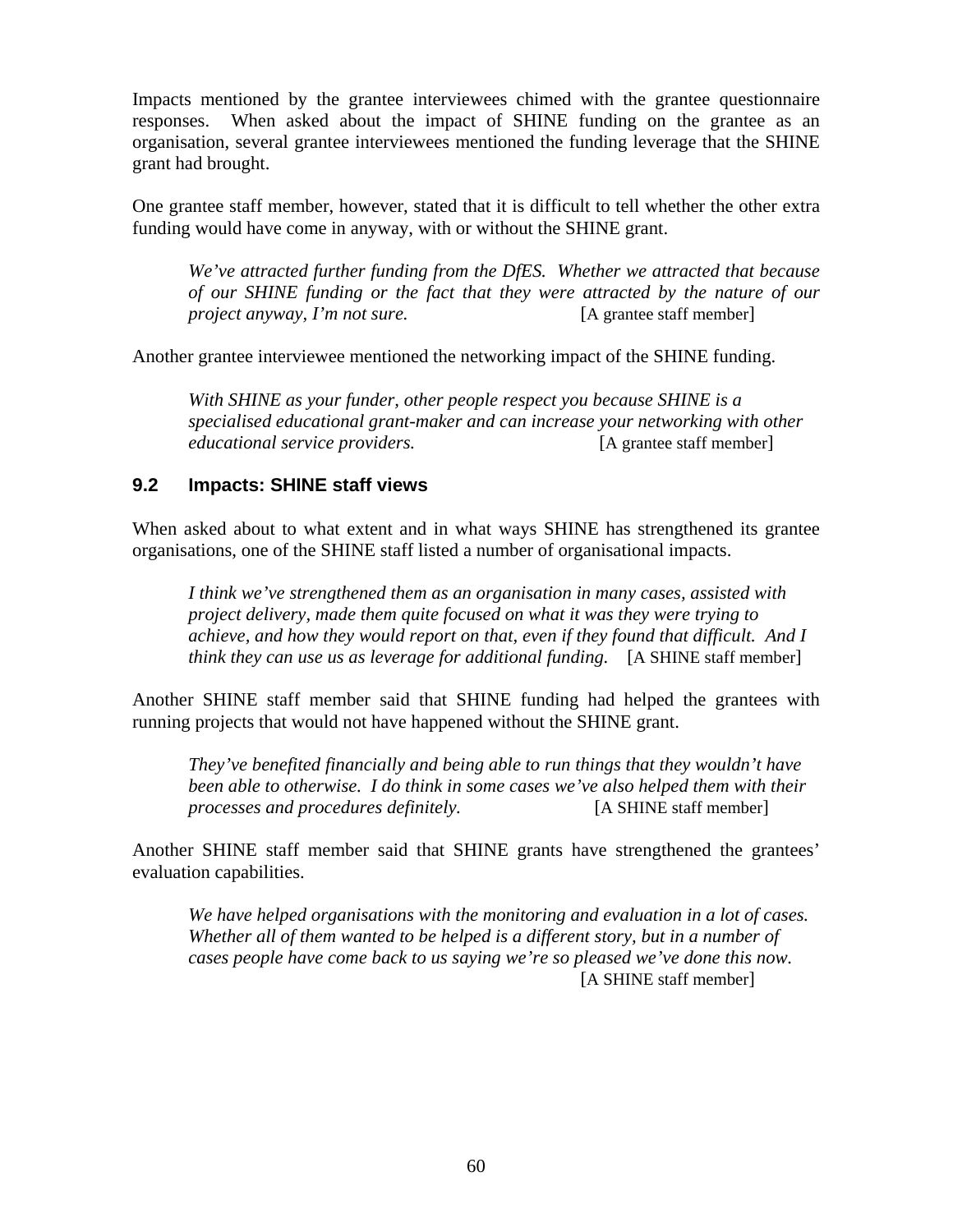# **10. DISCUSSION AND POLICY IMPLICATIONS**

# **10.1 Discussion**

Overall, the findings of this research indicate that SHINE grants were making a difference, in some instances a big difference, in securing the outcomes that SHINE's educational programme wants to achieve from its funding – to help under-achieving children do better educationally.

The findings also indicate that success varied across the grants and the projects, according to the stakeholder group – the grant-maker, the grantee, or the beneficiary – describing the success.

Furthermore, interpretations of what makes a successful grant – success mechanisms – also varied according to which stakeholder was describing them.

#### **Types and levels of impact across SHINE grants**

Although the impact types varied across grants, they could be divided into four main categories: educational, personal, social, and organisational, with each having several subcategories.

Across the four impact categories, the most frequent category reported by the grantees was personal impact of the SHINE-funded projects on the children, with 'improvements in selfconfidence' as the highest-rated personal impact.

Across the four impact categories, the most frequent categories reported by the parents were both educational and personal impacts of the SHINE-funded projects, with 'improving parental involvement in the child's learning' and 'better communication levels for the child' as the highest-rated impacts, respectively.

The grants have made it possible for the children to attend educational projects that have helped them in a way that can be termed 'broadly educational' – they have learned and increased their knowledge in something. Many children have also improved their more specific educational achievements, like improvements in literacy, some very significantly.

Impact on the grantees as organisations was also reported. The most frequent organisational impact reported was that the SHINE grant had strengthened the grantee by 'increasing the grantee's credibility' or by 'increasing the funding leverage' or by 'changing the organisational aims'.

#### **Interpreting success across grants**

The research findings indicate that the interpretations of success varied across the stakeholders – the grant-maker, the grantees, and the beneficiaries.

For most of the SHINE staff and trustees, a successful grant was ultimately one that had produced measurable specific educational outcomes.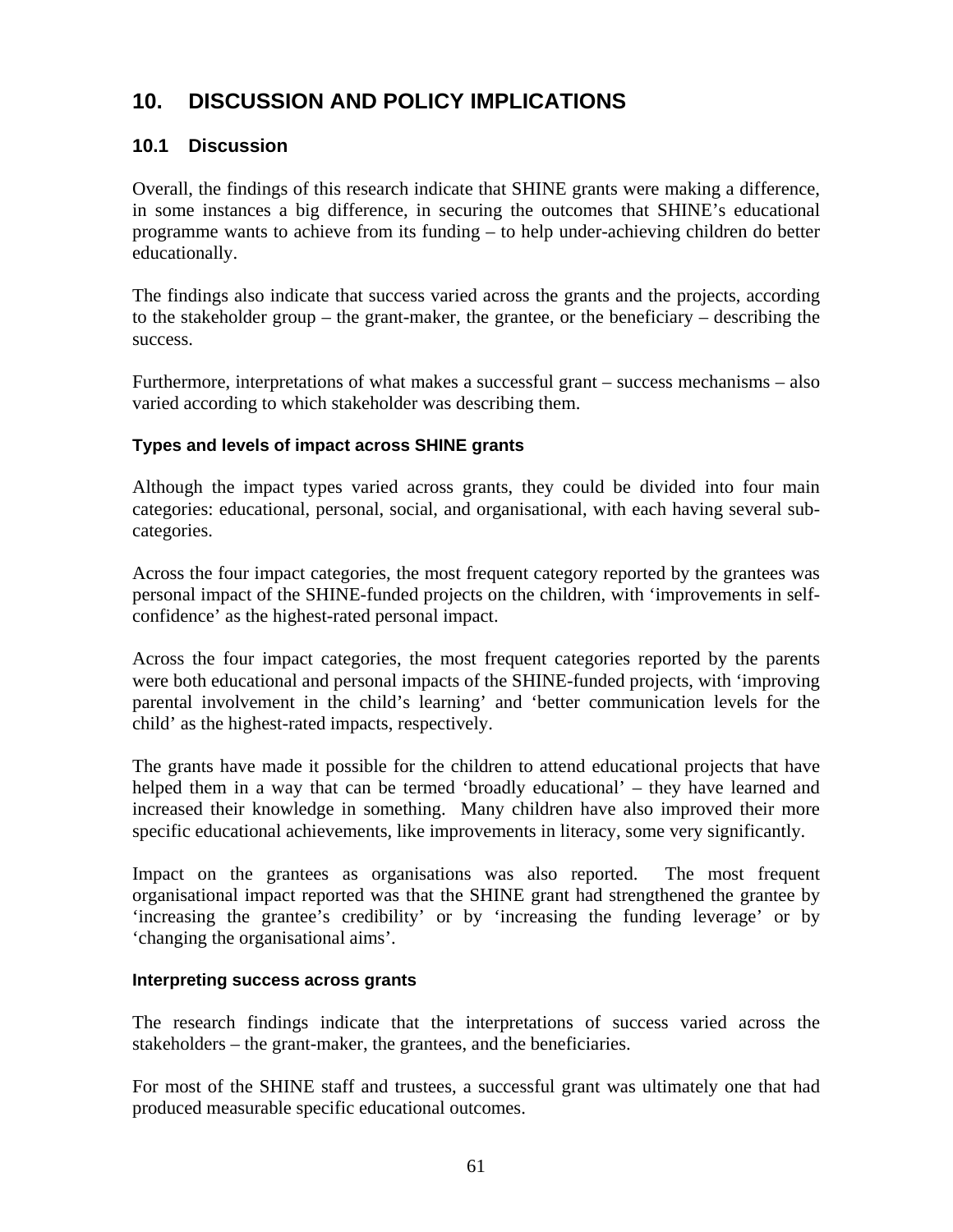For most of the grantees, a successful grant was ultimately one that had helped the children in whatever capacity – educationally, personally or socially.

For most of the parents, a successful grant was ultimately one that had helped with the specific educational, personal, or social needs of their children.

An arts-based project, funded in the initial phase of SHINE's grant-making, was described by most of the SHINE trustees and staff as not very successful in terms of its results. The same project was, however, highly regarded by several parents for having provided their children with vocational, broadly educational and personal enrichment opportunities, with some parents describing it as 'having no weaknesses'.

A similar pattern emerged for a mentoring project. Several parents described it as having no weaknesses and very helpful for improving the personal behaviour and social skills of their children. SHINE staff and trustees, on the other hand, viewed this grant as not so successful, in terms of delivering specific educational outcomes. The grantee staff viewed helping the behaviour of a child as ultimately contributing to betterment of educational outcomes.

Another example where differences in success interpretations emerged was in the case of an innovative peer-tutoring educational project. Here, the grantee staff praised the project for having increased the self-confidence of the tutors. The tutors themselves had mixed feelings towards the project. Some thought it was very helpful and broadly educational whilst others found it 'boring' and not helpful at all.

One mixed-subject-focused project, which has been replicated by SHINE, received praise from not only the parents, but also from the SHINE staff/trustees and the grantee staff. There were, however, three areas of complaint by the parents: not enough involvement of the parents; not happy that the project was not followed up in secondary schools; and not enough time spent on new topics.

# **10.2 Policy implications**

SHINE should:

- ♦ continue to fund out-of-school-hours educational initiatives as an effective way of raising achievement levels of disadvantaged children;
- ♦ recognise that under-achievement is reported to be highest amongst particular groups of disadvantaged children – children in care, children excluded from mainstream schooling and children with special educational needs; hence funding should be targeted at projects that aim to include and encourage access for these particular groups;
- ♦ continue to take risks and support projects where proven measurable impact may have not been identified in previously funded projects; at times qualitative assessments of the impact of a particular project can be as relevant and important as quantitative assessments;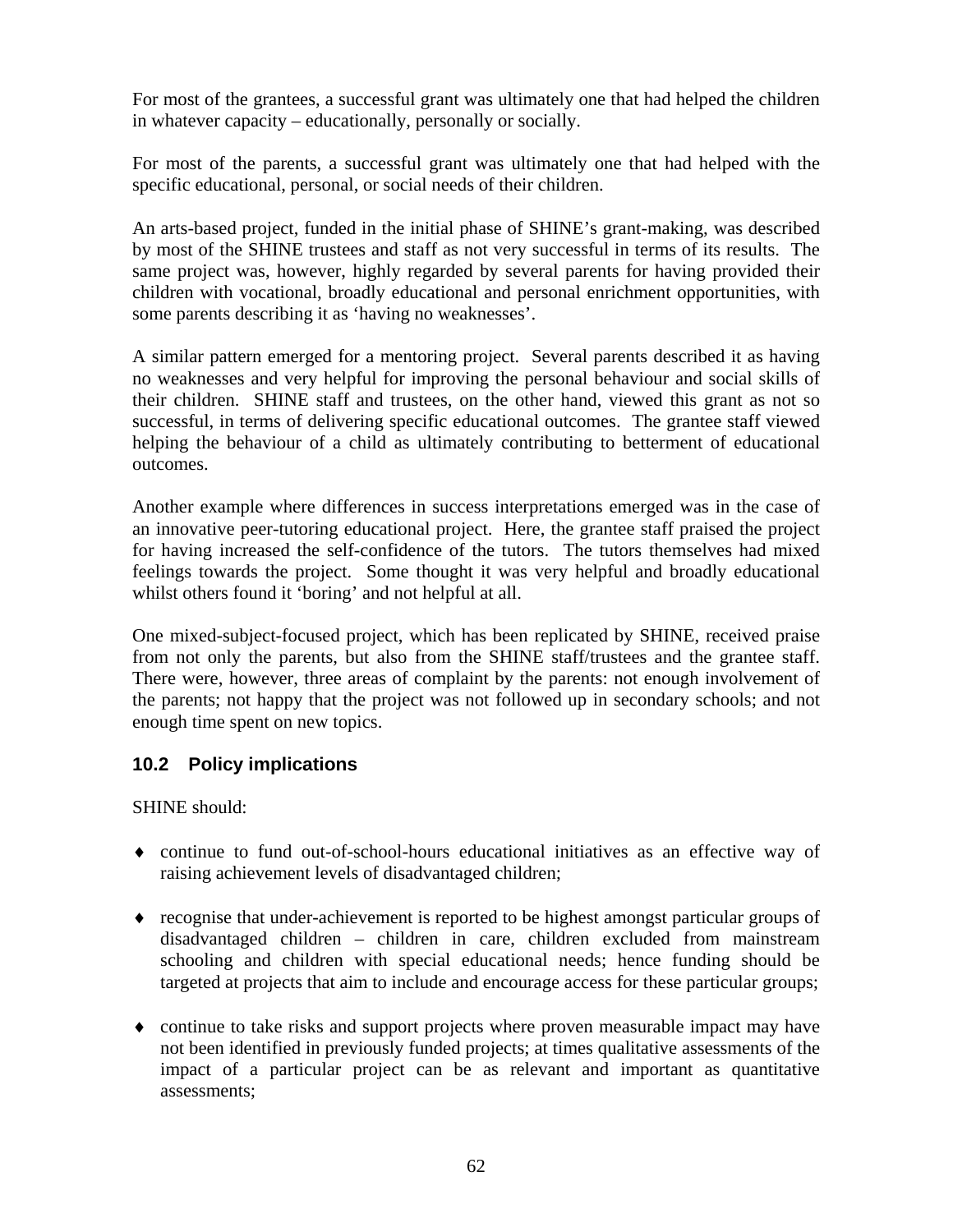- ♦ take account of government funding initiatives for supporting under-achieving disadvantaged children and identify funding gaps and try to fill those gaps;
- $\bullet$  bear in mind that for some areas of educational provision e.g. for children in care or for children excluded from school – returns on investment can be slow and this should not stop the trustees from funding worthwhile projects that have a desperate shortage of funding;
- ♦ review mission fulfilment and progress on funding objectives regularly and seek perspectives from experts and practitioners in the field of education; long-term plans should be flexible enough to allow for re-focusing whilst retaining successful elements of previous grant-making;
- ♦ continue to develop a project sustainability strategy; funded projects should have a chance to carry on once SHINE funding runs out, whether through extension of funding or through guiding the grantees towards other funding sources; even in the case of grants perceived as 'least successful', SHINE should develop a supportive exit strategy by pointing grantees in the right direction.

#### *Support and communication with grantees*

#### SHINE should:

- $\bullet$  continue conducting site visits at the application stage as well as during the project life cycle to encourage face-to-face contact and learn more about the grantee organisation and the community it works with; this is very important in the light of the fact that many grantee staff interviewed during this research, asked for more site-visits by SHINE trustees so they may see for themselves how the projects are helping the participating children; site-visits can be critical, for sometimes even the most effective 'agents of change' can only explain what they are doing by saying, 'come and see';
- ♦ maintain its flexible approach to unforeseen circumstances and changing needs of the grantees and their service users;
- ♦ recognise that some grantees, in particular those working with refugees or children in care, may need more time to work with their beneficiaries to raise achievement levels.

#### *Impact evaluation requirements*

♦ Ideally to measure impact in terms of hard data, randomised controlled trials need to be carried out; these can enable causal links to be made between predictor variables and dependent variables such as test results. Quasi-experimental designs using experimental and control or comparison groups can also provide statistically meaningful results. It might be possible for a comparison group of children to be identified, whose progress can be compared with that of the children attending a SHINE-funded activity. However, such an approach is costly and the benefits might not outweigh the costs.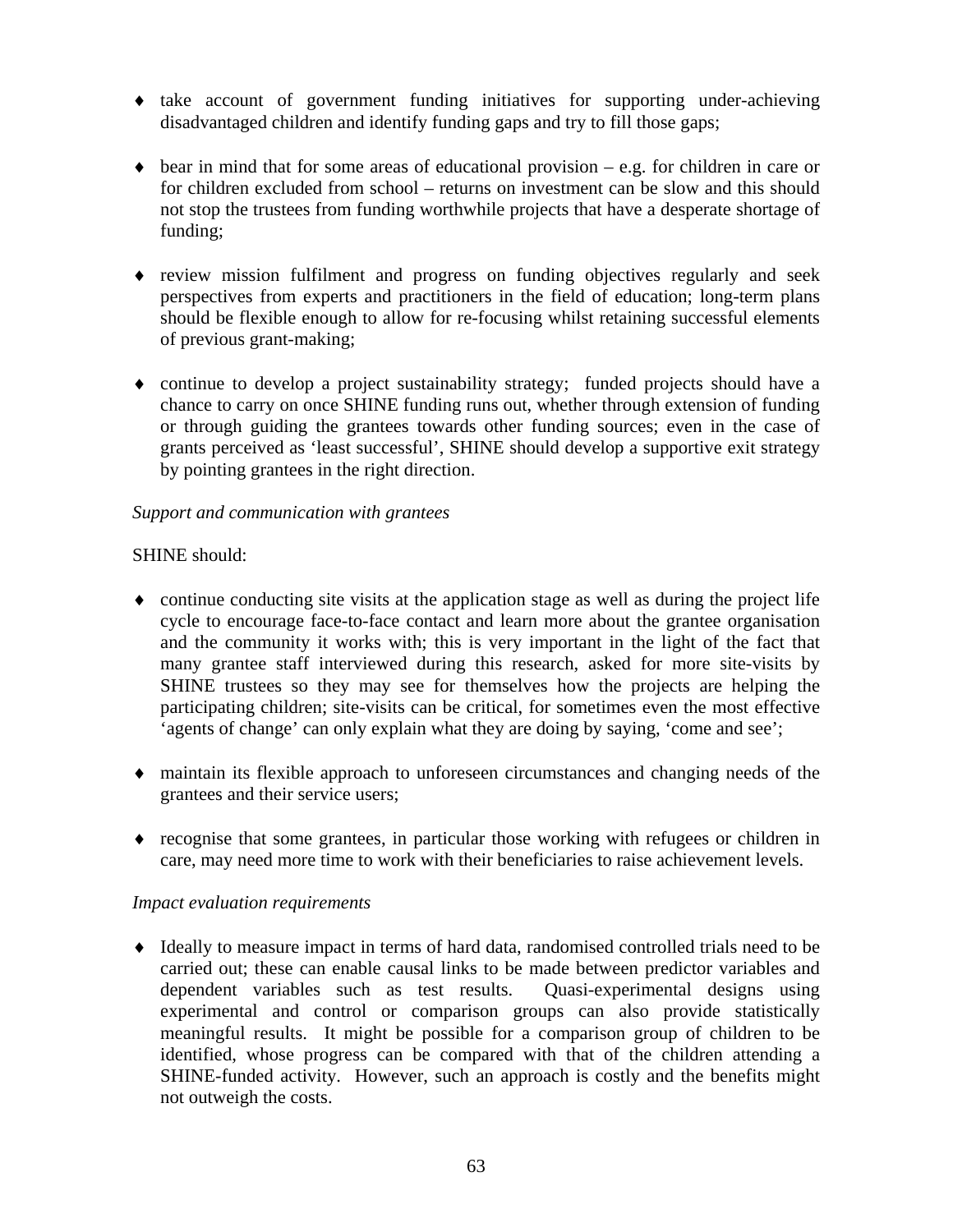- ♦ SHINE should use this research as a step towards the next level of its evaluation strategy; it should review why SHINE evaluates its grants in the first place, what its evaluation requirements are, and how best to process its evaluation requirements flexibly and yet rigorously; it should develop its evaluation strategy in the light of emerging realities and recommendations in the fields of educational provision and research; and it should also maintain a balance between seeking quantitative 'success numbers' and qualitative 'success stories'.
- SHINE should bear in mind that to evaluate scientifically, projects may end up being narrowly defined and inflexibly applied for a limited experimental period; the effort to evaluate grants too rigorously may lead SHINE away from some highly effective potential grantees.
- ♦ The recent evaluation templates/forms developed by SHINE will be helpful in gathering more consistent information for its future grants; however, the needs and resources of the grantees need to be borne in mind when developing and administering the forms. The templates should be a helpful tool for the grantee organisations too, enabling them to learn what impacts their projects are having. Working with and in partnership with the grantees right from the beginning of the application stage, as SHINE does currently, will be important in making sure the evaluation strategy continues to be rigorous and yet pragmatic.
- ♦ One issue that SHINE might like to consider is whether or not to risk some longer-term projects focusing not only on explicit educational outcomes, but on other aspects that may facilitate educational progress. It is possible that enhancing motivation, selfesteem, self-confidence, and greater awareness of the purpose of education, could foster educational progress and hence outcomes. Such intermediary processes are likely to be of fundamental importance.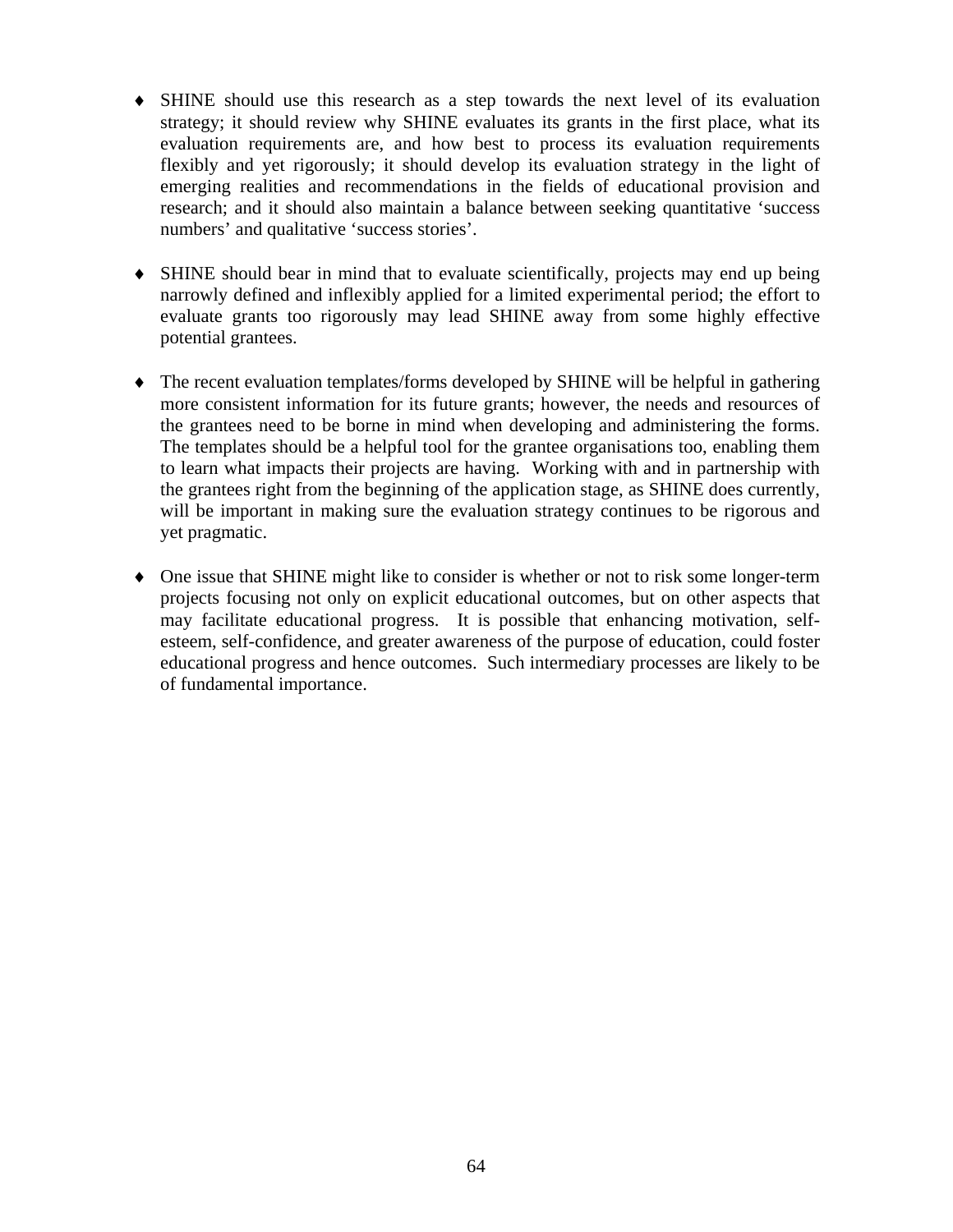# **REFERENCES**

Anheier, H. &. Leat, D (2002) *From Charity to Creativity: Philanthropic Foundations in the 21st Century*. Bournes Green: Comedia.

Audit Commission (2004) *Youth Justice 2004: A Review of the Reformed Youth Justice System*. London: Audit Commission.

Bradford, M. and Robson, B. (1995) 'An Evaluation of Urban Policy' in Hambleton, R. and Thomas, H. *Urban Policy Evaluation: Challenge and Change*, London: Paul Chapman Publishing.

Brooks et al. (2002) *What Works for Children with Literacy Difficulties? The Effectiveness of Early Intervention Schemes*, London: DfES.

Brooks, G. (2002) *What Works for Children with Literacy Difficulties: The Effectiveness of Intervention Schemes*, research report 380, London: DfES.

Desforges, C. & Abouchaar, A. (2003) *The Impact of Parental Involvement, Parental Support and Family Education on Pupil Achievement and Adjustment: A Literature Review*, London: DfES.

DfES (1999) *A Fresh Start: Improving Literacy and Numeracy: The Report of the Working Group Chaired by Sir Claus Moser*.

DfES (2001) *Adult Basic Skills Unit Statistics*. London: DfES.

DfES (2003) *Youth Cohort Study: The Activities and Experiences of 18 Year Olds: England and Wales 2002*. London: DfES.

DfES (2004) *Removing Barriers to Achievement: The Government's Strategy for SEN*. London: DfES.

Harrison et al. (2002) *ICT in Schools Research and Evaluation Series No. 7: The Impact of ICT on Pupil Learning and Attainment*, London: DfES.

National Literacy Trust (2001) *Parental Involvement and Literacy Achievement: The Research Evidence and the Way Forward: A Review of Literature*.

Office for National Statistics (2004*) Social Trends* 34, London: HMSO.

Prince's Trust (2002) *The Way It Is*, London: Prince's Trust.

Sammons et al. (2003) *The Effective Provision of Pre-School Education (EPPE) Project: Intensive Case Studies of Practice Across the Foundation Stage*. London: DfES / Institute of Education, University of London.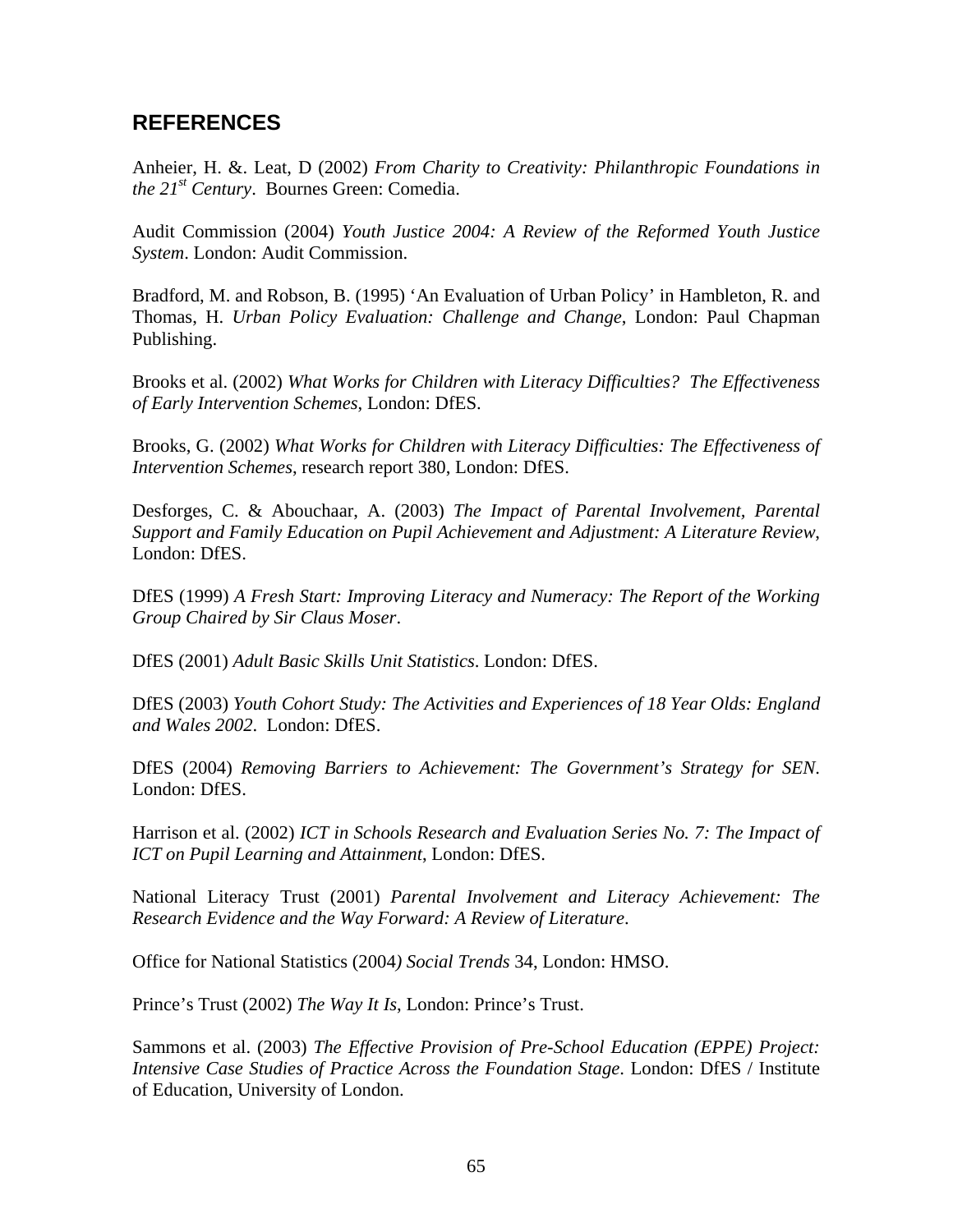Social Exclusion Unit (2000), *Report of the Policy Action Team 12: Young People*, London: ODPM.

Social Exclusion Unit (2004) *Tackling Social Exclusion: Taking Stock and Looking to the Future*, London: Office of the Deputy Prime Minister.

Social Exclusion Unit (2003) *A Better Education for Children in Care*, London: ODPM.

Social Exclusion Unit, (2001) *Preventing Social Exclusion*, London: ODPM.

The Guardian, 15 January 2001, 27 November 2002 and 20 March 2002.

Thomas, G. & Davis, P. (1997) 'Special needs: objective reality or personal construction? Judging reading difficulty after the code of practice', *Educational Research*, 39, pp.263- 270.

West, A., Noden, P., Kleinman, M. & Whitehead, C. (2000) Examining the impact of the Specialist Schools Programme, Research Report RR196, London: DfEE. Research brief: http://www.dfes.gov.uk/research/data/uploadfiles/ACF3161.doc.

West, A & Pennell, H. (2003) *Underachievement in Schools*. London: RoutledgeFalmer.

# **ACKNOWLEDGEMENTS**

The research team at the Centre for Civil Society at the London School of Economics would like to thank SHINE for having commissioned this research and for having allowed the team to access completely and freely SHINE's grant files. Particular thanks to SHINE trustees for having agreed to be interviewed despite their busy schedules: to Dr. Jim O'Neill who first came up with the idea of this research; to Stephen Shields, SHINE's Chief Executive, who provided continuous enthusiasm and support throughout the research; and to SHINE's grant and evaluation officers for provision of information on SHINE grants.

The team would also like to acknowledge the support provided by the Centre for Civil Society and the Department of Social Policy at the London School of Economics. Particular thanks to Dr. Helmut Anheier for having provided academic support in the initial stages of the research; to Prof. Jude Howell for her encouragement and personal support; to Prof. Anne West without whose invaluable academic and personal support this research would not have been possible; and to Jane Schiemann and Sue Roebuck for their administrative support.

Thanks to all SHINE grantees who agreed to partake in this research despite their already demanding schedules.

Special thanks to all the members of the Advisory Board, set up at the beginning of the research, whose expert advice in the fields of education and the voluntary sector was invaluable for this research. Particular thanks to Baroness Kay Andrews, the Chair of the Board at the initial stage of the research, and to Dr. Jean Ellis, the Chair at the later stage of